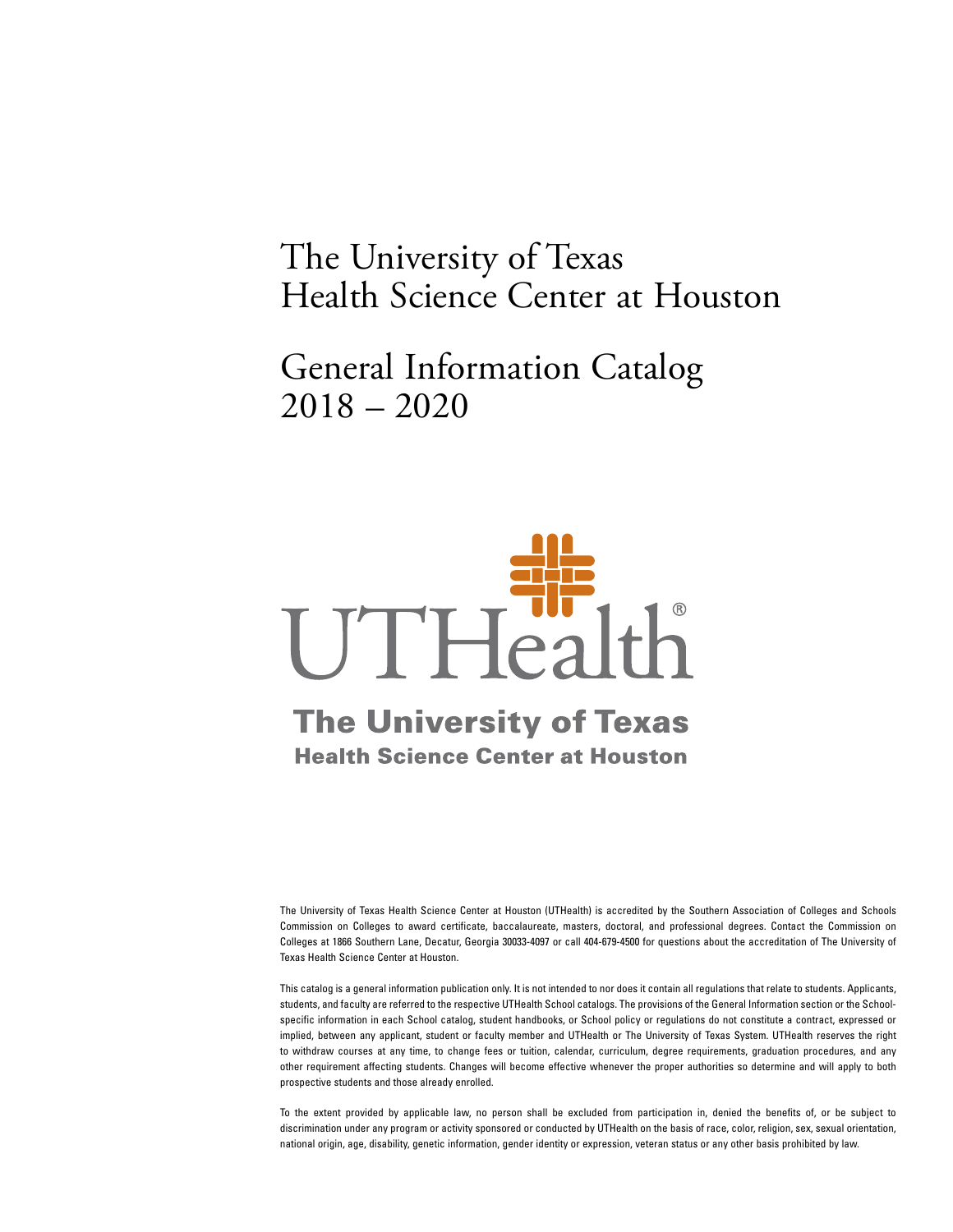### <span id="page-1-0"></span>**General Information Section Table of Contents**

- 3 Message from the President
- 4 Welcome from the Executive Vice President and Chief Academic Officer
- 5 Board of Regents
- 6 Administrative Officers
- 7 Mission and Vision Statements

### **[GENERAL INFORMATION](#page-7-0)**

- 8 History of The University of Texas System
- 8 The University of Texas Health Science Center at Houston
- 9 University Campus Maps
- 9 UTHealth Addresses
- 10 Institutional Governance
- 11 Development Board

### **[CENTERS, PROGRAMS AND INSTITUTES](#page-10-0)**

- 11 John P. McGovern, M.D., Center for Humanities and Ethics
- 12 The University of Texas Harris County Psychiatric Center
- 13 Texas Medical Center
- 14 Memorial Hermann Hospital-Texas Medical Center
- 14 Children's Memorial Hermann Hospital
- 15 Memorial Hermann Orthopedic & Spine Hospital
- 15 The University of Texas MD Anderson Cancer Center
- 16 Texas Medical Center Library

### **[ACADEMIC GENERAL INFORMATION](#page-16-0)**

- 17 Degrees offered at The University of Texas Health Science Center at Houston
- 19 Accreditation
- 20 Academic Qualifications
- 21 Academic Fresh Start
- 21 Academic Common Market
- 21 Tuition and Fees
- 22 Tuition and Fees Payment Policy
- 23 Adding, Dropping and Withdrawing Courses
- 23 Refund Policy
- 24 Teaching Affiliations
- 25 Concurrent/Inter-Institutional Enrollment

### **[STUDENT GENERAL INFORMATION](#page-25-0)**

- 26 Student Government
- 26 Student Organizations
- 27 Student Fee Advisory Committee

### **[STUDENT SERVICES](#page-26-0)**

- 27 Registrar
- 27 Student Financial Services
- 28 Office of the Bursar
- 29 Office of International Affairs
- 30 Office of Diversity & Equal Opportunity
- 30 Student Health and Counseling Services
- 31 Student Health Insurance
- 32 Child Development Center
- 32 University Housing
- 33 Transportation
- 33 General Parking Information for UTHealth Students
- 34 UTHealth On-Campus Parking Available to Students
- 35 Alternate Transportation Options
- 35 Bookstores
- 36 University Dining and Catering Services
- 37 Recreation Center Facilities and Programs

### **[STUDENT POLICIES](#page-37-0)**

- 38 UTHealth Policy Information for Students
- 38 Educational Records and Family Educational Rights and Privacy Act (FERPA)
- 38 Student Complaints
- 39 University Emergency Communications
- 39 Campus Security
- 40 Making a False Alarm Report
- 40 Conduct and Discipline
- 41 Copyrighted Material and Software
- 41 Criminal Background Checks-Students
- 41 Disability Accommodation
- 42 Equal Opportunity
- 42 Hazing
- 42 AIDS, HIV, HBV, and HCV Infection
- 42 Student Immunizations and Health Records
- 44 Determination of Resident Status
- 44 Absences
- 45 Sexual Misconduct
- 45 Nondiscrimination, Anti-Harassment and Equal Opportunity
- 46 Substance Abuse Students
- 46 Student Travel
- 46 Solicitation on Campus
- 46 Other Important Policies Affecting Students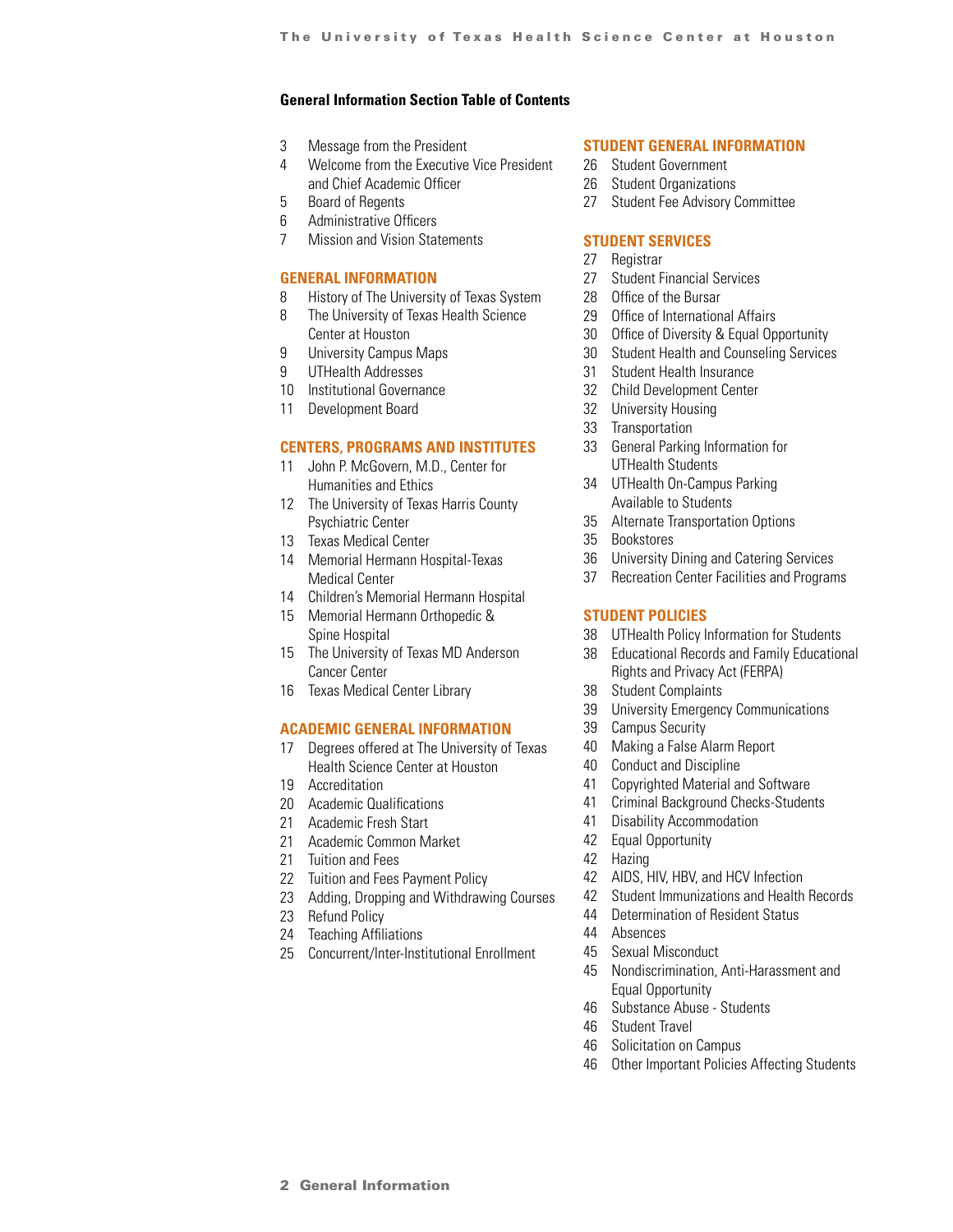### Message from the President



**Giuseppe N. Colasurdo, M.D.** President

Welcome to UTHealth and to this pivotal next step in your academic career. You have chosen an educational institution that places its value in your success and your fulfillment; that invests in you as a person. These next years will be both challenging and enriching, and will prepare you to make significant contributions in your chosen professional field.

UTHealth is the most comprehensive academic health center in The University of Texas System and educates more than 5,000 health professionals every year. Our School of Dentistry is more than 100 years old and rich in tradition; our Graduate School of Biomedical Sciences offers an innovative curriculum of postgraduate training in partnership with The University of Texas MD Anderson Cancer Center; our McGovern Medical School is one of the largest in the nation and is home to Houston's renowned faculty practice, UT Physicians; our School of Biomedical Informatics offers a first-of-its-kind curriculum critical to improving health delivery, quality and safety; our School of Public Health has a statewide presence with six campuses; and our School of Nursing is ranked among the top five percent in the nation.

Training at UTHealth will also provide you access to a broad patient population as well as opportunities to collaborate with students and faculty from all six of our schools, our affiliated partners and our neighboring institutions. Upon completion of your training, you will find that your classmates have become your lifelong friends and colleagues; your advisors and professors will have become your mentors.

As you join the UTHealth family, know that you have tremendous resources at your service. The faculty and staff are here to provide you with more than education – we are also here to support and guide you on your professional journey. In return, I ask that you give us your very best – for your benefit and for the benefit of your classmates. We need bright minds like yours to provide innovative solutions to the most pressing health problems of our time. I know that you will make us proud.

Thanks to each of you for trusting us with your education and, again, welcome to UTHealth.

Sincerely, **Giuseppe N. Colasurdo, M.D.** President The University of Texas Health Science Center at Houston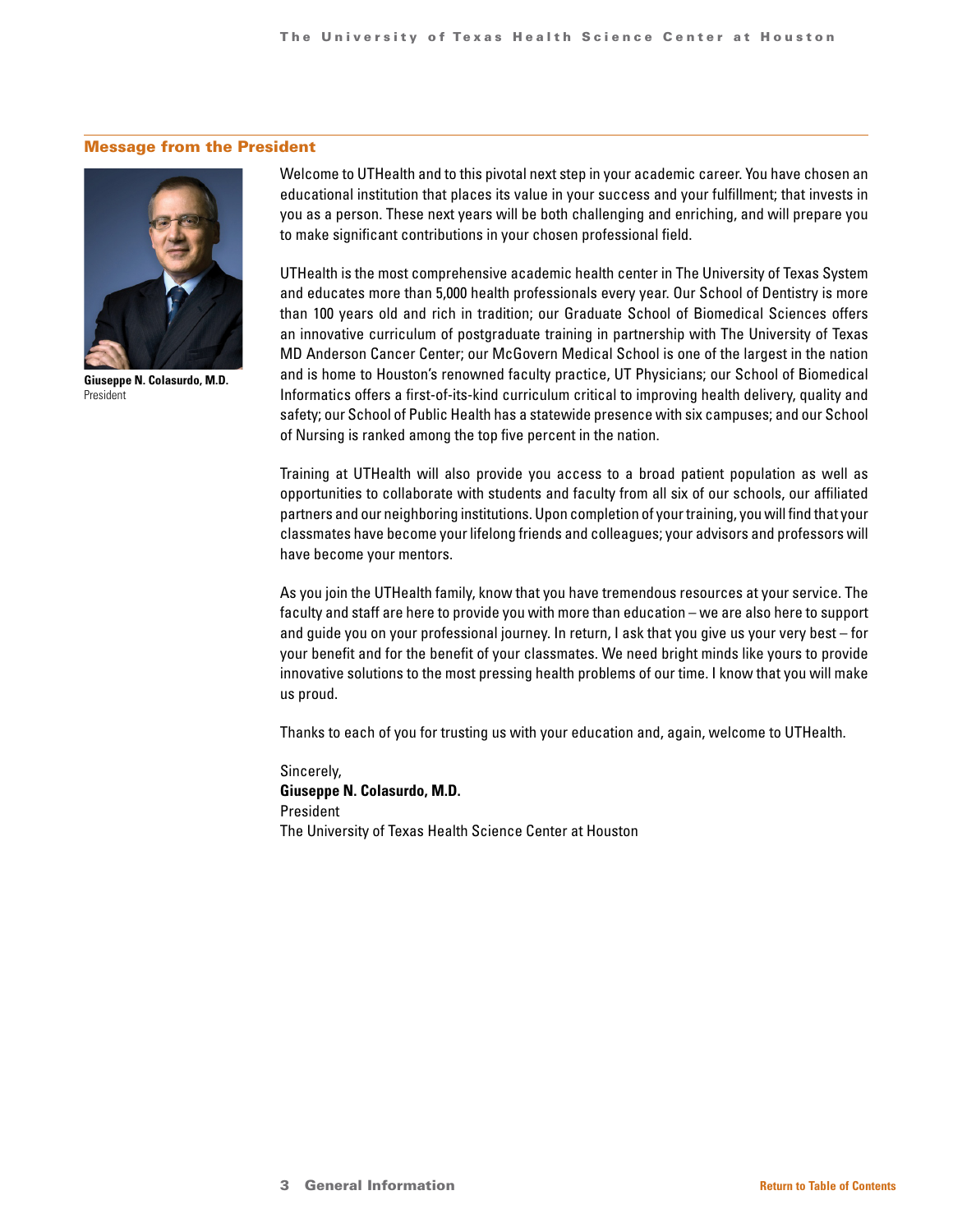### Welcome from the Executive Vice President, Chief Academic Officer



**Michael R. Blackburn, Ph.D.** Executive Vice President Chief Academic Officer

Thank you for your interest in UTHealth. Whether you are a potential or existing student, faculty member, staff or community friend we invite you to learn more about our institution and why we pride ourselves in being Houston's Health University. Our vision is "Excellence above all" in the quest to be an acknowledged leader in the collaboration to treat, cure and prevent the most common diseases of our time through education, research and clinical practice.

The deans of our six schools have assembled dedicated teams of faculty and staff to provide the best education possible in medicine, nursing, dentistry, public health, biomedical informatics and the biomedical sciences. This is the most comprehensive collection of health education opportunities in Texas and we pride ourselves in training tomorrow's leaders in health care, research and education.

The research programs within the schools of UTHealth utilize state of the art technologies to create new knowledge through basic, translational and clinical research. These efforts are aided by our location in the Texas Medical Center where we engage in collaborative activities with major research institutions.

Moreover, we are committed to providing a diverse educational and work environment that is ethically-based and contributes to the needs of the community through quality health care delivery, public health expertise, outreach and service.

In closing, I invite you to explore UTHealth further and to take advantage of the opportunities our institution provides to help you make an impact on our society.

Sincerely, **Michael R. Blackburn, Ph.D.** Executive Vice President, Chief Academic Officer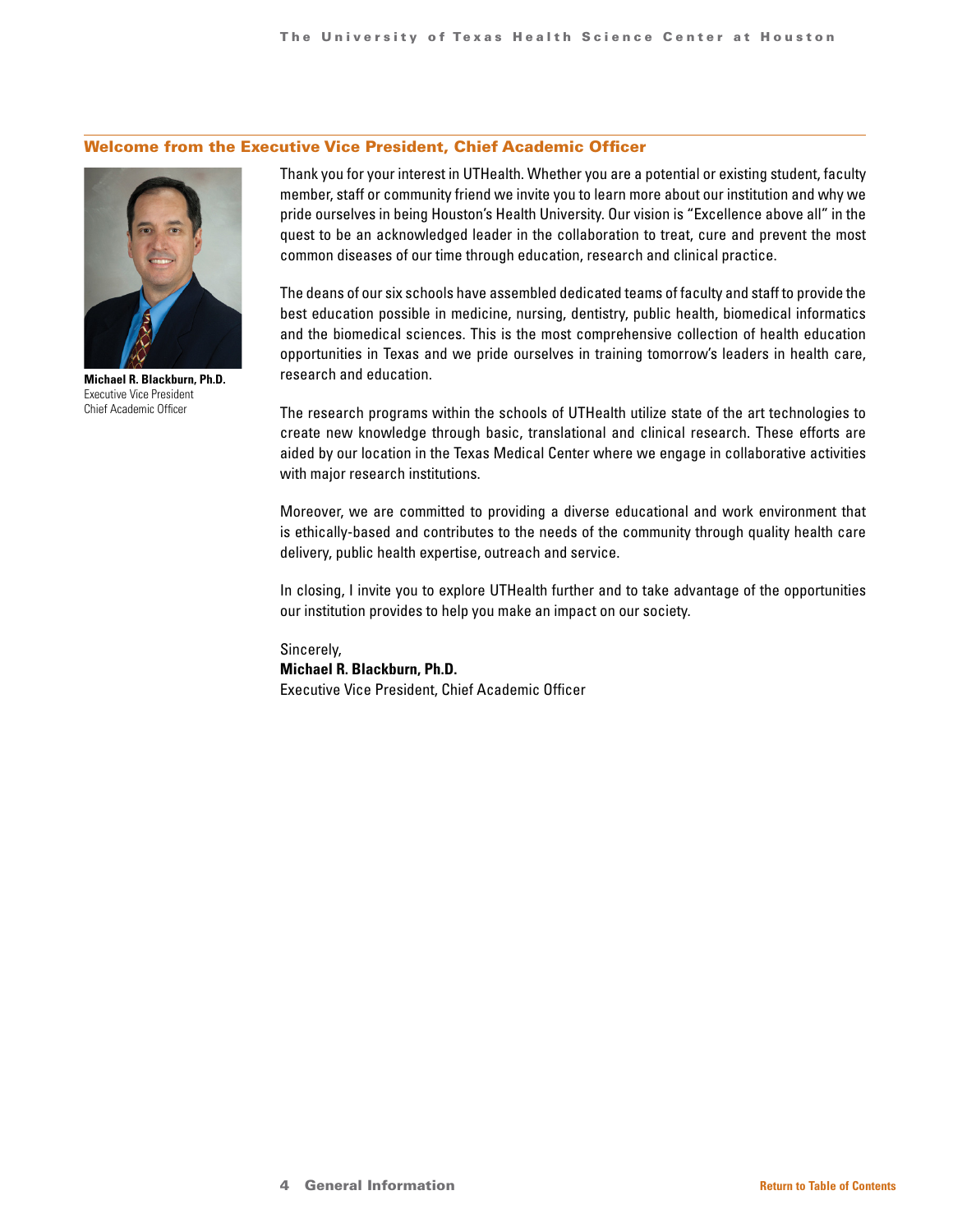# BOARD OF REGENTS

### **Officers**

**Sara Martinez Tucker** Chairman

**Jeffery D. Hildebrand** Vice Chairman

**Paul L. Foster** Vice Chairman

**Francie A. Frederick** General Counsel to the Board of Regents

### **Members**

*Terms Expire February 1, 2019*

**Paul L. Foster** El Paso

**Jeffery D. Hildebrand** Houston

**Ernest Aliseda** McAllen

*Term Expires May 31, 2019*

**Brittany Jewell**  (Student Regent)**,** Houston *Student Regent serves a one-year term.* *Terms expire February 1, 2021*

**R. Steven Hicks** Austin

**David J. Beck** Houston

**Sara Martinez Tucker** Dallas

*Terms expire February 1, 2023*

**Janiece Longoria** Houston

**James C. "Rad" Weaver** San Antonio

**Kevin P. Eltife** Tyler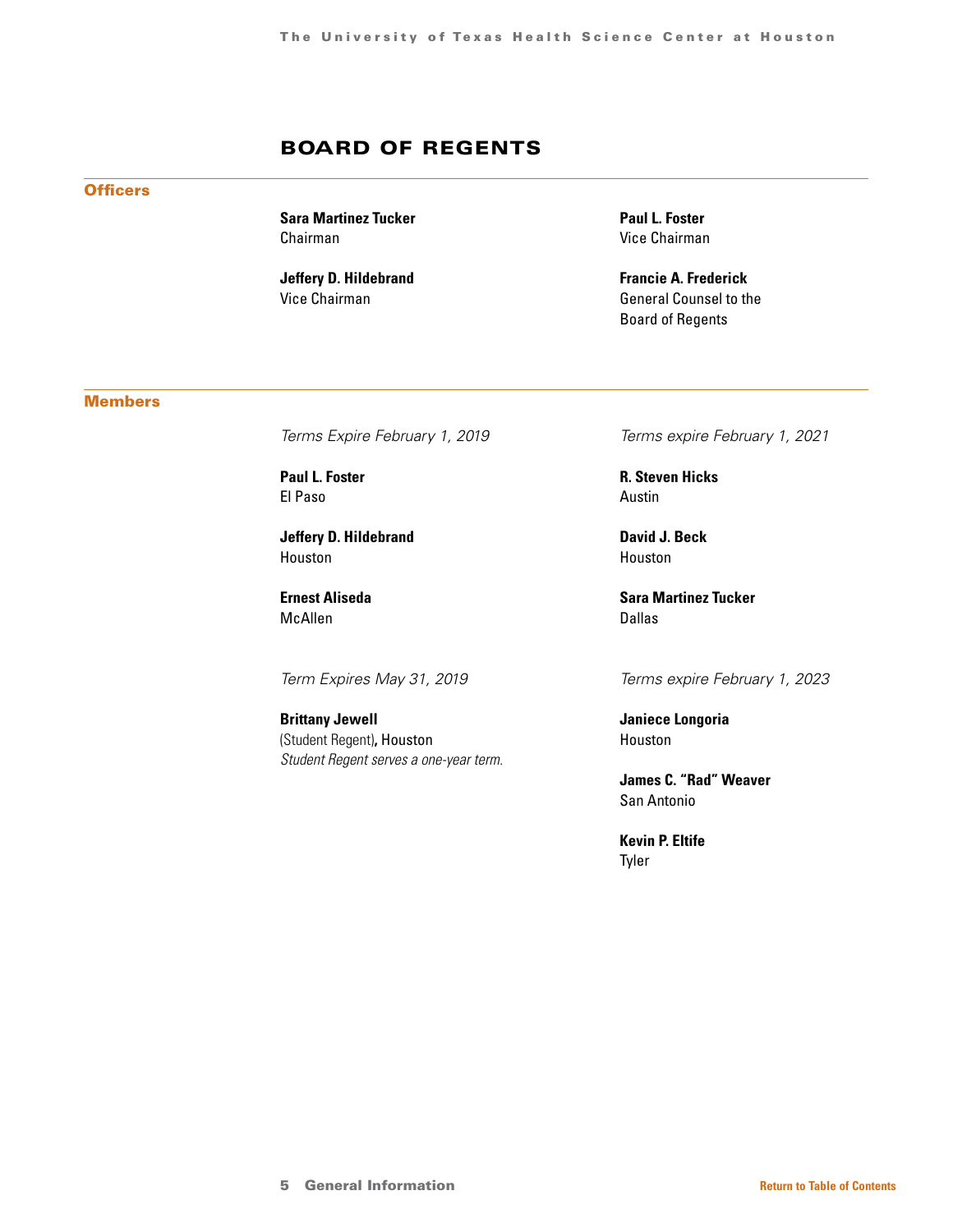# ADMINISTRATIVE OFFICERS

### The University of Texas System

**James B. Milliken** Chancellor

**Scott C. Kelley, Ed.D.** Executive Vice Chancellor for Business Affairs

**Raymond S. Greenberg, M.D., Ph.D.** Executive Vice Chancellor for Health Affairs

**Steven Leslie, Ph.D.** Executive Vice Chancellor for Academic Affairs

### The University of Texas Health Science Center at Houston

**Giuseppe N. Colasurdo, M.D.** President

**Michael R. Blackburn, Ph.D.** Executive Vice President and Chief Academic Officer

**Kevin Dillon, M.B.A., C.P.A.** Senior Executive Vice President Chief Operating Officer

**John A. Valenza, D.D.S.** Dean School of Dentistry

**Eric Boerwinkle, Ph.D.** Dean School of Public Health **Barbara J. Stoll, M.D.** Dean McGovern Medical School

**Jiajie Zhang, Ph.D.** Dean School of Biomedical Informatics

**Michelle C. Barton, Ph.D. Michael R. Blackburn, Ph.D.** Dean MD Anderson UTHealth Graduate School of Biomedical Sciences

**Diane M. Santa Maria, DrPH, MSN, RN, APHN-BC** *Ad Interim* Dean Cizik School of Nursing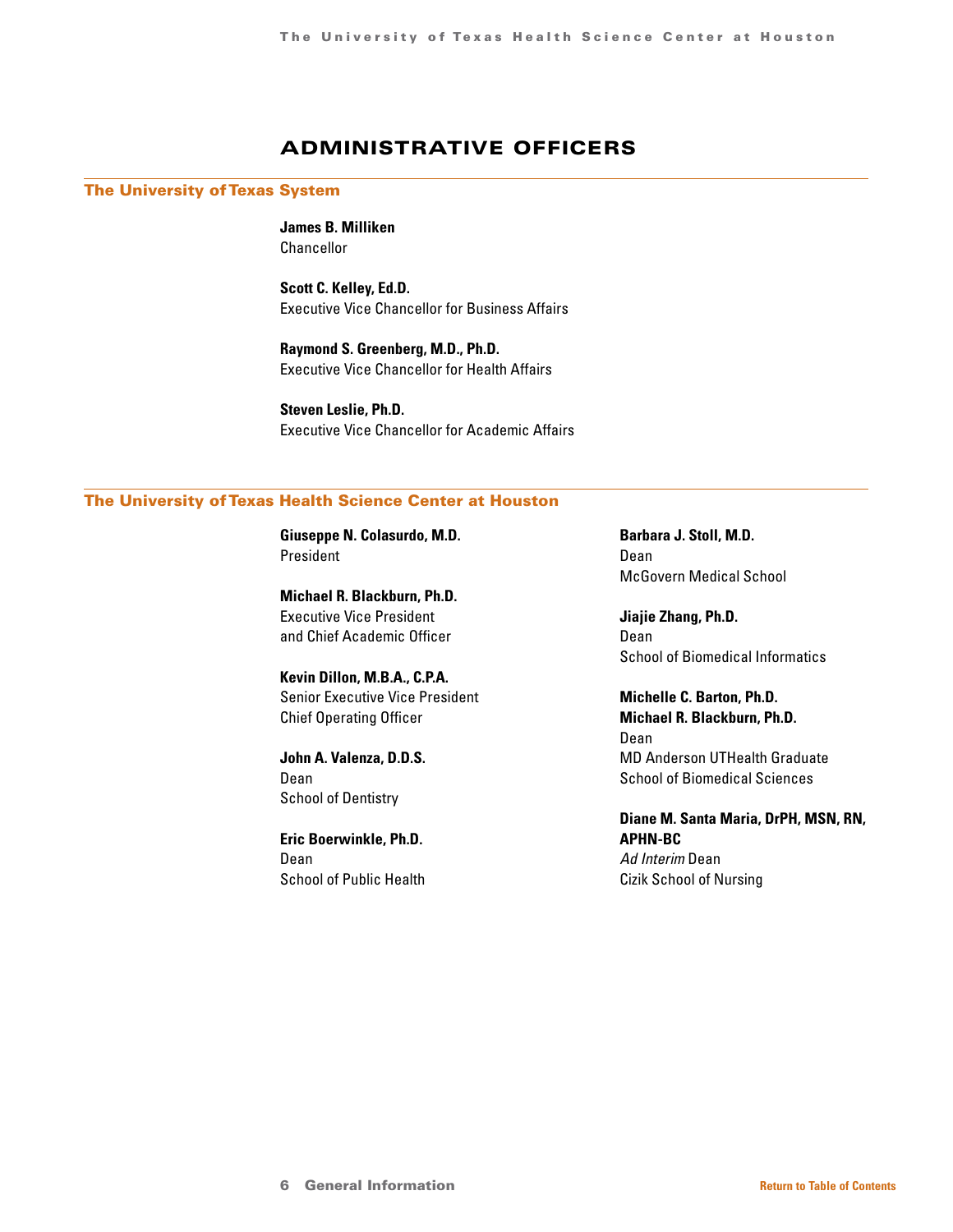# MISSION AND VISION STATEMENTS

### Teaching, Searching, Serving

### **Mission Statement**

As a comprehensive health science university, the mission of The University of Texas Health Science Center at Houston is to educate health science professionals, discover and translate advances in the biomedical and social sciences, and model the best practices in clinical care and public health.

We pursue this mission in order to advance the quality of human life by enhancing the diagnosis, treatment, and prevention of disease and injury, as well as promoting individual health and community well-being.

### **To fulfill our mission, UTHealth:**

- 1. Educates health professionals and scientists in a diverse interdisciplinary academic community.
- 2. Creates and evaluates new knowledge through basic science and applied research as it relates to disease prevention, treatment and cure.
- 3. Provides leadership and advances scholarship in biomedical sciences, health professions, health promotion, public health policy and health care delivery.
- 4. Models appropriate and compassionate clinical care.
- 5. Addresses the health needs of the community at large through public health expertise, information, outreach and service.
- 6. Develops the expanding field of health information science.

### **Vision Statement**

### **"Excellence above all" in the quest to be an acknowledged leader in the collaboration to treat, cure, and prevent the most common diseases of our time through education, research, and clinical practice.**

The University of Texas Health Science Center at Houston aspires to be a leader in the collaboration to treat, prevent, and cure the most common diseases of our time by:

- 1. Utilizing the distinctive capabilities of its schools, clinics, institutes and centers;
- 2. Collaborating with colleagues in The University of Texas System, the Texas Medical Center and throughout the world;
- 3. Being an academic health science center that is nationally and internationally recognized in teaching, research and service;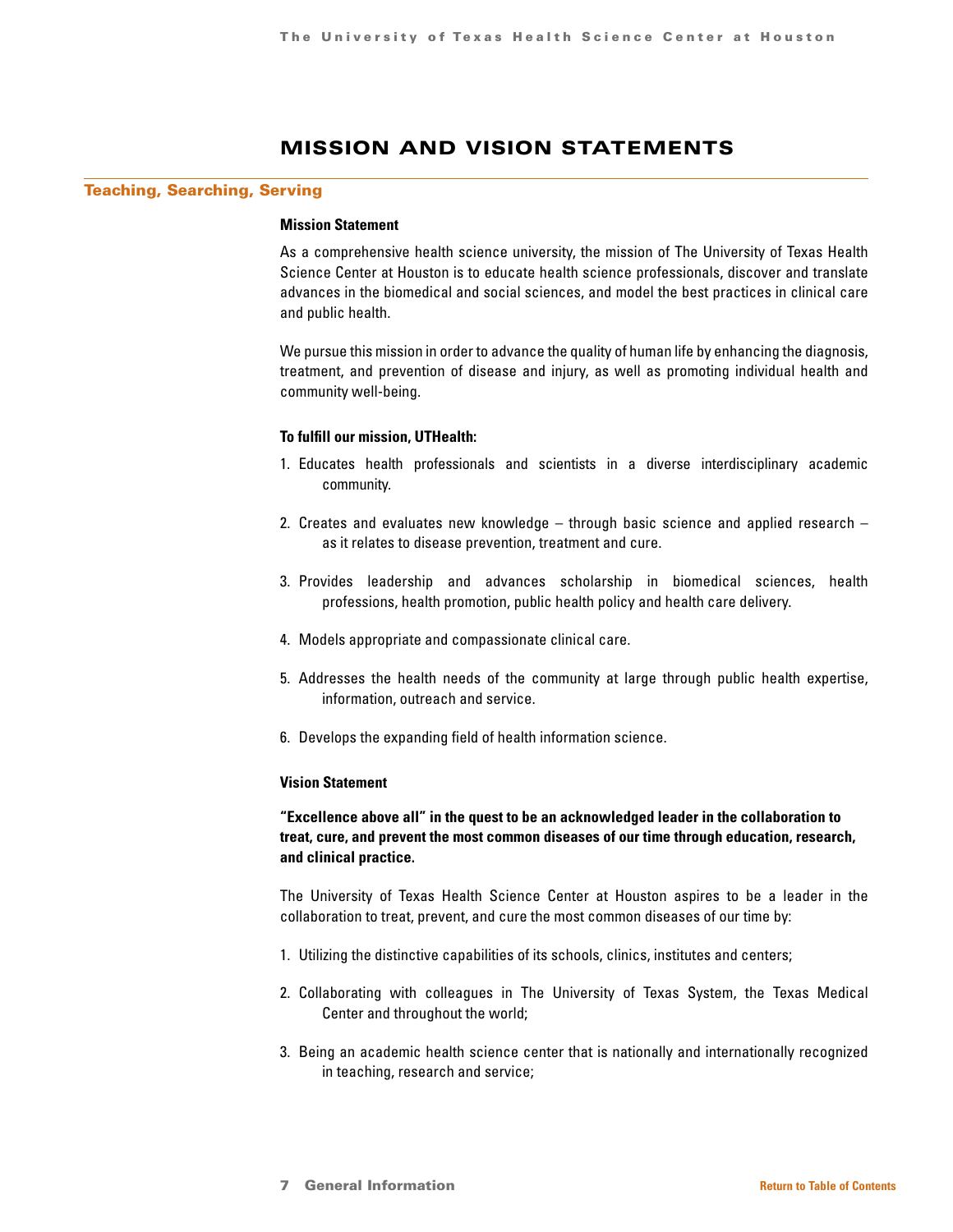- <span id="page-7-0"></span>4. Serving as a home for the visionaries and scholars who will lead the way in defining and creating the future of the health sciences; and
- 5. Providing a diverse work environment that is ethically-based, service-oriented and community-sensitive.

# GENERAL INFORMATION

### History of The University of Texas System

The idea of a University of Texas is as old as the State. The Texas Declaration of Independence lists as one of its main indictments against the government of Mexico the fact that "it has failed to establish any public system of education..." Several early attempts were made to establish a state university, but they were not successful because of the Civil War and subsequent Era of Reconstruction. Establishment of a state university for Texas was provided first by act of the State Legislature in 1881. It provided for the location of the institution by popular vote and for appointment of a Board of Regents to be entrusted with its organization and governance. By results of an election in September 1881, the site of the main university was designated as Austin and Galveston was chosen as the location for the Medical Branch. An undergraduate college and law school was established and The University of Texas formally opened on September 15, 1883.

Educating students, providing care for patients, conducting groundbreaking basic, applied and clinical research, and serving the needs of Texans and the nation for more than 130 years, UT System is one of the largest public university systems in the United States. Numerous campuses, schools, colleges, divisions and branches have been added to The University of Texas System at several locations throughout the state. The System now includes academic campuses in Arlington, Austin, Dallas, El Paso, Midland/Odessa (UT Permian Basin), San Antonio, Rio Grande Valley, and Tyler. The health science centers are located at Dallas, Galveston, Houston, San Antonio, and Tyler. The University of Texas MD Anderson Cancer Center is located in Houston.

Other components of the System include the Institute of Texan Cultures (at San Antonio), the Institute for the Medical Humanities (UT Medical Branch, Galveston), the Environmental Science Park near Smithville (UT MD Anderson Cancer Center), the Marine Science Institute in Port Aransas (UT Austin), the McDonald Observatory at Fort Davis (UT Austin), and the Shriners Burn Institute (in conjunction with UT Medical Branch, Galveston).

### The University of Texas Health Science Center at Houston

The University of Texas Health Science Center at Houston (UTHealth) was established in late 1972 to administer and provide for the operation of the several biomedical and health-related units located in the city through the integration and coordination of functions and activities. The Health Science Center presently includes, in order of establishment:

- 1905 School of Dentistry (originally as the Texas Dental College)
- 1963 MD Anderson UTHealth Graduate School of Biomedical Sciences
- 1967 School of Public Health
- 1970 McGovern Medical School (2016 name change to John P. and Kathrine G. McGovern Medical School)
- 1972 Cizik School of Nursing (2017 name change to Jane and Robert Cizik School of Nursing)
- 1973 School of Biomedical Informatics (originally as the School of Allied Health Sciences)
- 1990 Harris County Psychiatric Center
- 8 **General Information [Return to Table of Contents](#page-1-0)**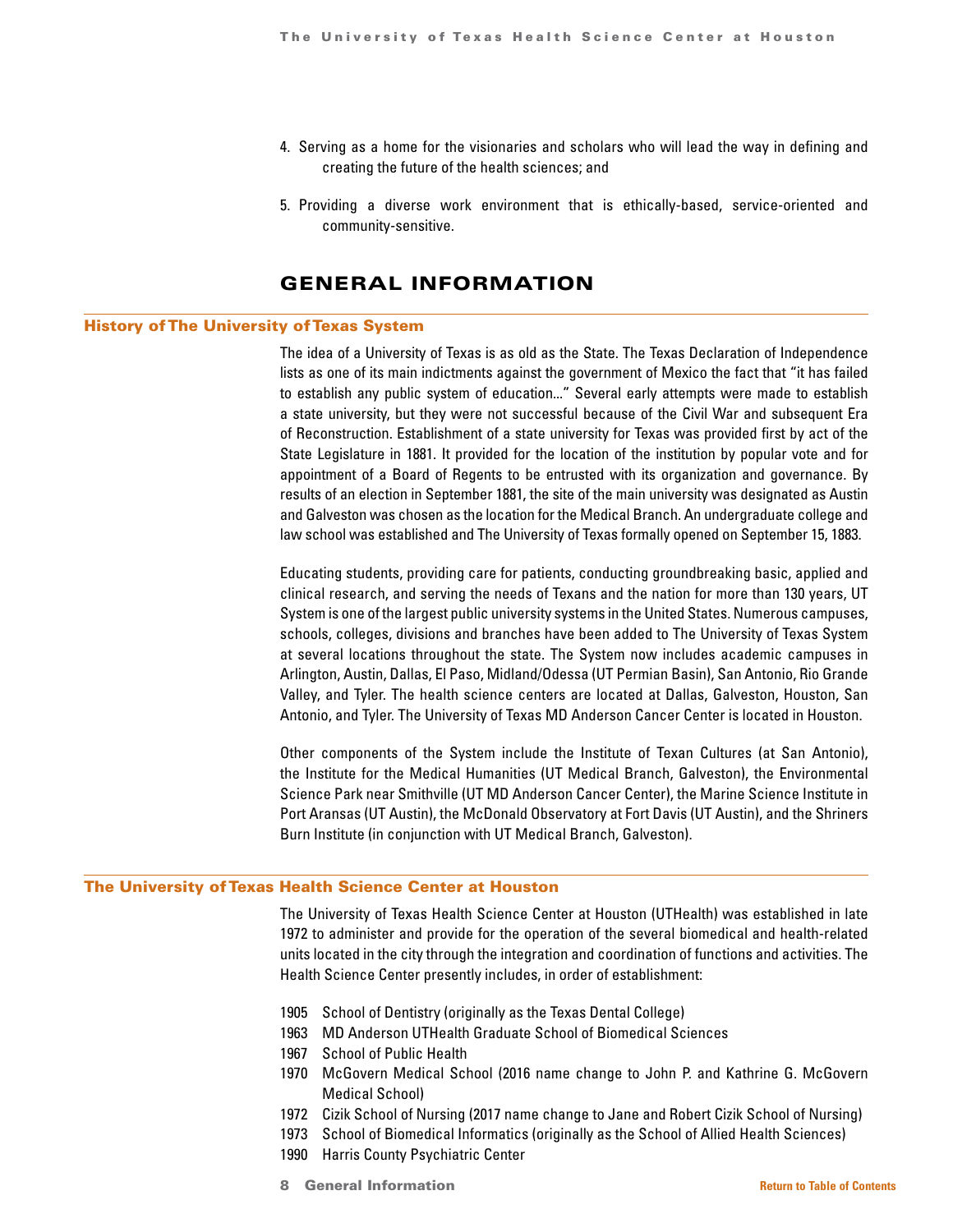1995 Brown Foundation Institute of Molecular Medicine for the Prevention of Human Diseases

As a component of The University of Texas System, UTHealth is subject to The University of Texas System Board of Regents – *Rules and Regulations* for the governance of The University of Texas System.

The official name of the institution is The University of Texas Health Science Center at Houston. It is informally termed UTHealth or the Health Science Center.

Today, UTHealth employs approximately 2,000 faculty and 6000 staff with more than 5,000 students enrolled in various health and biomedical disciplines at its component schools in Houston and at campuses located in Austin, Brownsville, Dallas, El Paso, and San Antonio.

### University Campus Maps

The UTHealth campus is located in the heart of the Texas Medical Center (TMC) and is made up of six schools, four institutes and the UT Harris County Psychiatric Center (HCPC). Interactive maps of the UTHealth/TMC campus areas can be found online at<https://www.uth.edu/index/maps/>

### UTHealth Addresses\*

**School of Dentistry** 7500 Cambridge St. Houston, TX 77054

**McGovern Medical School**  Medical School Building 6431 Fannin Houston, TX 77030-1503

**MD Anderson UTHealth Graduate School of Biomedical Sciences** 6767 Bertner Ave., Rm 3.8344 Houston, TX 77030

**School of Biomedical Informatics** (University Center Tower) 7000 Fannin, Suite 600 Houston, TX 77030

**Cizik School of Nursing**  6901 Bertner Houston, TX 77030

**School of Public Health-Houston Main Campus**  (Reuel A. Stallones Building) 1200 Herman Pressler Houston, TX 77030-3900

**Child Development Center** 7900 Cambridge Houston, TX 77054-5500

**TMC Library** 1133 John Freeman Blvd. Houston, TX 77030

**Harris County Psychiatric Center** 2800 S. MacGregor Way Houston, TX 77021

**Brown Foundation Institute of Molecular Medicine for the Prevention of Human Diseases** 1825 Hermann Pressler St. Houston, TX 77030

**Registrar Office** (University Center Tower) 7000 Fannin, Suite 2250 Houston, TX 77030

**Student Financial Services** (University Center Tower) 7000 Fannin, Suite 2220 Houston, TX 77030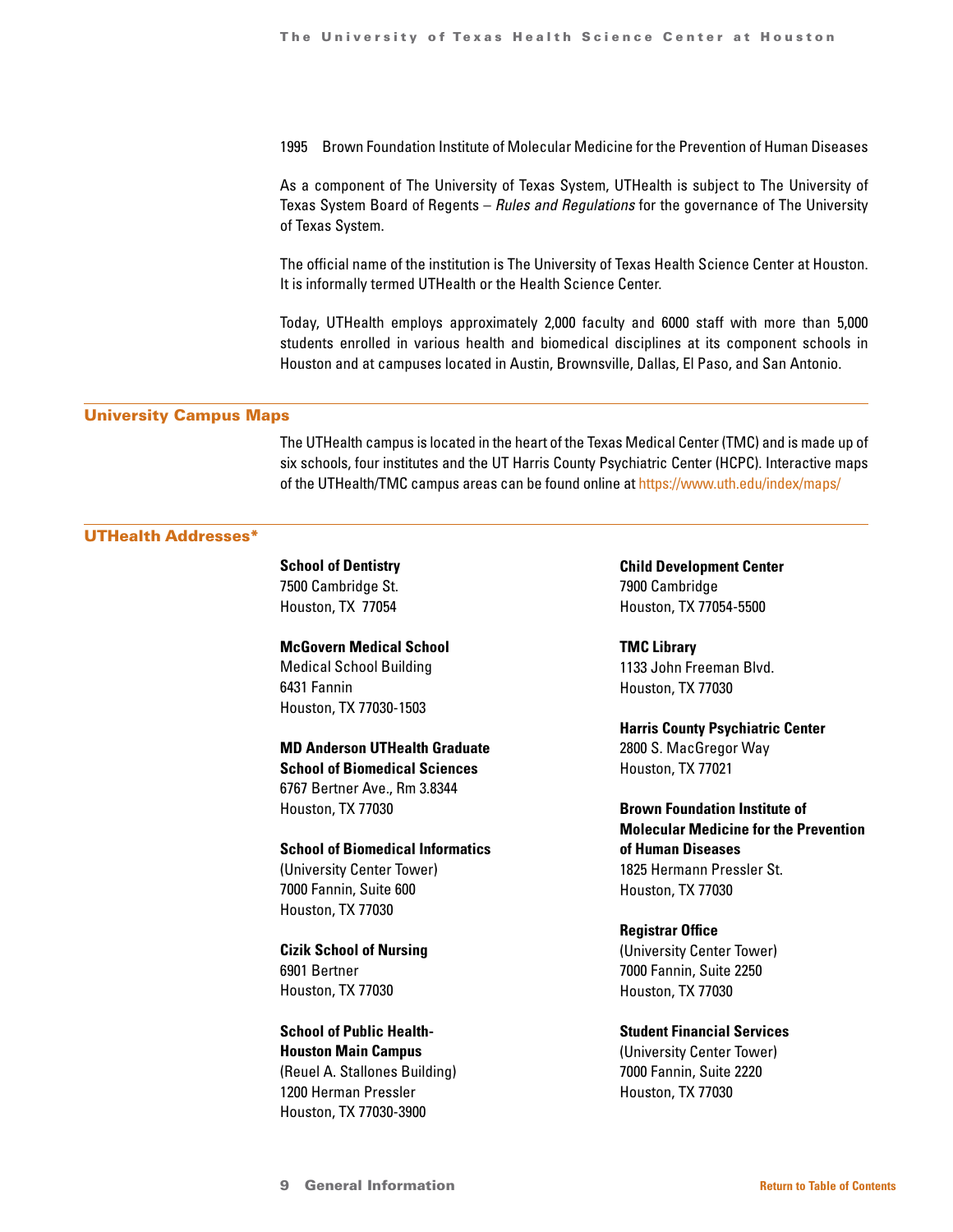### **Bursar Office**

(University Center Tower) 7000 Fannin, Suite 2220 Houston, TX 77030

**Student Health and Counseling Services** 6410 Fannin, Suite 1010 Houston, TX 77030

### **UTHealth Administrative Offices**

(University Center Tower) 7000 Fannin Houston, TX 77030

### **UT Police Department**

7777 Knight Road Houston, TX 77054

### **UTHealth Professional Building**

6410 Fannin Houston, TX 77030

\*Unless otherwise clearly posted or expressed by an authorized official of The University of Texas Health Science Center at Houston ( UTHealth), the various UTHealth facilities and locations are open only to persons with legitimate business purposes requiring presence at such facilities and locations. UTHealth allows only agents of UTHealth, employees acting within the scope of their employment with UTHealth, the Student InterCouncil, and other registered student, faculty, and staff organizations, or others as permitted by university policy to solicit on the grounds, sidewalks, or streets of the UTHealth campus, subject to certain restrictions as described in HOOP Policy 222, Concealed Handguns on Campus. Or in any building, structure, or facility owned, controlled, or operated by UTHealth.

On August 1, 2016 the "Campus Carry Law" went into effect permitting licensed holders to carry a concealed handgun on or about the license holder's person while the license holder is on the campus, subject to certain restrictions as described in HOOP Policy 222, Concealed Handguns on Campus. "Open carry" of handguns is not permitted on the university campus or premises located on the campus.

Possession of firearms on university premises is strictly regulated.

- Long guns (e.g., rifles and shotguns) are prohibited in university buildings at all times except if carried by police officers.
- Texas law forbids the open carrying of handguns on university premises at all times except by police officers.
- Only Holders of a Texas License to Carry a Handgun may carry concealed handguns on or about their person in limited areas at UTHealth as specified in HOOP Policy 222 Concealed Handguns on Campus. Full policy found at [https://www.uth.edu/hoop/policy.](https://www.uth.edu/hoop/policy.htm?id=aeb4da95-c86f-4e39-af0b-f7b6e4d228f2) [htm?id=aeb4da95-c86f-4e39-af0b-f7b6e4d228f2](https://www.uth.edu/hoop/policy.htm?id=aeb4da95-c86f-4e39-af0b-f7b6e4d228f2). All persons on UTHealth property are subject to the policy.

### Institutional Governance

Institutional governance at The University of Texas Health Science Center at Houston is supported by a system of councils and standing committees. As a whole, these councils enhance communication both vertically and horizontally within the university; enable leaders and constituent representatives from each of the major mission areas to participate in exchange of information and decision-making; and incorporate ideas and points of view from a variety of students, faculty and staff in the decision-making process. Deliberations and recommendations from councils provide assistance to executive leadership of the university as they make decisions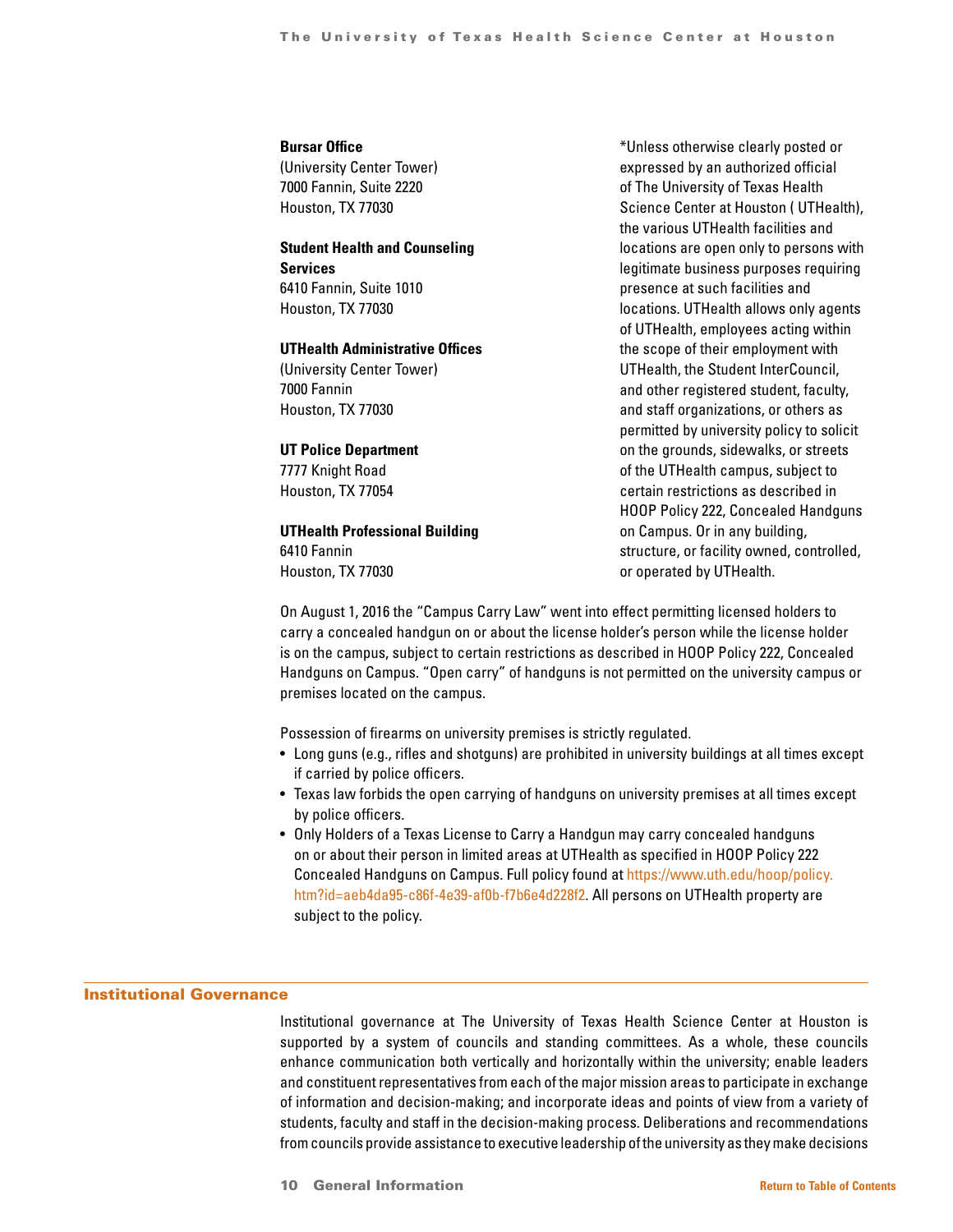about the university's future and well-being. The University Executive Council is responsible for advising the President on key issues related to institutional governance and operations.

### <span id="page-10-0"></span>Development Board

The University of Texas Health Science Center at Houston Development Board consists of approximately 180 community leaders who have committed to advance the mission and vision of the health science center by increasing public awareness and philanthropic support through advocacy, service and investment.

### CENTERS, PROGRAMS AND INSTITUTES

A variety of interdisciplinary centers, institutes and programs have been created to enrich the academic and research efforts while the institutes provide opportunities for special multidisciplinary educational projects. These efforts reinforce UTHealth's commitment to providing a means through which the health professions may join with each other and with society to consider health-related issues.

A comprehensive listing can be found at [https://www.uth.edu/index/institutes-centers.htm.](https://www.uth.edu/index/institutes-centers.htm) Inquiries for more detailed information should be directed to the appropriate school.

### John P. McGovern, M.D., Center for Humanities and Ethics

Established in 2004, The John P. McGovern, M.D. Center for Humanities and Ethics promotes excellence in scholarship and teaching in the medical humanities and ethics. It provides an interdisciplinary forum where scholars, students, physicians, and other health care professionals examine questions of value and meaning in search of ethically sound and spiritually informed patient care. Appropriately, the Center bears the name of John P. McGovern, M.D. (1921- 2007), who founded the American Osler Society and throughout his lifetime championed the importance of the compassionate art of medicine.

The McGovern Center is housed in McGovern Medical School but serves all six UTHealth schools. Drawing from bioethics, history, health law, spirituality, literature and the arts, the Center directs several required courses across the campus. It also organizes numerous elective courses, lectures, research seminars, and faculty workshops and provides consultation services. It provides opportunities for collaborative research and professional development for students, residents and faculty. The Center collaborates with other academic institutions in Houston, including Rice University, UT MD Anderson Cancer Center and the University of Houston, as well as the Museum of Fine Arts and the Jung Center.

In 2005 the Center created the Sacred Vocation Program (SVP) for the healthcare industry. This experiential program includes both personal and workplace transformational workshops with the goal of reconnecting healthcare professionals to the vocation and enabling workplaces to nurture their employees. To date the SVP has been implemented in health care systems and social service agencies throughout the United States. It has also become a required element in several McGovern Medical School residency programs.

In 2009, the Center launched a Campus-Wide Ethics Program to enhance the ethics and professionalism curricula at each of the six UTHealth schools. Effective in 2011, all UTHealth students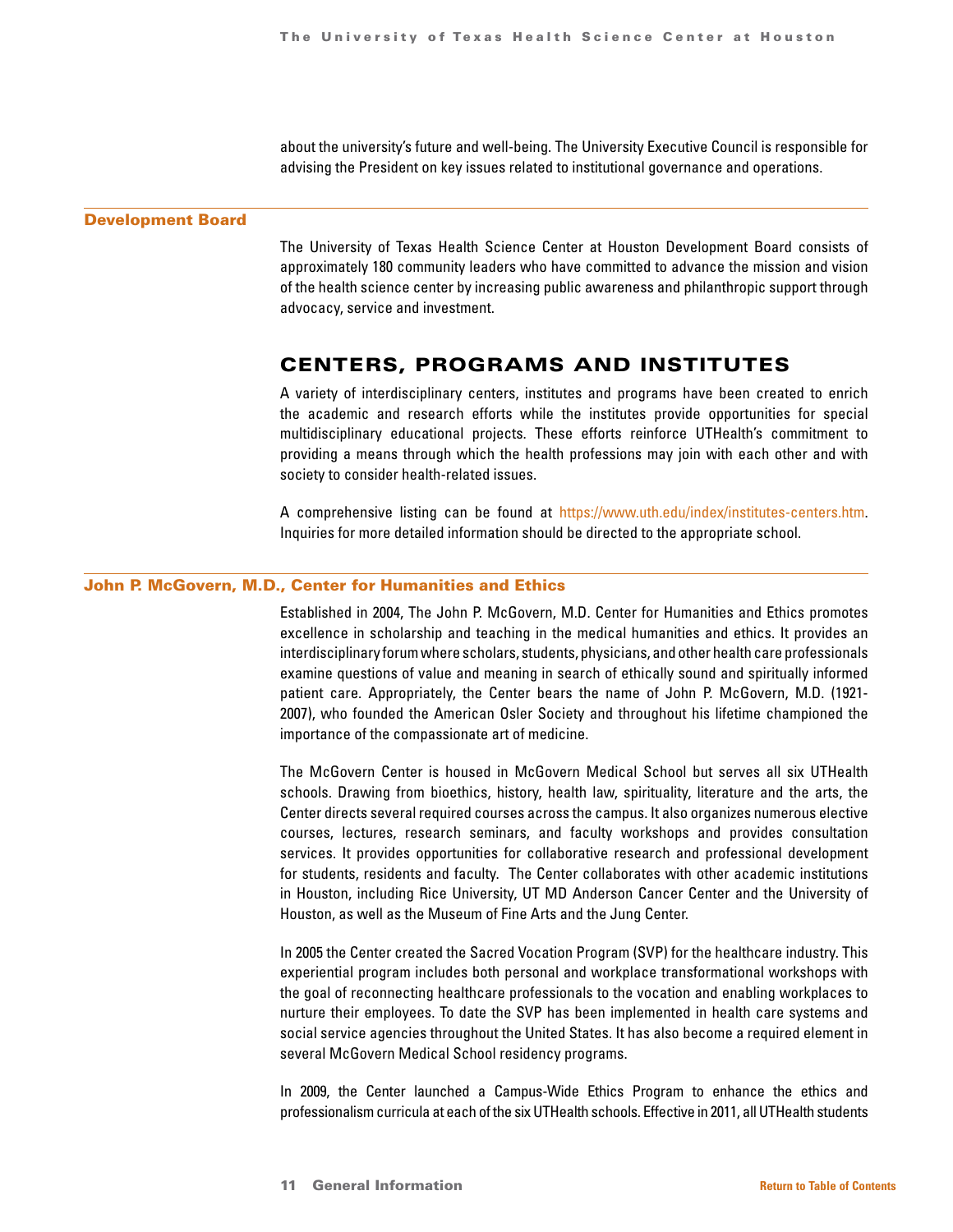are required to take an introductory ethics and professionalism curriculum called, "The Brewsters." The Brewsters, available on-line, is a choose your own adventure, three-act experience where students immerse themselves as fictional characters caught up in ethical dilemmas.

The Center also sponsors a Postdoctoral Program that draws from a national pool of applicants. It welcomes two Postdoctoral Fellows for two years at a time. The Fellows spend their time teaching and working in Center programs and pursuing their own research and scholarship.

In 2016, the Center initiated a Campus-Wide Humanities and Ethics Program that works with faculty in all six UTHealth schools, focusing on problem-solving in areas of ethics and professionalism.

Website: [https://med.uth.edu/mcgovern/](https://www.uth.edu/index/institutes-centers.htm)

### The University of Texas Harris County Psychiatric Center

The University of Texas Harris County Psychiatric Center (HCPC) opened in 1986 and is the only acute care, public psychiatric facility in Harris County serving persons with debilitating chronic mental illness. It is fully accredited by The Joint Commission, which recognized HCPC as a Top Performer in Key Quality Measures for 2015.

HCPC is dedicated to excellence and leadership in the treatment of persons with mental illness. It shares UTHealth's additional missions of conducting research into the causes and cures of mental illness, providing education of professionals in the care of mental illness and acting as a community resource providing outreach to the community.

HCPC and the McGovern Medical School Department of Psychiatry & Behavioral Sciences offer a comprehensive program of in-patient (HCPC) and outpatient (Department of Psychiatry & Behavioral Sciences) diagnostic and treatment services for:

- Adults 18 and up with bipolar disorder, depression, schizophrenia, dementia, psychosocial or personality disorders; and,
- Children and adolescents, ages 3 through 17, with depression, bipolar disorder, schizophrenia, personality disorders, attention deficit disorders and hyperactivity disorders.

HCPC's treatment programs offer individualized treatment plans; individual and group counseling and therapy; family participation; discharge planning and community follow-up referrals. In 2015, HCPC established geriatric psychiatry and ECT services (including outpatient treatment). HCPC utilizes a multidisciplinary team approach, including, as needed, psychiatrists, nurses, residents, psychologists, social workers, clinical programming therapists, dietitians and clergy.

HCPC serves more than 9,000 patients annually. Additionally, approximately 2,000 students receive practical experience in the fields of medicine, psychiatry, psychology, nursing, social work, pharmacy, and recreational therapy.

HCPC, in cooperation with The Harris Center, formerly the Mental Health and Mental Retardation Authority of Harris County, also operates an active forensic competency restoration unit, providing care for those incarcerated by the Harris County Sheriff's Office in the Harris County Jail as well as other jail facilities throughout the area.

### Website:<https://hcpc.uth.edu/>

12 General Information **[Return to Table of Contents](#page-1-0)**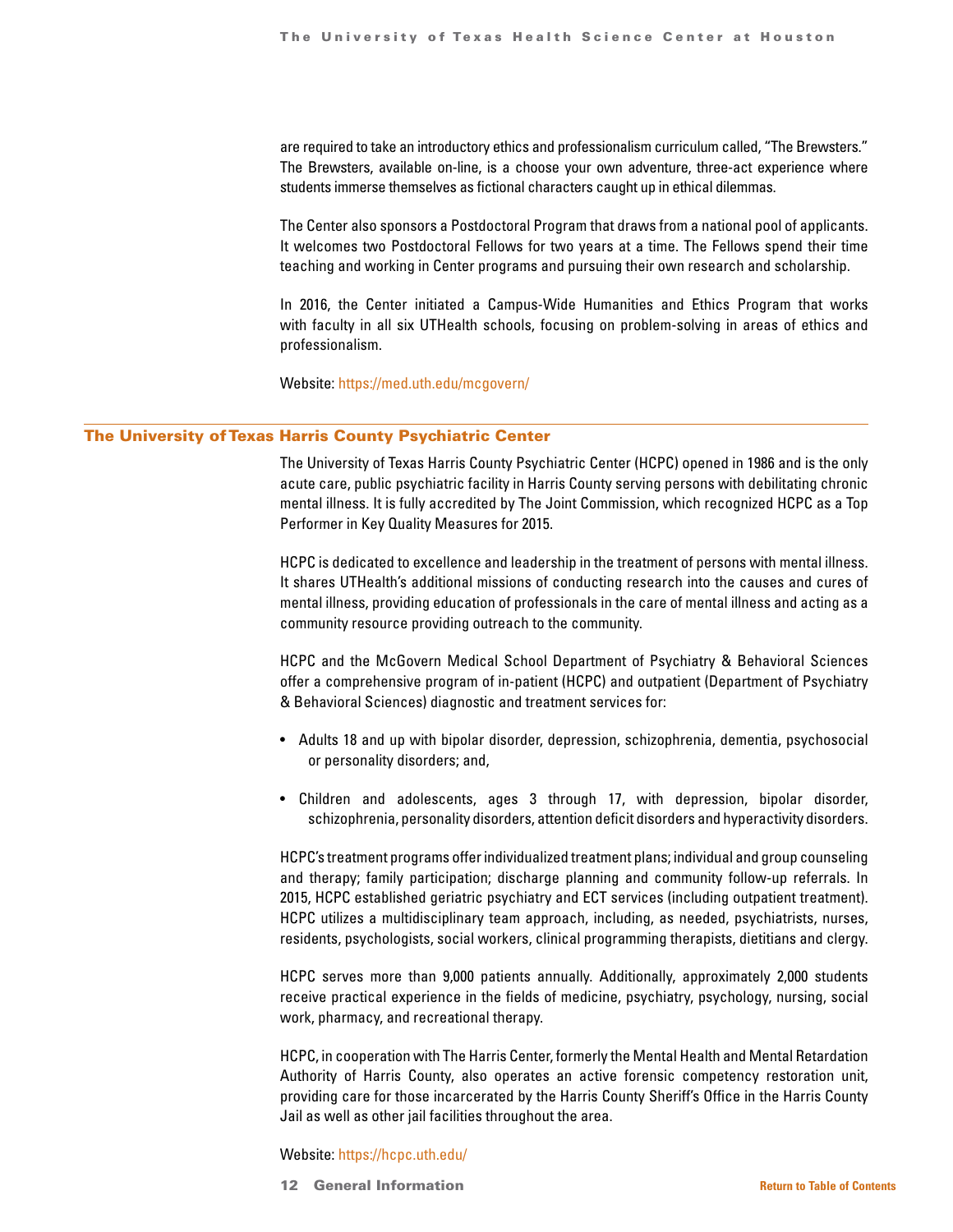# TEXAS MEDICAL CENTER

### Texas Medical Center

The Texas Medical Center (TMC) is the largest comprehensive medical complex in the world. It was organized in 1945 as a means for coordinating medical and health education, patient care, and related research in a not-for-profit setting. Today it stands as the leading health care destination globally with an average of 10 million patient visits a year.

TMC comprises 21 renowned hospitals containing a total of more than 9200 licensed beds, 14 support organizations, 10 academic institutions, eight academic and research institutions, seven nursing programs, three public health organizations, three medical schools, two pharmacy schools, and a dental school. A high school for the health professions and a community college specializing in health careers training plus other graduate and post-graduate schools and programs provide training in the allied health professions. Nearly 72,000 students work and study within the TMC.

More than 160 permanent buildings, not including Rice University, occupy nearly 1,000 acres that include 15 patient care facilities and 21 academic and research institutions, housing 20,000 advanced-degreed professionals in the life sciences. There are approximately 12,000 volunteers who assist with a wide variety of tasks benefiting the TMC.

The Texas Medical Center Library (TMC Library), which serves as the accredited library for most of the TMC institutions, is recognized as one of the largest academic health sciences libraries in the United States. In addition, research expenditures of the Texas Medical Center member institutions total about \$1.8 billion annually.

One of the most distinctive and visited locations in the Texas Medical Center is The John P. McGovern Texas Medical Center Commons amenities building, which is the central meeting and gathering place for thousands of staff, patients and visitors who frequent the campus daily. It features an exterior 64-foot waterwall; Waterside Court, which provides eight diverse food concepts; Third Coast Restaurant for fine dining, meetings and special events; and a 500-space parking garage.

A major part of this "biomedical city" is UTHealth, the most comprehensive and diverse of the academic health institutions in the Texas Medical Center with six schools, three faculty practice plans, five institutes, myriad centers of excellence and a psychiatric hospital.

# MEMORIAL HERMANN HOSPITAL-TEXAS MEDICAL CENTER, CHILDREN'S MEMORIAL HERMANN HOSPITAL AND TIRR MH

The Memorial Hermann-Texas Medical Center (TMC) Campus is home to three hospitals: Memorial Hermann–Texas Medical Center, Children's Memorial Hermann Hospital and Memorial Hermann Orthopedic & Spine Hospital.

Part of the 15-hospital Memorial Hermann Health System, Memorial Hermann-TMCand Children's Memorial Hermann Hospital serve as primary teaching hospitals for McGovern Medical School at Houston, ensuring that patient care is based on new knowledge at the frontiers of medicine.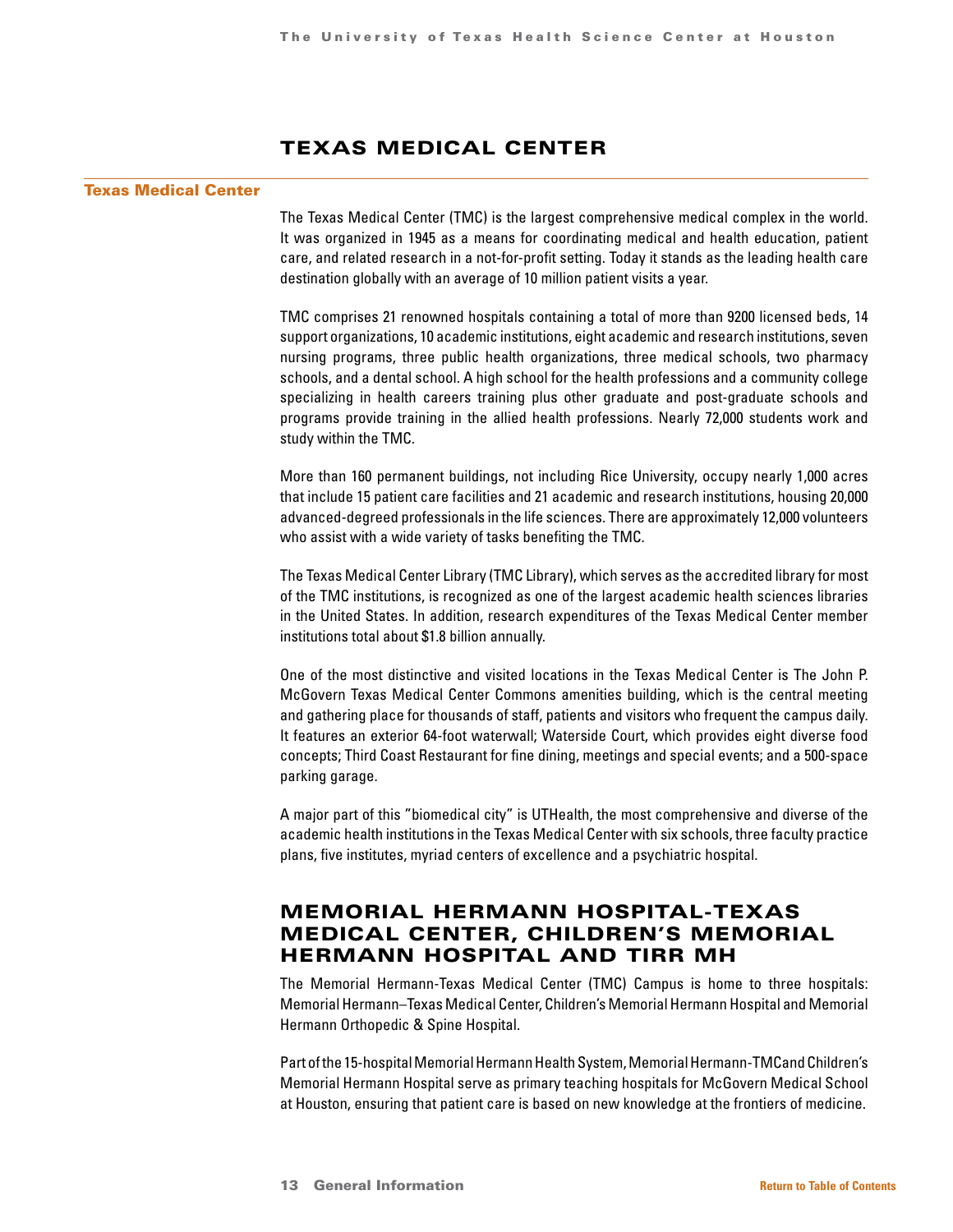### Memorial Hermann-Texas Medical Center

For generations, Houston and its surrounding communities have trusted Memorial Hermann-TMC for outstanding care. Memorial Hermann-TMC has built a reputation for excellence in heart and vascular, cancer, neuroscience, sports medicine and orthopedics, specialty surgery and organ transplantation.

As the first hospital to open its doors in the renowned Texas Medical Center, Memorial Hermann-TMC has a long history of innovation. These are just a few of its firsts: In 1946, Memorial Hermann-TMC was the first in Texas to perform a cardiac catheterization. In 1976, the hospital was the first in Texas and the second in the nation to launch an air ambulance program, Memorial Hermann Life Flight®, which remains Houston's only hospital-based air ambulance service. In 1985, Memorial Hermann-TMC broke new ground in the treatment of end-stage liver disease as the site of Houston's first liver transplant. In 1988, the hospital opened the first stroke center in Houston and one of the first dedicated stroke programs in the world. In 2005, Memorial Hermann-TMC was the first in the world to perform robotic reconstructive aortic surgery. In 2006, Memorial Hermann-TMC performed the first four-organ transplant in Houston and only the fourth in the nation. In 2011, Memorial Hermann-TMC gained world-wide recognition for the treatment of then-U.S. Congresswoman Gabrielle Giffords where UTHealth faculty led the treatment team at the Memorial Hermann Mischer Neuroscience Institute.

Through revolutionary advances in medicine and surgery, Memorial Hermann-TMC set new standards of care for the nation and has been recognized as an industry leader by prestigious national organizations, including the University Health System Consortium, the LeapFrog Group and the American Heart/American Stroke Association. The Memorial Hermann-TMC Campus is also Magnet® recognized for excellence in nursing services by the American Nurses Credentialing Center.

### Children's Memorial Hermann Hospital

Children's Memorial Hermann Hospital treats patients with the technological advances and healing expertise of a university-affiliated academic hospital, while providing compassionate care for children and their families.

Children's Memorial Hermann Hospital is the primary teaching institution for the pediatrics and obstetrics/gynecology programs at McGovern Medical School. The hospital's healthcare professionals are focused on the specialized needs of women and children, with an emphasis on quality, customer service and leading-edge research.

The hospital offers the latest advances in maternal-fetal medicine and neonatal critical care services, as well as renowned programs in pediatric trauma, neuroscience, pulmonology and cardiac services. Interdisciplinary teams include experienced nurses, child life specialists, pediatric respiratory therapists, pediatric clinical pharmacists, social workers and more. In 2012, Children's Memorial Hermann Hospital became the first in Texas to perform in–utero surgery in the treatment of Spina Bifida.

As part of Memorial Hermann's network of hospitals, patients can access children's healthcare or high-risk pregnancy services at our affiliated hospitals in the community or, for more acute healthcare needs, at Children's Memorial Hermann Hospital's main facility in the Texas Medical Center.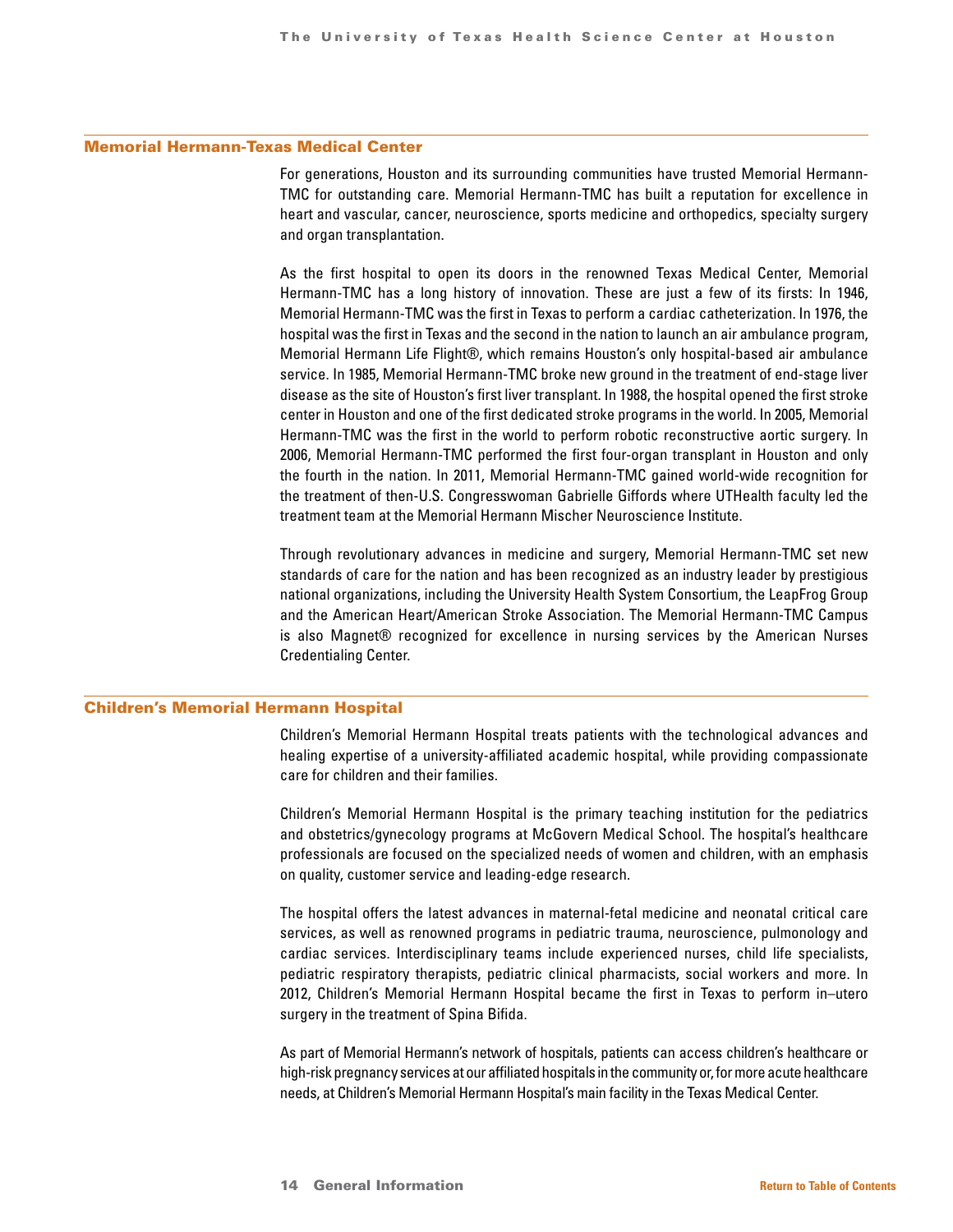### Memorial Hermann Orthopedic & Spine Hospital

Memorial Hermann Orthopedic & Spine Hospital brings Memorial Hermann's exemplary standards for patient safety, quality and excellence to a facility that is focused solely on orthopedic and spine care. Memorial Hermann Orthopedic & Spine Hospital is dedicated to the highest quality service, easy access and optimum outcomes for patients undergoing orthopedic and spine surgery.

From affiliated physicians to support personnel, the staff at Memorial Hermann Orthopedic & Spine Hospital is specially trained and dedicated to helping patients undergo inpatient procedures that restore or improve functionality and allow them to return to an active lifestyle. The convenient central location and small size make it ideal for outpatient surgery and services such as knee, shoulder and hip arthroscopy as well as pain management and rehabilitation.

At Memorial Hermann Orthopedic & Spine Hospital, patients have access to the very latest surgical technology, including minimally invasive, arthroscopic and endoscopic procedures, as well as computer-assisted guidance for joint surgery and spine surgery. The hospital offers a wide variety of inpatient and outpatient orthopedic and neuro-spine services.

Onsite imaging services (radiology, MRI, CT, fluoroscopy and digital X-ray), in addition to physical and occupational therapy, translate to convenience for patients both pre- and post-operatively. Patients also have a choice to rehabilitate close to home with Memorial Hermann's extensive network for physical therapy at convenient locations throughout the Greater Houston area.

Website of Memorial Hermann locations: <http://www.memorialhermann.org/locations>

### The University of Texas MD Anderson Cancer Center

Celebrating seven decades of Making Cancer History®, The University of Texas MD Anderson Cancer Center ranks as one of the world's most respected and productive centers devoted exclusively to cancer patient care, research, education and prevention. It is one of the nation's original three comprehensive cancer centers designated by the National Cancer Act of 1971.

Since 1941, patients have turned to MD Anderson for cancer care in the form of surgery, chemotherapy, radiation, immunotherapy, or combinations of these and other treatments. This multidisciplinary approach to treating cancer was pioneered at MD Anderson. Because they focus only on cancer, the center's experts are renowned for their ability to treat all types of cancer, including rare or uncommon diseases.

In 2017, close to 137,000 patients, about one-third of them new patients, sought care at MD Anderson. About one-third of these patients come to Houston from outside Texas seeking the research-based care that has made the institution so widely respected. MD Anderson's clinical trials exploring novel therapies and diagnostic tests continues to be one of the largest such programs in the nation.

Important scientific knowledge gained in the laboratory is rapidly translated into clinical care. In FY17, the institution spent more than \$844 million in research. MD Anderson ranks first in the number of research grants awarded by the National Cancer Institute. The institution holds 10 NCI Specialized Programs of Research Excellence grants.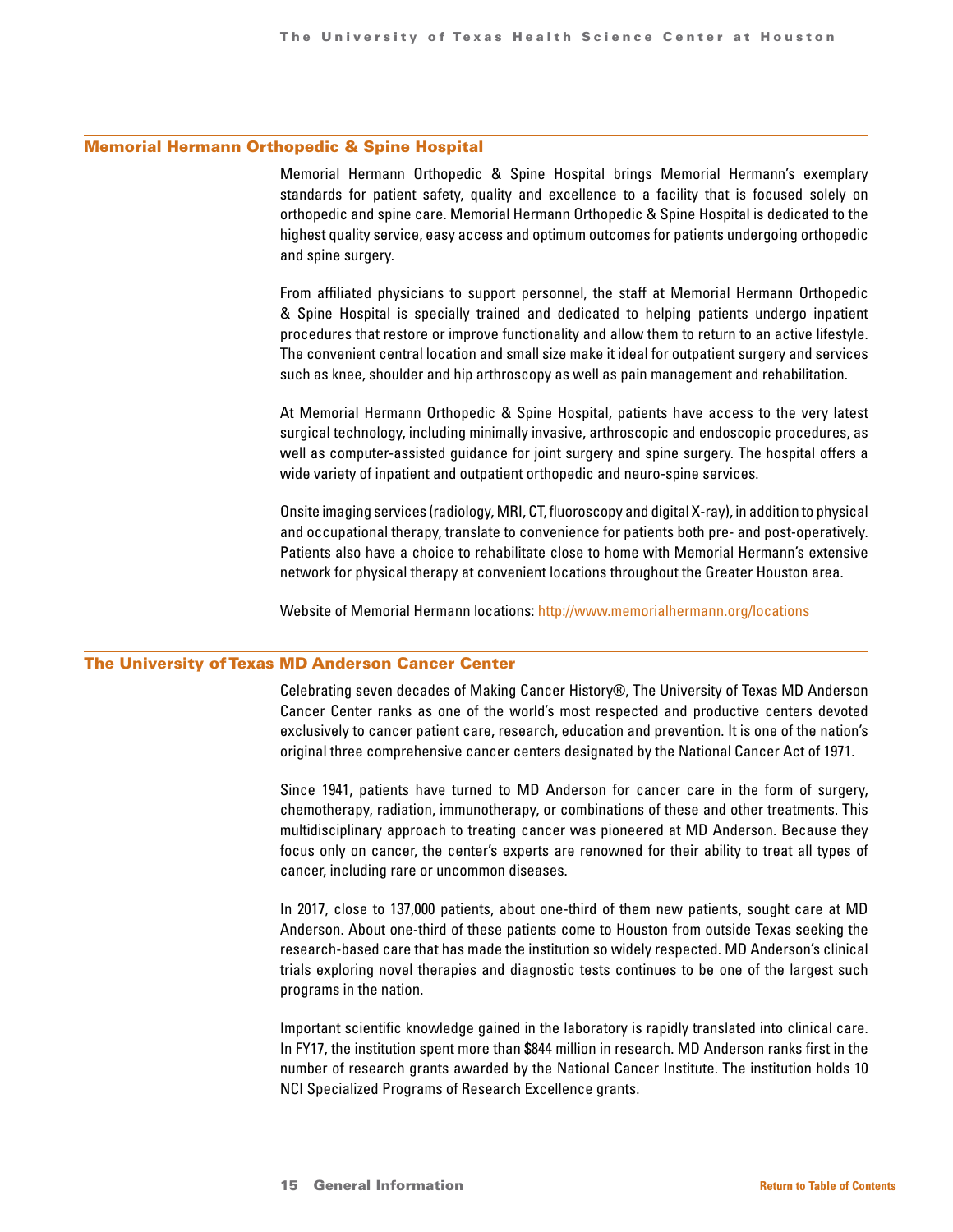In FY17, more than 7,100 trainees including physicians, scientists, nurses and allied health professionals, took part in educational programs. The School of Health Professions offers 10 bachelor's programs and two master's programs in allied health disciplines.

More than 1,700 clinical residents and fellows receive specialized training in the investigation and treatment of cancer each year. More than 400 graduate students are working on advanced degrees at the Graduate School of Biomedical Sciences in which MD Anderson cooperates with UTHealth, and nearly 1,800 research fellows are being trained in MD Anderson laboratories.

MD Anderson employs over 19,500 people, including more than 1,700 faculty members. A volunteer corps of about 1,100 onsite and 2,000 off-site people supplement its workforce; these volunteers provide more than 120,000 hours of service each year. Faculty, staff and volunteers are dedicated to MD Anderson's mission of eliminating cancer as a major health threat.

Website:<http://www.mdanderson.org/>

### Texas Medical Center Library



The Texas Medical Center Library (TMC Library) serves as the accredited library for most Texas Medical Center institutions and is the primary library for The University of Texas Health Science Center at Houston (UTHealth) faculty and students. The Library is also home to the John P. McGovern Historical Collections and Research Center, consisting of rare books ranging from the 1500s to the early 20th century, and digital and manuscript collections related to healthcare. The mission of the library is to bring together resources, information, and expertise to provide innovative support for the acquisition, management, and delivery of biomedical knowledge to the institutions of the Texas Medical Center.

Currently, the library subscribes to 275 electronic databases, over 21,000 electronic journals, and 64,000 e-books, which are available through the library's website after registration through the library. Major subscription databases include: Clinical Key, Psychiatry Online, Access Medicine, CINAHL, JAMA Evidence, and Visual DX. Additionally, the library provides access to an index of over 200 Open Access databases.

The library occupies substantial space in the Jesse Jones Library Building, adjacent to McGovern Medical School and within close proximity to the other UTHealth schools. The library is open seven days, 89 hours per week. The library contains group study spaces, an open computer lab, and quiet study spaces. Library computers are equipped with Microsoft Office applications,and Wi-Fi access is available throughout the library. Liaison librarians are available to answer library-related questions, provide instruction regarding access to library resources, assist with literature search strategies, and teach classes on database and literature searching, citation management, evidence-based practice, and systematic reviews.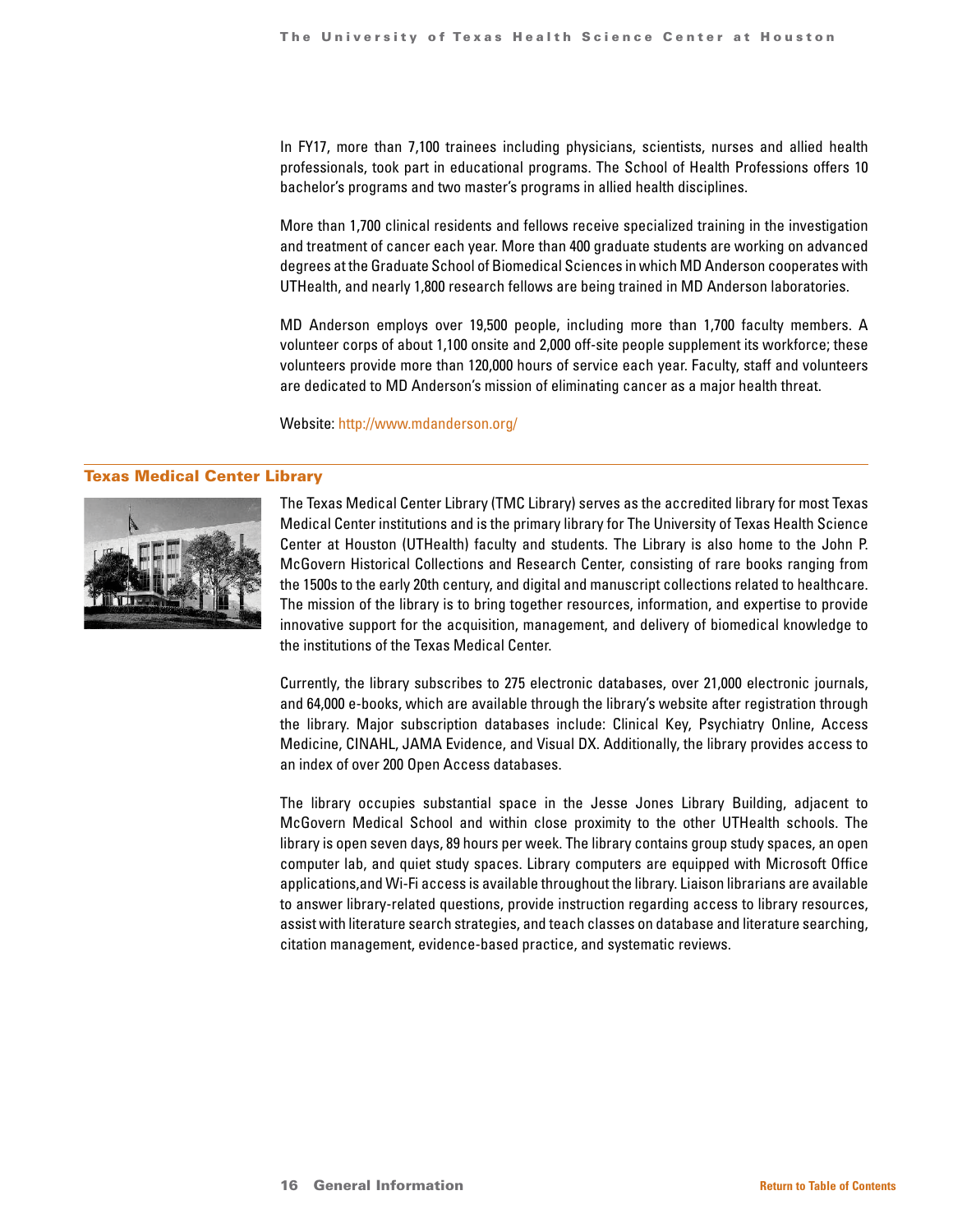# ACADEMIC GENERAL INFORMATION

## <span id="page-16-0"></span>Degrees offered at The University of Texas Health Science Center at Houston

| <b>School/Program</b>                                                                               | <b>Degree</b>                                                                                                                                                                                                                                                                                                                                                                                                         | Cert. | Bach. | Mast. | Doc. |
|-----------------------------------------------------------------------------------------------------|-----------------------------------------------------------------------------------------------------------------------------------------------------------------------------------------------------------------------------------------------------------------------------------------------------------------------------------------------------------------------------------------------------------------------|-------|-------|-------|------|
| <b>School of</b>                                                                                    | <b>D.D.S.</b>                                                                                                                                                                                                                                                                                                                                                                                                         |       |       |       | X    |
| <b>Dentistry</b>                                                                                    | <b>Oral and Maxillofacial Surgery</b><br><b>Certificate</b> (4 years post-DDS)                                                                                                                                                                                                                                                                                                                                        | X     |       |       |      |
|                                                                                                     | <b>Oral and Maxillofacial Surgery</b><br>Certificate/MD <sup>*</sup> (6 years post-D.D.S.)<br>*MD degree conveyed by McGovern<br><b>Medical School</b>                                                                                                                                                                                                                                                                | X     |       |       | X    |
|                                                                                                     | <b>Advanced Education Programs</b><br><b>General Practice Residency (GPR)</b><br><b>Advanced Education in General</b><br>Dentistry (AEGD) (certificate only):                                                                                                                                                                                                                                                         | Χ     |       |       |      |
|                                                                                                     | M.S.D*. Endodontics, Periodontics,<br>Prosthodontics (*M.S.D. is required<br>in these programs in addition to the<br>certificate); Orthodontics, Pediatric<br>Dentistry (certificate program,<br>M.S.D. is optional)                                                                                                                                                                                                  | Χ     |       | χ     |      |
|                                                                                                     | <b>B.S. in Dental Hygiene</b>                                                                                                                                                                                                                                                                                                                                                                                         |       | X     |       |      |
|                                                                                                     | <b>Dental Hygiene Certificate</b><br>Program                                                                                                                                                                                                                                                                                                                                                                          | X     |       |       |      |
| <b>MD Anderson</b><br><b>UTHealth</b><br><b>Graduate School</b><br>of Biomedical<br><b>Sciences</b> | <b>M.S. in Biomedical Sciences</b><br>(with concentrations in Biomedical<br><b>Sciences; Biochemistry and Cell</b><br><b>Biology; Cancer Biology; Genetics</b><br>and Epigenetics; Quantitative<br>Sciences; Microbiology and<br><b>Infection Diseases; Therapeutics</b><br>and Pharmacology; Immunology;<br>and Neuroscience.<br><b>Specialized MS Programs: Genetic</b><br><b>Counseling, and Medical Physics.)</b> |       |       | Χ     |      |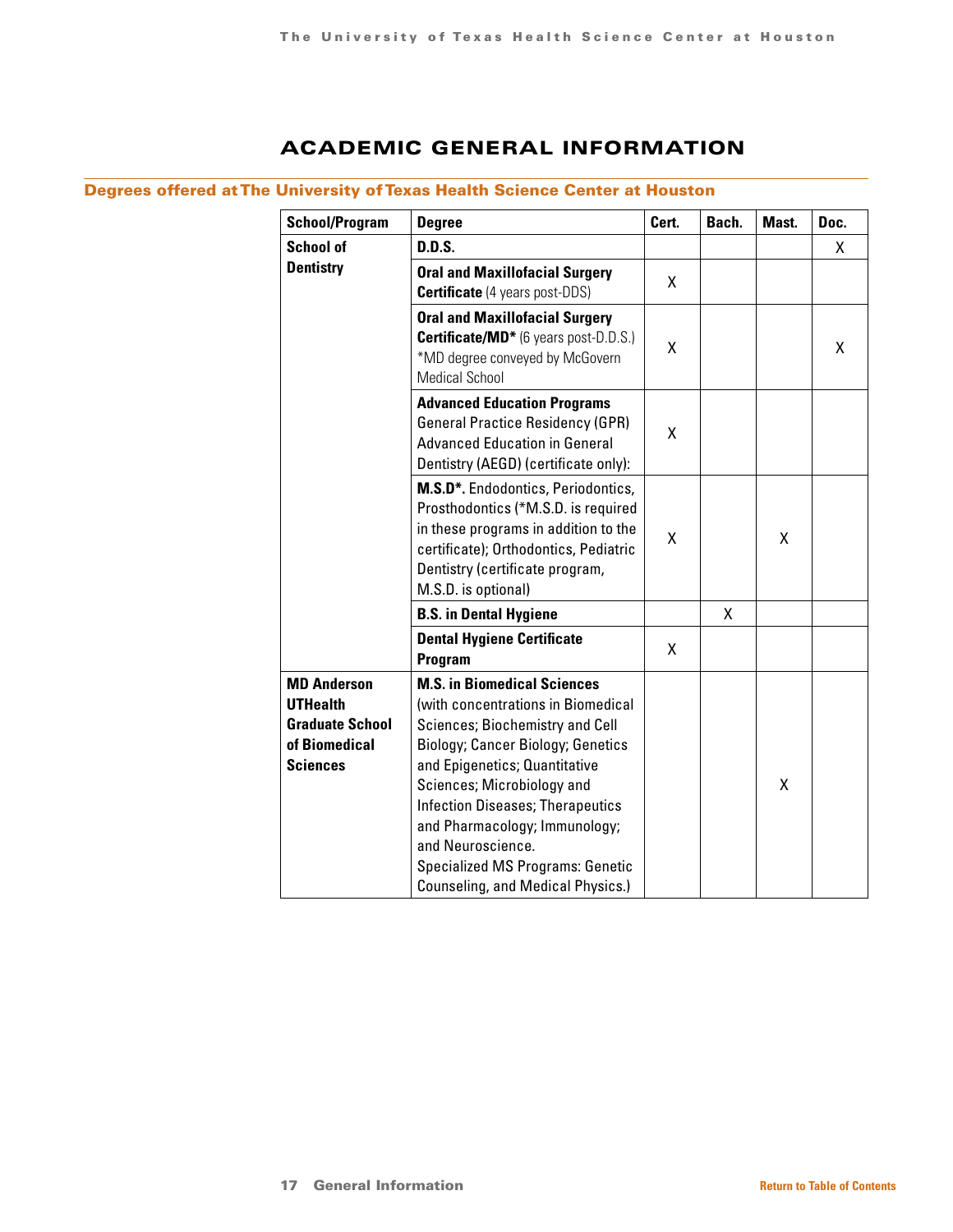| <b>School/Program</b>                                                                               | <b>Degree</b>                                                                                                                                                                                                                                                                                                                                               | Cert. | Bach. | Mast. | Doc. |
|-----------------------------------------------------------------------------------------------------|-------------------------------------------------------------------------------------------------------------------------------------------------------------------------------------------------------------------------------------------------------------------------------------------------------------------------------------------------------------|-------|-------|-------|------|
| <b>MD Anderson</b><br><b>UTHealth</b><br><b>Graduate School</b><br>of Biomedical<br><b>Sciences</b> | <b>Ph.D. in Biomedical Sciences</b><br>(with concentrations in Biomedical<br><b>Sciences; Medical Physics;</b><br><b>Biochemistry and Cell Biology;</b><br><b>Cancer Biology; Therapeutics</b><br>and Pharmacology; Genetics<br>and Epigenetics; Immunology;<br>Microbiology and Infectious<br>Diseases; Neuroscience, and<br><b>Quantitative Sciences.</b> |       |       |       | X    |
|                                                                                                     | <b>Certificate in Medical Physics</b>                                                                                                                                                                                                                                                                                                                       | X     |       |       |      |
| <b>School of</b><br><b>Biomedical</b><br><b>Informatics</b>                                         | <b>Certificate in Public Health</b><br><b>Informatics</b>                                                                                                                                                                                                                                                                                                   | X     |       |       |      |
|                                                                                                     | <b>M.S.</b> (in Biomedical Informatics)<br>(Focus areas in Applied Biomedical<br>Informatics, Biomedical<br>Engineering, Clinical Informatics,<br>Computational Biomedicine,<br>Learning and Technology and<br><b>Public Health Informatics)</b>                                                                                                            |       |       | x     |      |
|                                                                                                     | Ph.D. (in Biomedical Informatics)<br>(Focus areas in Biomedical<br>Engineering, Clinical Informatics,<br>Computational Biomedicine,<br>Learning and Technology and<br><b>Public Health Informatics)</b>                                                                                                                                                     |       |       |       | X    |
|                                                                                                     | <b>DHI</b> (in Health Informatics)<br>A new practice doctorate in health<br>informatics will be implemented in<br>Fall 2019. Information regarding this<br>new doctoral degree will be posted<br>on the school website.                                                                                                                                     |       |       |       | X    |
| <b>McGovern</b>                                                                                     | <b>M.D.</b>                                                                                                                                                                                                                                                                                                                                                 |       |       |       | X    |
| <b>Medical School</b>                                                                               | <b>M.S. in Clinical Research</b>                                                                                                                                                                                                                                                                                                                            |       |       | Χ     |      |
| <b>Cizik School of</b>                                                                              | <b>B.S.N.</b>                                                                                                                                                                                                                                                                                                                                               |       | X.    |       |      |
| <b>Nursing</b>                                                                                      | <b>M.S.N.</b>                                                                                                                                                                                                                                                                                                                                               |       |       | Χ     |      |
|                                                                                                     | Ph.D. (in Nursing)                                                                                                                                                                                                                                                                                                                                          |       |       |       | X    |
|                                                                                                     | <b>D.N.P.</b>                                                                                                                                                                                                                                                                                                                                               |       |       |       | X.   |
| <b>School of Public</b>                                                                             | <b>M.P.H.</b> (in Public Health)                                                                                                                                                                                                                                                                                                                            |       |       | X     |      |
| <b>Health</b>                                                                                       | <b>M.S.</b> (in Public Health)                                                                                                                                                                                                                                                                                                                              |       |       | Χ     |      |
|                                                                                                     | Dr.P.H. (in Public Health)                                                                                                                                                                                                                                                                                                                                  |       |       |       | X.   |
|                                                                                                     | Ph.D. (in Public Health)                                                                                                                                                                                                                                                                                                                                    |       |       |       | X    |
|                                                                                                     | <b>Certificate in Public Health</b>                                                                                                                                                                                                                                                                                                                         | X     |       |       |      |
|                                                                                                     | <b>Certificate in Public Health</b><br><b>Informatics</b>                                                                                                                                                                                                                                                                                                   | Χ     |       |       |      |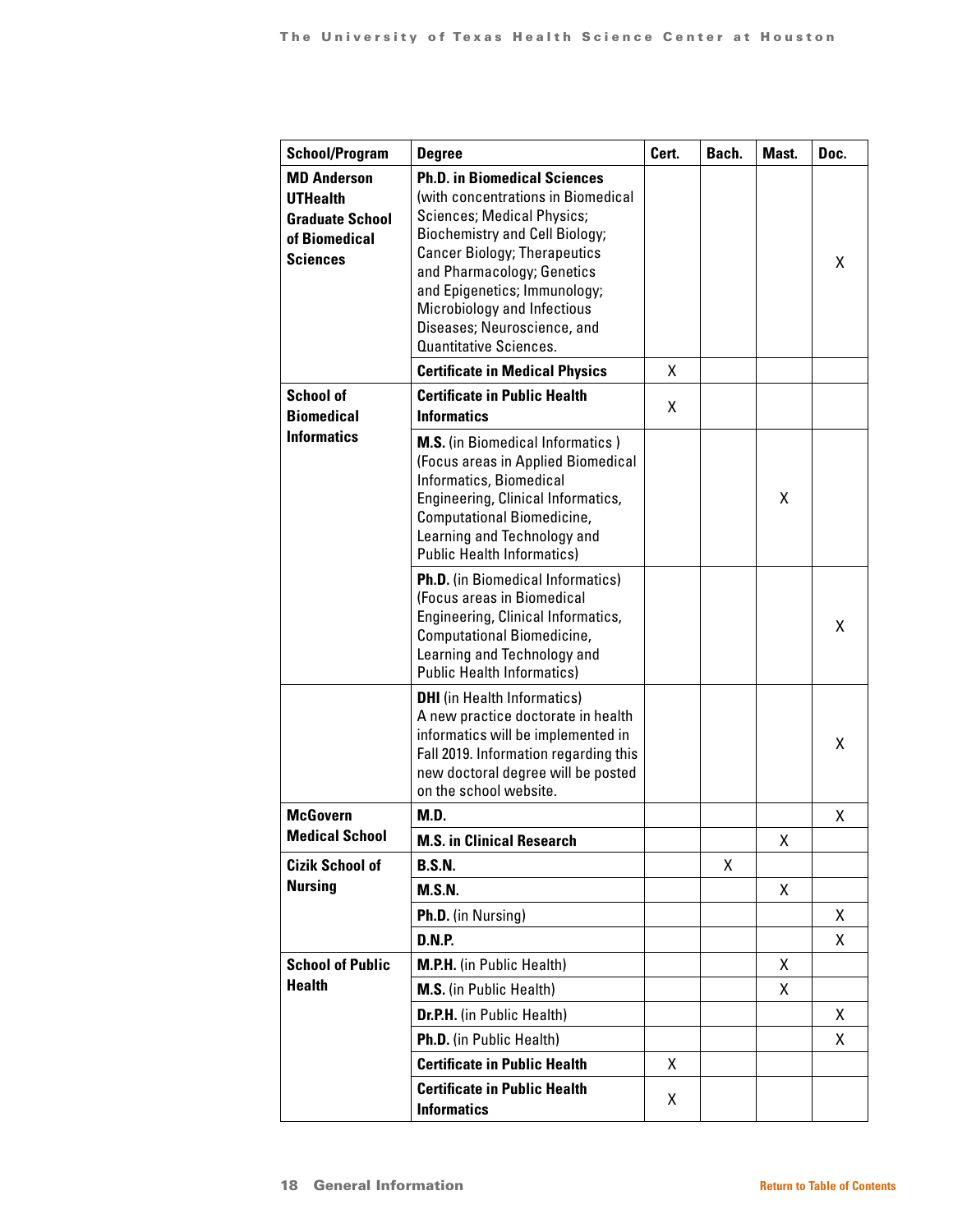### Accreditation

The University of Texas Health Science Center at Houston is accredited by the Southern Association of Colleges and Schools Commission on Colleges (SACSCOC) to award certificate, baccalaureate, masters, doctoral, and professional degrees. Contact the Commission on Colleges at 1866 Southern Lane, Decatur, Georgia 30033-4097 or call 404-679-4500 for questions about the accreditation of The University of Texas Health Science Center at Houston.

While SACSCOC accredits the total institution, many of the academic degree programs offered at UTHealth also undergo accreditation by specialized accrediting bodies, including:\*

| <b>School</b>               | <b>Degree or Certificate</b>     | <b>Accrediting agency</b>                   |  |  |
|-----------------------------|----------------------------------|---------------------------------------------|--|--|
| <b>School of Dentistry</b>  | D.D.S.                           | <b>American Dental Association</b>          |  |  |
|                             |                                  | <b>Commission on Dental Accreditation</b>   |  |  |
|                             | M.S.                             | <b>American Dental Association</b>          |  |  |
|                             |                                  | <b>Commission on Dental Accreditation</b>   |  |  |
|                             | <b>Advanced Education</b>        | <b>American Dental Association</b>          |  |  |
|                             | <b>Certificate Program</b>       | <b>Commission on Dental Accreditation</b>   |  |  |
|                             | <b>B.S.</b> (Dental Hygiene)     | <b>American Dental Association</b>          |  |  |
|                             |                                  | <b>Commission on Dental Accreditation</b>   |  |  |
|                             | <b>Dental Hygiene</b>            | <b>American Dental Association</b>          |  |  |
|                             | <b>Certificate Program</b>       | <b>Commission on Dental Accreditation</b>   |  |  |
|                             | <b>Oral and Maxillofacial</b>    | <b>American Dental Association</b>          |  |  |
|                             | <b>Surgery Certificate</b>       | <b>Commission on Dental Accreditation</b>   |  |  |
|                             | Program                          |                                             |  |  |
| <b>MD Anderson UTHealth</b> | <b>M.S.</b> with specialization  | <b>American Board of Genetic</b>            |  |  |
| <b>Graduate School of</b>   | in Genetic Counseling            | Counseling                                  |  |  |
| <b>Biomedical Sciences</b>  | <b>M.S.</b> with specialization  | <b>Commission on Accreditation of Medi-</b> |  |  |
|                             | in Medical Physics               | cal Physics Education Programs              |  |  |
|                             | M.S.                             |                                             |  |  |
|                             | Ph.D.                            |                                             |  |  |
| <b>McGovern</b>             |                                  | American Medical Association/               |  |  |
| <b>Medical School</b>       |                                  | <b>Association of American Medical</b>      |  |  |
|                             |                                  | <b>Colleges Liaison Committee on</b>        |  |  |
|                             |                                  | <b>Medical Education (LCME)</b>             |  |  |
|                             | M.D.                             | <b>Accreditation Council for Graduate</b>   |  |  |
|                             |                                  | <b>Medical Education (ACGME)</b>            |  |  |
|                             |                                  | <b>Accreditation Council for Continuing</b> |  |  |
|                             |                                  | <b>Medical Education (ACCME)</b>            |  |  |
|                             | <b>M.S.</b> in Clinical Research |                                             |  |  |
| <b>School of Biomedical</b> | <b>M.S.</b>                      | The Commission on Accreditation for         |  |  |
| <b>Informatics</b>          |                                  | <b>Health Informatics and Information</b>   |  |  |
|                             |                                  | <b>Management Education (CAHIM)</b>         |  |  |
|                             | Ph.D.                            |                                             |  |  |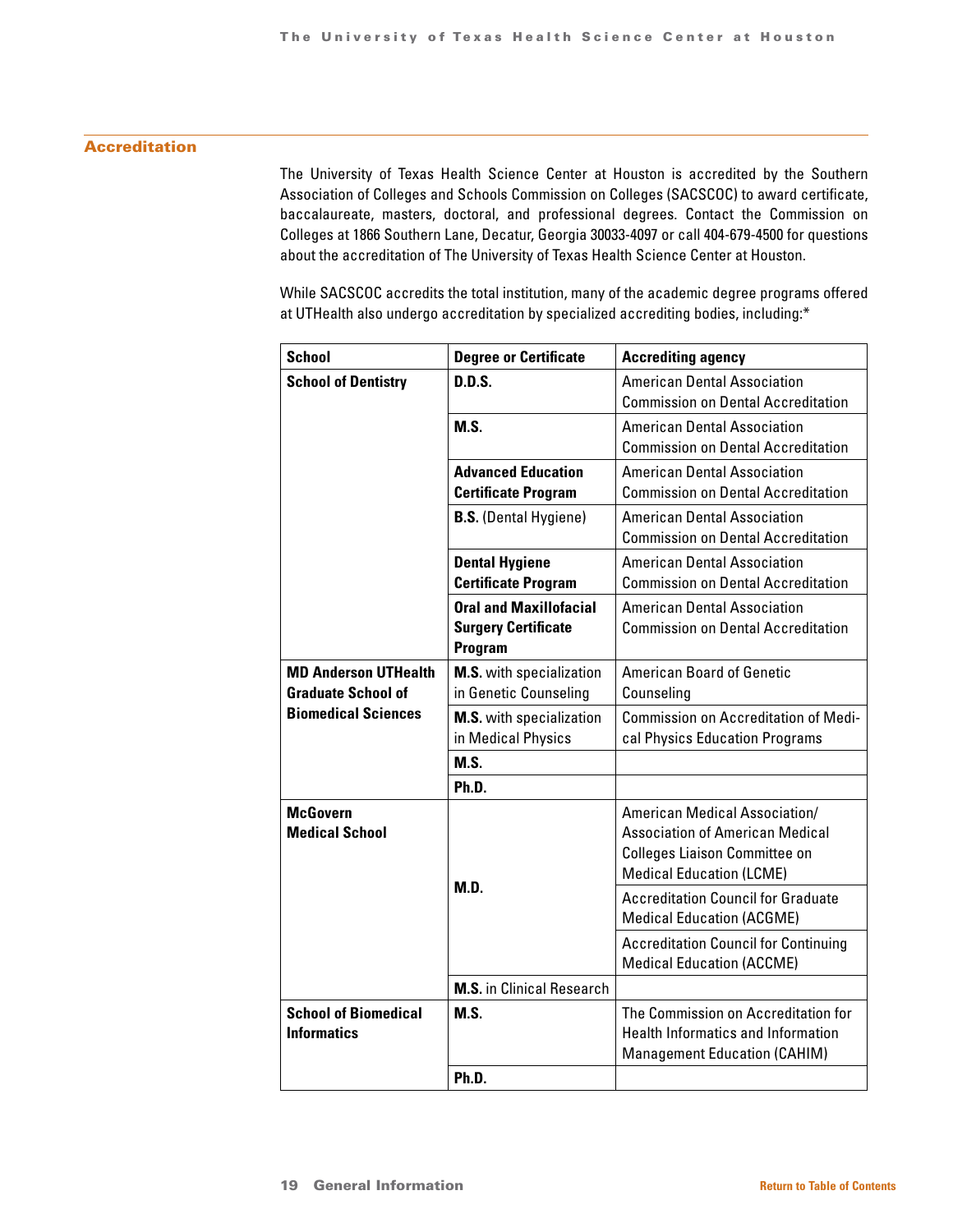| <b>School</b>                  | <b>Degree or Certificate</b>          | <b>Accrediting agency</b>                                                                                           |
|--------------------------------|---------------------------------------|---------------------------------------------------------------------------------------------------------------------|
| <b>Cizik School of Nursing</b> | <b>B.S.N.</b>                         | <b>Commission on Collegiate Nursing</b><br>Education                                                                |
|                                | M.S.N.                                | <b>Commission on Collegiate Nursing</b><br>Education                                                                |
|                                | <b>Nurse Anesthesia</b>               | <b>Council on Accreditation of Nurse</b><br>Anesthesia Educational Programs                                         |
|                                | <b>D.N.P.</b>                         | <b>Commission on Collegiate Nursing</b><br>Education                                                                |
|                                | <b>Ph.D.</b> (Nursing)                |                                                                                                                     |
| <b>School of Public Health</b> | M.P.H.t                               | <b>Council on Education for Public Health</b>                                                                       |
|                                | M.S.t                                 | <b>Council on Education for Public Health</b>                                                                       |
|                                | Dr.P.H.                               | Council on Education for Public Health                                                                              |
|                                | Ph.D.                                 | <b>Council on Education for Public Health</b>                                                                       |
|                                | <b>M.P.H.</b><br>(Industrial Hygiene) | The Applied Science Accreditation<br><b>Commission of the Accreditation</b><br>Board for Engineering and Technology |

\*The University of Texas Health Science Center at Houston is also accredited by the Accreditation Council for Continuing Medical Education (ACCME) to sponsor continuing medical education for physicians.

† The Industrial Hygiene curriculum in the MPH and MS degree programs is accredited by the Applied Science Accreditation Commission of the Accreditation Board for Engineering and Technology (ABET), 111 Market Place, Suite 1050, Baltimore, MD 21202-4012, telephone: (410) 347-7700.

### Academic Qualifications

In accordance with federal Department of Education guidelines, in order to receive Title IV financial aid funds, a student must be qualified to study at the postsecondary level. A student qualifies if he/she:

- Has a high school diploma;
- Has the recognized equivalent of a high school diploma, typically a general education development or GED certificate;
- Has completed home schooling at the secondary level; or
- Has an academic transcript of a student who has successfully completed at least a twoyear program that is acceptable for full credit toward a bachelor's degree.

In addition to these qualifications, please refer to the school catalog section for specific admissions criteria for academic degree programs in each of the UTHealth schools.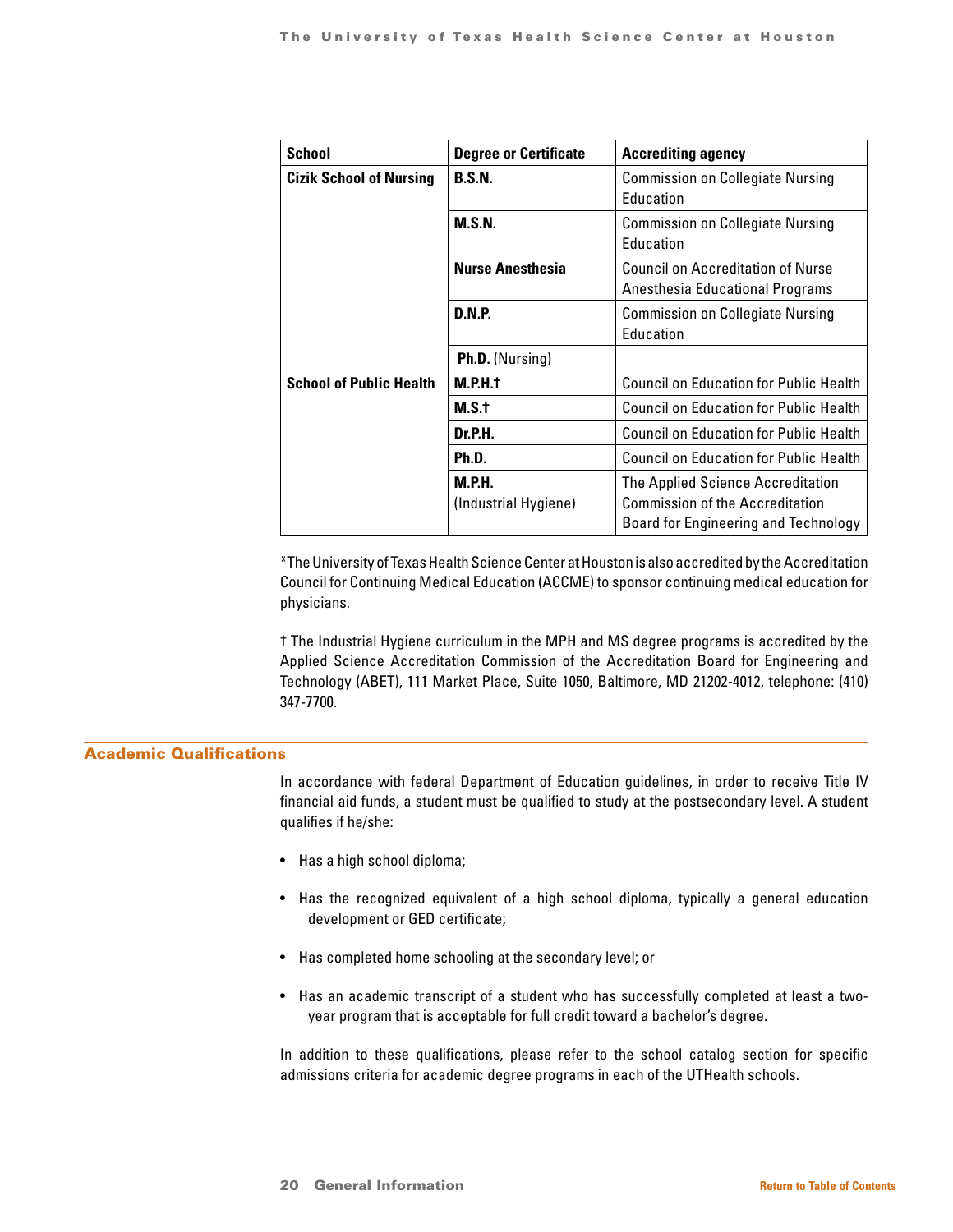### Academic Fresh Start

If a student who enrolls under the Texas Fresh Start program completes a prescribed course of study, earns a baccalaureate degree, and applies for admission to a postgraduate or professional program, the institution, in considering the applicant for admission into the postgraduate or professional program, shall consider only the grade point average of the applicant established by the course work completed after enrollment under the Texas Fresh Start program, along with any other criteria the institution uses in evaluating applications for admission.

### Academic Common Market

The Academic Common Market (ACM) is an interstate agreement among southern states participating in the Southern Regional Education Board (SREB). The ACM is a tuition-savings program for college students in participating states who want to pursue degrees that are not offered by their in-state institutions. Participating states arrange for their residents who qualify for admission to enroll in specific programs in other states on the in-state tuition basis. More information on the ACM can be found on the ACM website at [http://www.sreb.org/academic](http://www.sreb.org/academic- common-market)[common-market.](http://www.sreb.org/academic- common-market)

### Tuition and Fees

Tuition and fees are subject to change and become effective on the date enacted. The Texas Legislature does not set the specific amount for any particular student fee. Student fees are authorized by state statute; the specific fee amounts and the determination to increase fees are made by the university administration and The University of Texas System Board of Regents.

Please refer to the Office of Registrar website at [https://www.uth.edu/registrar/current](https://www.uth.edu/registrar/current- students/registration/tuition--fee-schedule.htm)[students/registration/tuition--fee-schedule.htm](https://www.uth.edu/registrar/current- students/registration/tuition--fee-schedule.htm) for the current Tuition and Fee Schedules. Information regarding the mandatory fees (charged to all UTHealth students) listed below are also found on this website.

- Audit Fee: \$25 per course (when applicable)
- Credit Card Use Fee: currently at 2.5%
- Graduation Fee: \$100.00 billed in the last academic year of degree program.
- Information Technology Access Fee: \$108/year or \$36/semester
- Installment Use Fee: \$20.00
- Late Payment Fee: \$25.00
- Late Registration Fee: \$25.00
- Return Check Fee: \$25/per check
- Reinstatement Fee: \$200
- Student ID Replacement Fee: \$10/per ID card
- Student Records Fee: \$5/semester, \$15/year for DDS and MD
- 21 General Information **[Return to Table of Contents](#page-1-0)**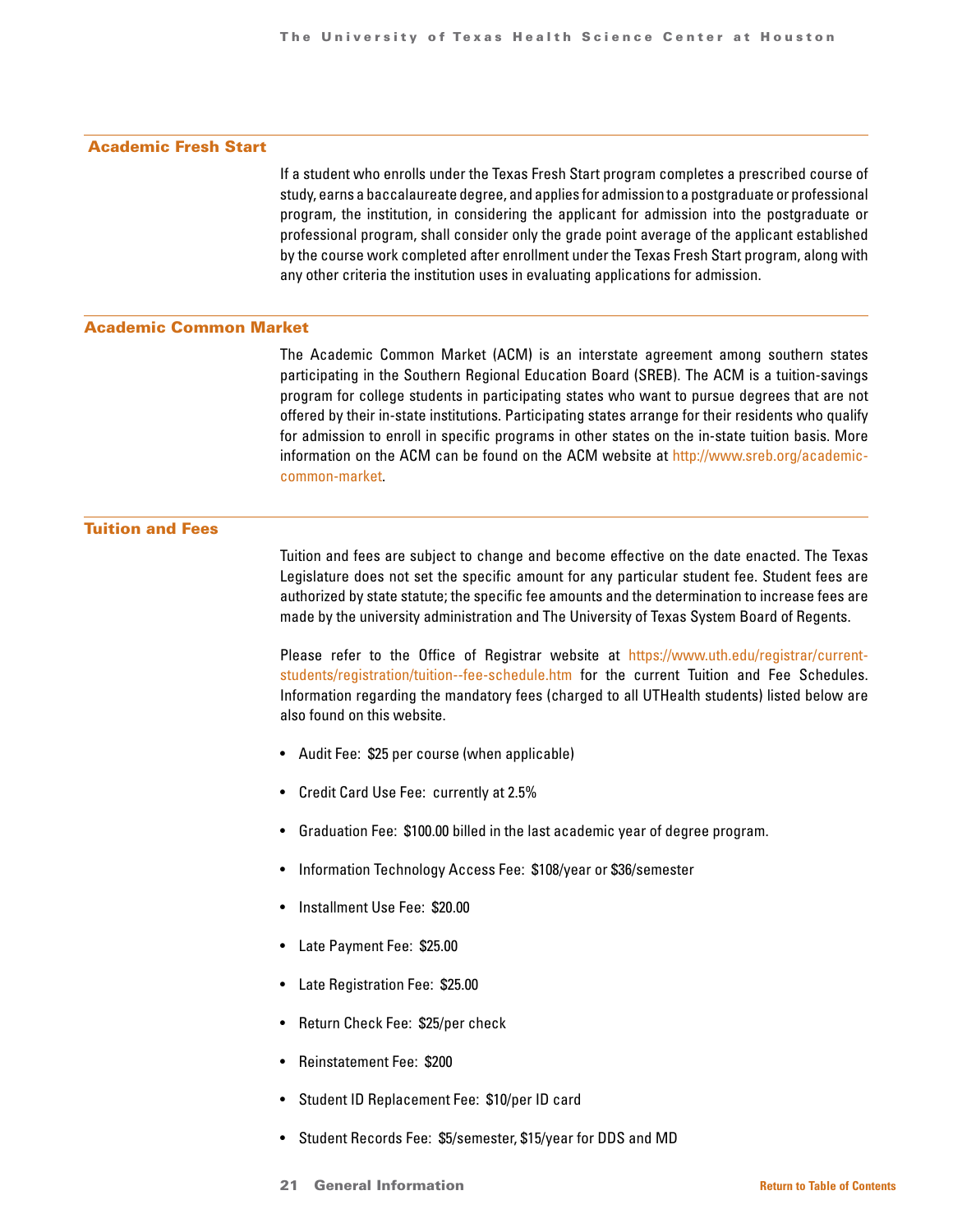• Student Services Fee: \$566.25 per 12-month (full time student rate)

For additional tuition and fee information go to the Office of the Registrar's website under Current Students/Student Information for a list of general information helpful to all students. This website reflects current information regarding tuition and fee exceptions and/or waivers, Veterans education benefits, and the Policy for Texas Resident Tuition. Please refer to the Office of Registrar website at [https://www.uth.edu/registrar/current-students/student-information/](https://www.uth.edu/registrar/current-students/student-information/ general-information.htm) [general-information.htm](https://www.uth.edu/registrar/current-students/student-information/ general-information.htm)

### Tuition and Fees Payment Policy

Payment of tuition and fees is due no later than payment due date. Due dates are listed on the charges tab of the student "MyUTH" account or are available on the Registrar's website at <https://www.uth.edu/registrar/current-students/registration/payment-methods.htm>

Students must pay 50% of tuition and fees before the 12th day of the term for fall and spring and before the 4th day of the term for summer or their enrollment will be cancelled for that term. Students whose registration is cancelled because of non-payment or issuing an insufficient funds check will be charged a \$200 Reinstatement Fee if they are reinstated by the School's Dean. Students who are dropped and reinstated must bring their accounts current by the 20th day of the term for fall/spring and by the 15th day of the term for summer. No students will be reinstated after the 20th day of the term for fall/spring or after the 15th day of the term for summer.

A return check fee of \$25 will be assessed for each returned check (including "e-checks").

Students who have fees billed to a sponsor are financially responsible for any charges determined to be uncollectible by the Bursar Office. Furthermore, extended delays in collection of receivables from sponsors will require the student to make the uncollected payment. Student

payments will be refunded upon receipt of payment from the sponsor.

Payment of tuition and fees may be paid in full or in installments for the fall, spring and summer 12 week semester. A nonrefundable Installment Use Fee of \$20 will be assessed for the use of the installment plan. A \$25 Late Payment Fee will be assessed if the initial payment is late; a

\$25 charge will be assessed for each subsequent delinquent installment payment. Certain fees, such as health insurance, liability insurance and the installment use fee must be paid in full at the initial payment and may not be paid in installments. Check with the Bursar's Office for a complete list of fees.

A student, who fails to provide full payment of tuition and fees, including late fees assessed by the university, when such payments are due, is subject to one or more of the following actions:

- Prohibited from registration in future terms until full payment is made,
- Withholding of degree and/or official transcript,
- Denial of credit for the work done during the academic year, and
- Subject to all penalties and action authorized by law.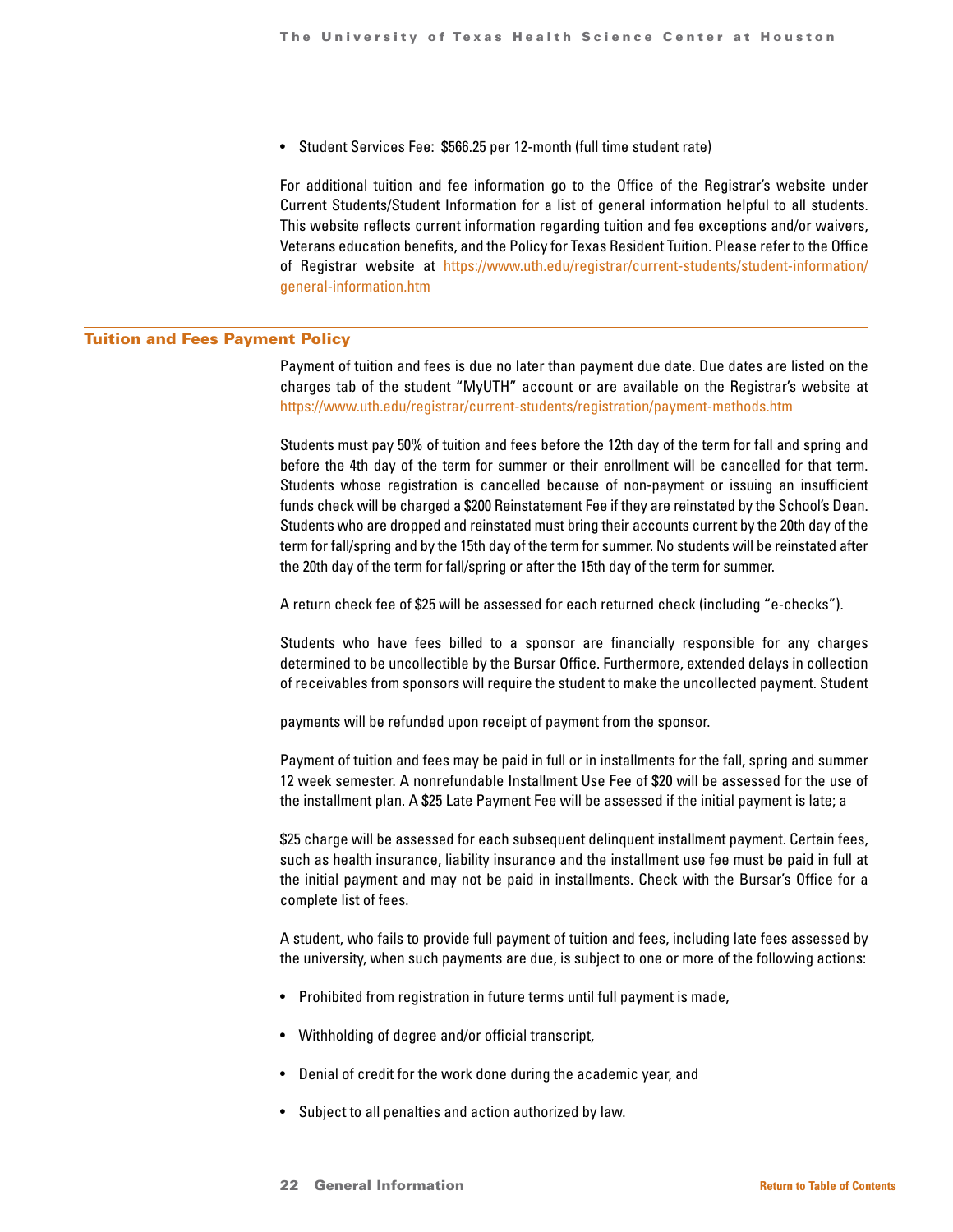For more information regarding tuition and fee payment, installment plans and payment methods please contact:

Bursar's Office The University of Texas Health Science Center at Houston University Center Tower 7000 Fannin, Suite 2240 713-500-3380 Bursar Website: <https://inside.uth.edu/finance/bursars/student/tuition-and-fees.htm>

### Adding, Dropping and Withdrawing Courses

For all programs other than McGovern Medical School (MD) and Dentistry (DDS) programs, students may add and drop classes after the initial enrollment period during the first 12 days of the fall and spring semesters and during the first four days of the summer term. Students withdrawing from classes after the initial drop/add period must submit a drop form that may be obtained from the Student Affairs Office in each school or from the Office of the Registrar.

Classes dropped on or before the 12th class day of a semester or 4th class day of a summer term will not appear on a student's transcript. Classes dropped after the 12th class day of a semester or the 4th class day of a summer term will appear on the student's transcript with a "W," "WP" or "WF" grade, depending upon the school's grading policy.

Students should check with their school advisor(s) to ensure the appropriate specific program approvals, guidelines and deadlines for add, drop or withdrawals from courses are followed.

Refunds for classes dropped will be credited in strict accordance to the schedule specified by state law and will depend on the number of days that have elapsed since the beginning of the semester or term. Please see Refund Policy section for additional information.

Class Schedule Contents with add/drop and information can be found on MyUTH class search.

### Refund Policy

All programs at UTHealth follow a standard Refund Policy based on the first day of the semester/ term. Provided the student remains enrolled at the institution, refunds of applicable tuition and fees collected for courses from which a student drops will be made after the add/drop period closes. Add/drop ends after the 12th day of the term for the fall and spring semesters and after the 4th day of the summer term for each session.

All refunds will be based on the day the student drops the course(s) electronically through MyUTH [\(http://www.uthouston.edu/index/myuth.htm](http://www.uthouston.edu/index/myuth.htm)) or the date the official withdrawal form is received in the Registrar's Office.

Refunds of tuition and mandatory fees shall be made to the students withdrawing completely from UTHealth during a semester according to the following schedules. The percent refunded is based upon the full payment of all tuition and fees. If full payment has not been made, it is possible that a balance may be due. Not all fees are refundable beyond the first day of the term. Tuition reassessment refunds will be made after the 20th class day.

(fall, spring, 12 week summer semesters)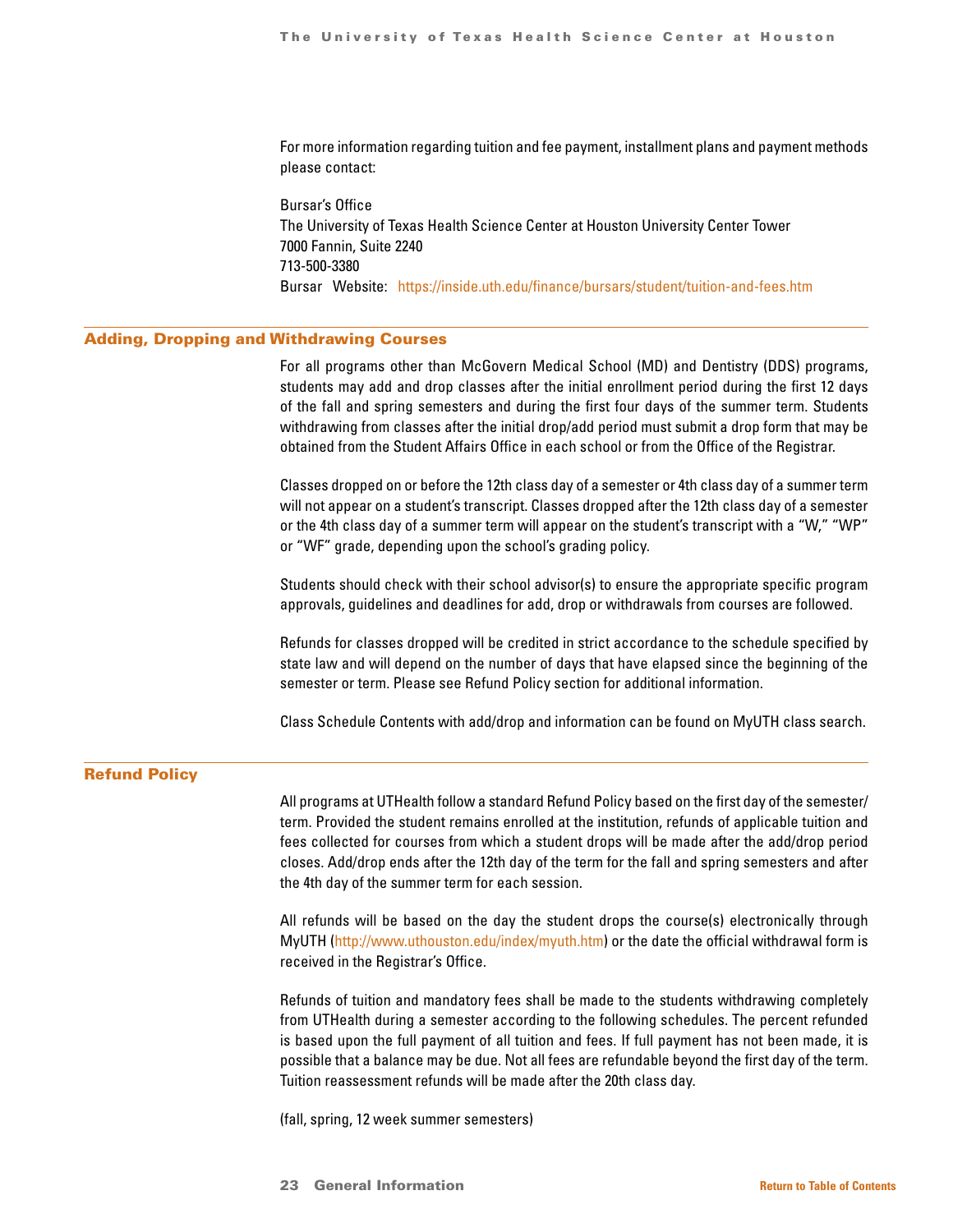| Prior to the first day of the session         |     |
|-----------------------------------------------|-----|
| During the first five class days of the term  | 80% |
| During the second five class days of the term | 70% |
| During the third five class days of the term  | 50% |
| During the fourth five class days of the term | 25% |
| After the fourth five class days of the term  |     |

(6 week summer semester)

| Prior to the first day of the session                        |          |
|--------------------------------------------------------------|----------|
| During the first, second, or third class days of the session | $80\%$ 1 |
| During the fourth, fifth, or sixth class days of the session |          |
| After the seventh day of class and thereafter                | None l   |

All policies regarding the payment or refund of tuition, fees and charges are approved by The University of Texas System Board of Regents and comply with all applicable state statutes. Students should contact the Bursar's Office on any clarification of matters relating to payment or refunds of all tuition, fees and other charges associated with their enrollment at UTHealth.

Bursar Office The University of Texas Health Science Center at Houston University Center Tower 7000 Fannin, Suite 2240 Houston, Texas 77030 713-500-3380

### Teaching Affiliations

UTHealth continually strives to increase the number of formal educational affiliation agreements with other institutions and agencies in the greater Houston area and the state, including a dozen major hospitals, city and neighborhood clinics, public schools, and other sites that provide settings for clinical services. These agreements allow students a multiple array of opportunities for educational growth in health-related fields.

**Memorial Hermann Hospital** is the primary teaching affiliate of McGovern Medical School and the School of Dentistry. Memorial Hermann Hospital and UTHealth work toward the goals of exemplary patient care, innovative teaching, community service, and productive research. The School of Dentistry operates general practice, pediatric dentistry, and oral and maxillofacial surgery clinics in conjunction with Memorial Hermann Hospital as part of the advanced dental education programs.

**Lyndon B. Johnson General Hospital** is a 332-bed full service general hospital staffed by faculty and residents of McGovern Medical School and the School of Dentistry (oral surgery only). The hospital, owned and operated by the Harris County Hospital District, is medically staffed by Affiliated Medical Services, an organization formed through an agreement between McGovern Medical School and Baylor College of Medicine.

**The University of Texas MD Anderson Cancer Center** and UTHealth, together with the Texas A&M Institute of Biosciences and Technology, collaborate extensively in research and education. Many of the MD Anderson Cancer Center faculty have joint appointments in most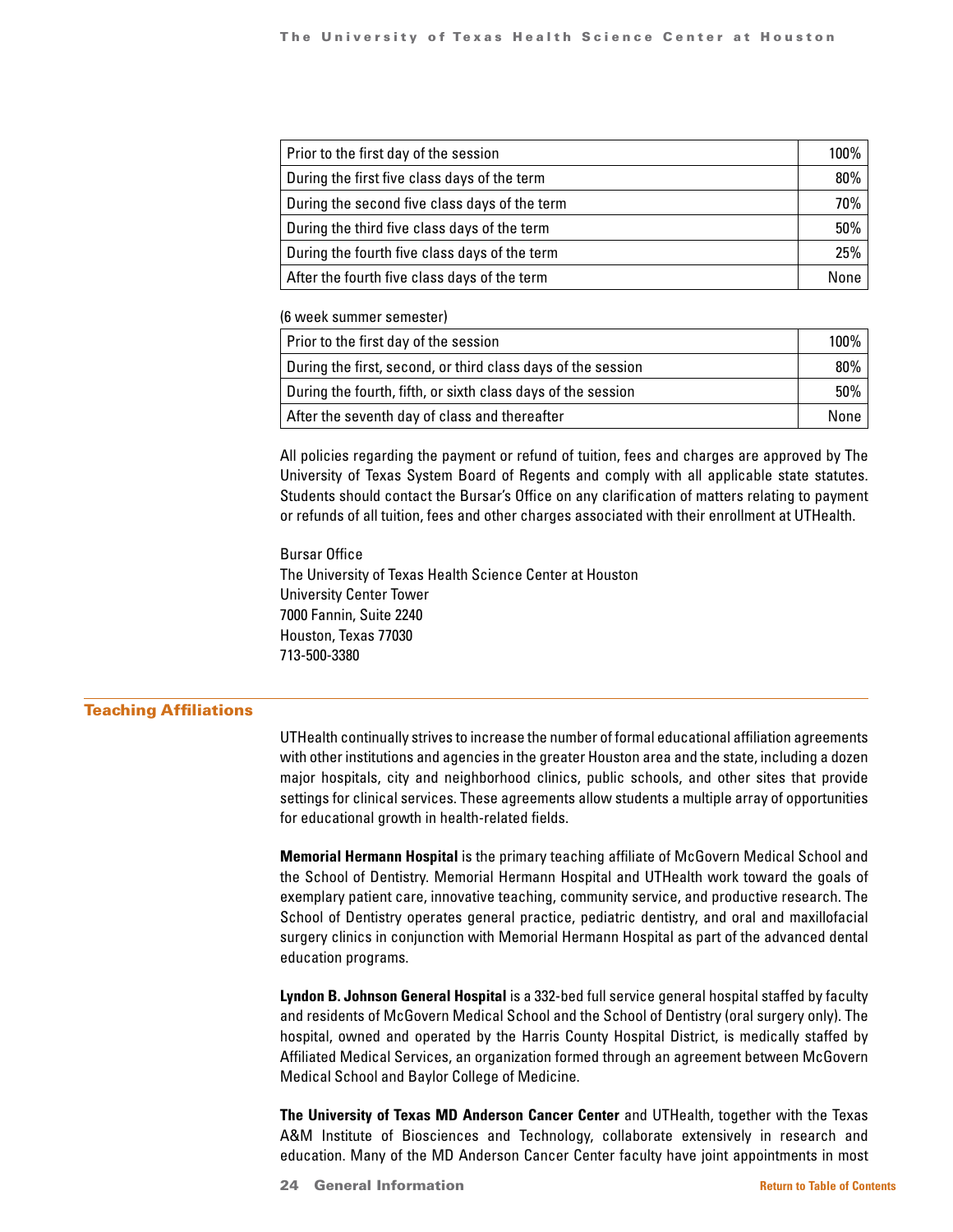UTHealth units, and UTHealth students and residents gain clinical experience at MD Anderson Cancer Center in a variety of medical, dental and nursing specialties.

**McGovern Medical School** has affiliations with more than fifteen institutions where residents rotate for their training, including the Memorial Hermann Hospital System for most of the 110 training programs; Lyndon B. Johnson Hospital; MD Anderson Cancer Center; Harris County Psychiatric Center; The Methodist Hospital; Shriners Hospitals for Children–Houston; Texas Children's Hospital; and, Woman's Hospital of Texas.

**The UTHealth School of Dentistry** has affiliations with institutions for dental student, dental hygiene student, and resident rotations and training. Hospital affiliations include: Ben Taub General, LBJ General, Memorial Hermann, The Methodist Hospital, Shriners Hospital, St. Luke's Hospital, Texas Children's Hospital, The Institute for Rehabilitation and Research, MD Anderson Cancer Center, and the Veterans Affairs Medical Center. Community clinics and organizations include: Bering-Omega Clinic, CHRISTUS Foundation HealthCare, City of Houston, Communities in Schools-Houston, ECHOS-Houston, Epiphany Charities, Harris County, Harris County Hospital District, Healthcare for the Homeless-Houston, Holly Hall Retirement Center, Houston ISD, Jasper-Newton County Health Services, Mission of Yahweh, Orange (TX) Christian Services, San Jose Clinic, and TOMAGWA HealthCare Ministries Clinic.

**The University of Texas Harris County Psychiatric Center** has affiliations or program agreements with the UTHealth School of Nursing; Alvin Community College (nursing); Chamberlain College (nursing); College of the Mainland (nursing); DeBakey High School for Health Professions (preceptorship program); Galveston College (nursing); Grand Canyon University (nursing); Houston Baptist University (psychology and nursing); Houston Community College (Emergency Medical Technician (EMT) and nursing); Lee College (EMT and nursing); Prairie View A&M (nursing); San Jacinto College South (nursing); San Jacinto College North (nursing); San Jacinto College Central (Nursing); Stephen F. Austin State University (nursing);

Texas Southern University (social work, and health information management); Texas Woman's University (nursing); University of Houston (nursing, psychology, and social work); University of Houston-Clear Lake (psychology and counseling/educational psychology); University of Houston Sugar Land (nursing); University of St. Thomas (nursing); UT Arlington (nursing); UT Austin (social work); UT Medical Branch Galveston (nursing); Texas A&M University (psychology); Sam Houston State (psychology); Texas Tech University (psychology); and, Wayland Baptist University (nursing). HCPC trains psychology interns from a variety of institutions.

UTHealth has academic affiliations with numerous universities in Latin America, Europe, and Asia that permit interested students to arrange, on an individual basis, periods of study or research abroad. We recognize that health and biomedical sciences are global in scope and encourage academic exchange with other countries and cultures.

### Concurrent/Inter-Institutional Enrollment

UTHealth, along with, The University of Houston, Texas Woman's University, UT Rio Grande Valley, UT El Paso, UTMB Galveston, UTHSC at San Antonio, UT Austin, and UT Southwestern Medical Center have concurrent enrollment agreements that allow students enrolled in one institution to enroll for support courses in another institution. Additionally, UTHealth has interinstitutional agreements with **Rice University, Baylor College of Medicine, Texas A&M HSC-IBT,** and the **Gulf Coast Consortia.**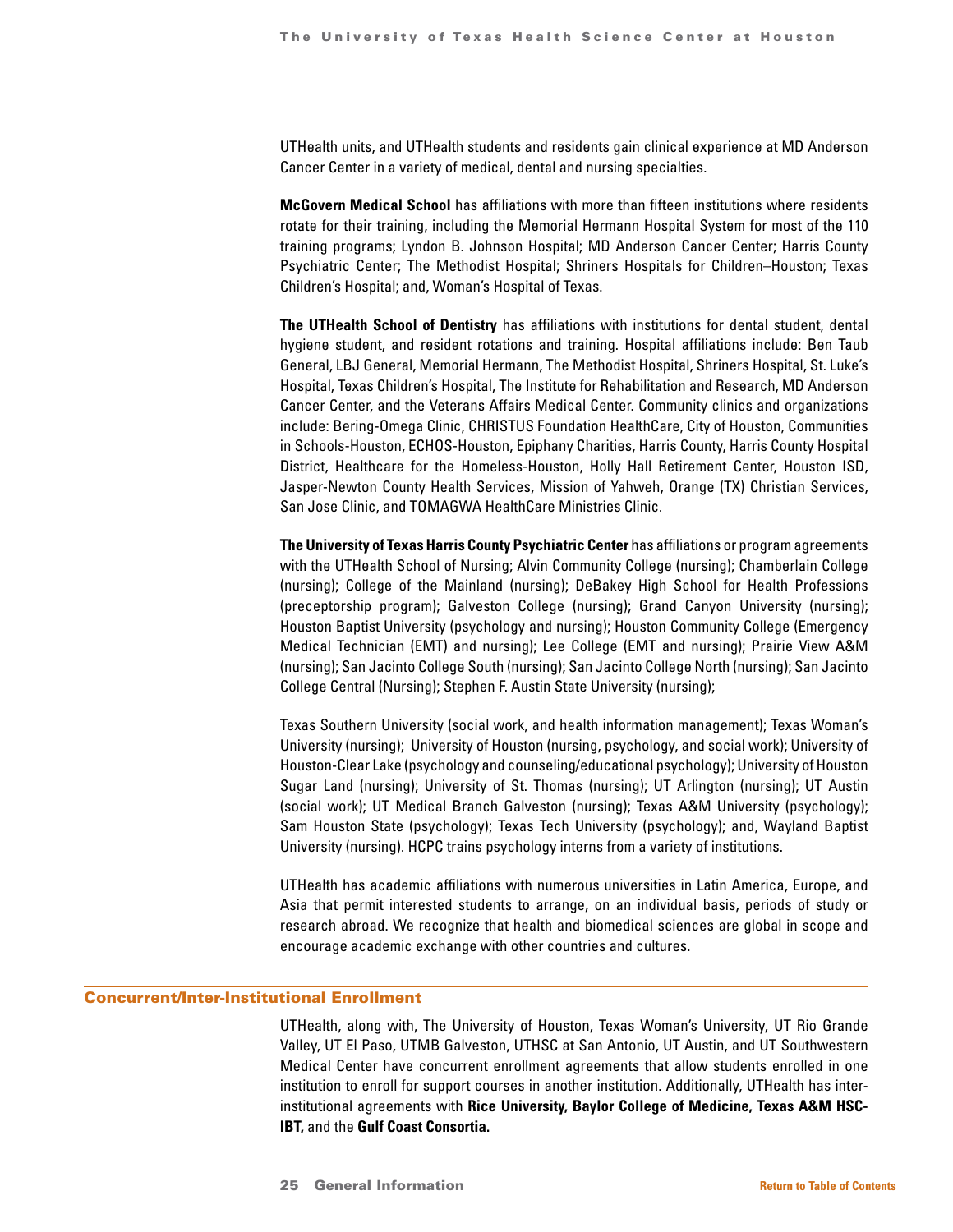<span id="page-25-0"></span>The mechanism for payment of tuition and fees vary according to the individual institution. Consult with the Registrar's Office for specific details at the following website: [https://www.uth.](https://www.uth. edu/registrar/current-students/student-information/concurrentinter-institutional-en) [edu/registrar/current-students/student-information/concurrentinter-institutional-enrollment.](https://www.uth. edu/registrar/current-students/student-information/concurrentinter-institutional-en) [htm](https://www.uth. edu/registrar/current-students/student-information/concurrentinter-institutional-en) or call 713-500-3388.

# STUDENT GENERAL INFORMATION

### Student Government

UTHealth authorizes the existence of a student government body that has the jurisdictions and powers delegated to it by The University of Texas System Board of Regents. The official UTHealth student governance body is the Student InterCouncil (SIC), which is comprised of representatives from each of UTHealth's six schools and includes representatives from the traditionally underrepresented minority and international student constituencies.

The SIC contributes to the quality of student life at the university by participating in the development and implementation of policies and procedures affecting students, providing funds to support special projects of other student groups, representing student interests on external and internal committees, providing feedback to university administration on tuition and fee proposals, improving communication among the schools through the publication of an online student newsletter, Student Pulse, and planning and implementing activities that address the special needs of students.

Learn more about the Student InterCouncil at its website.

Website:<https://www.uth.edu/sic>

### Student Organizations

UTHealth encourages its students, faculty, and staff to develop collegial relationships, and has established specific policies that govern organizations formed by those affiliated with the university.

Pursuant to policy, membership in a UTHealth registered student organization is limited to only students, faculty, and staff of UTHealth. The organization may not suggest or imply that it is acting with the authority or as an agency of UTHealth or UT System.

UTHealth requires all student organizations to register annually with the university under Handbook of Operating Procedures (HOOP) Policy 110, Student Organizations [\(http://www.uth.](http://www.uth.edu/hoop/policy.htm?id=1448068) [edu/hoop/policy.htm?id=1448068](http://www.uth.edu/hoop/policy.htm?id=1448068))

A Student Organization Manual-Guidelines and Procedures is available at [https://inside.uth.](https://inside.uth.edu/academics/organizations.htm) [edu/academics/organizations.htm](https://inside.uth.edu/academics/organizations.htm) The manual was created to provide easy access to important information for student leaders, advisors and student affairs staff. The information in the manual will assist students in creating new student organizations and understanding the requirements for annual registration at UTHealth.

Students should contact their respective school's Office of Student Affairs for application instructions for student organization registration and/or renewal. The manual, Instructions and online applications can be found at<https://inside.uth.edu/academics/organizations.htm>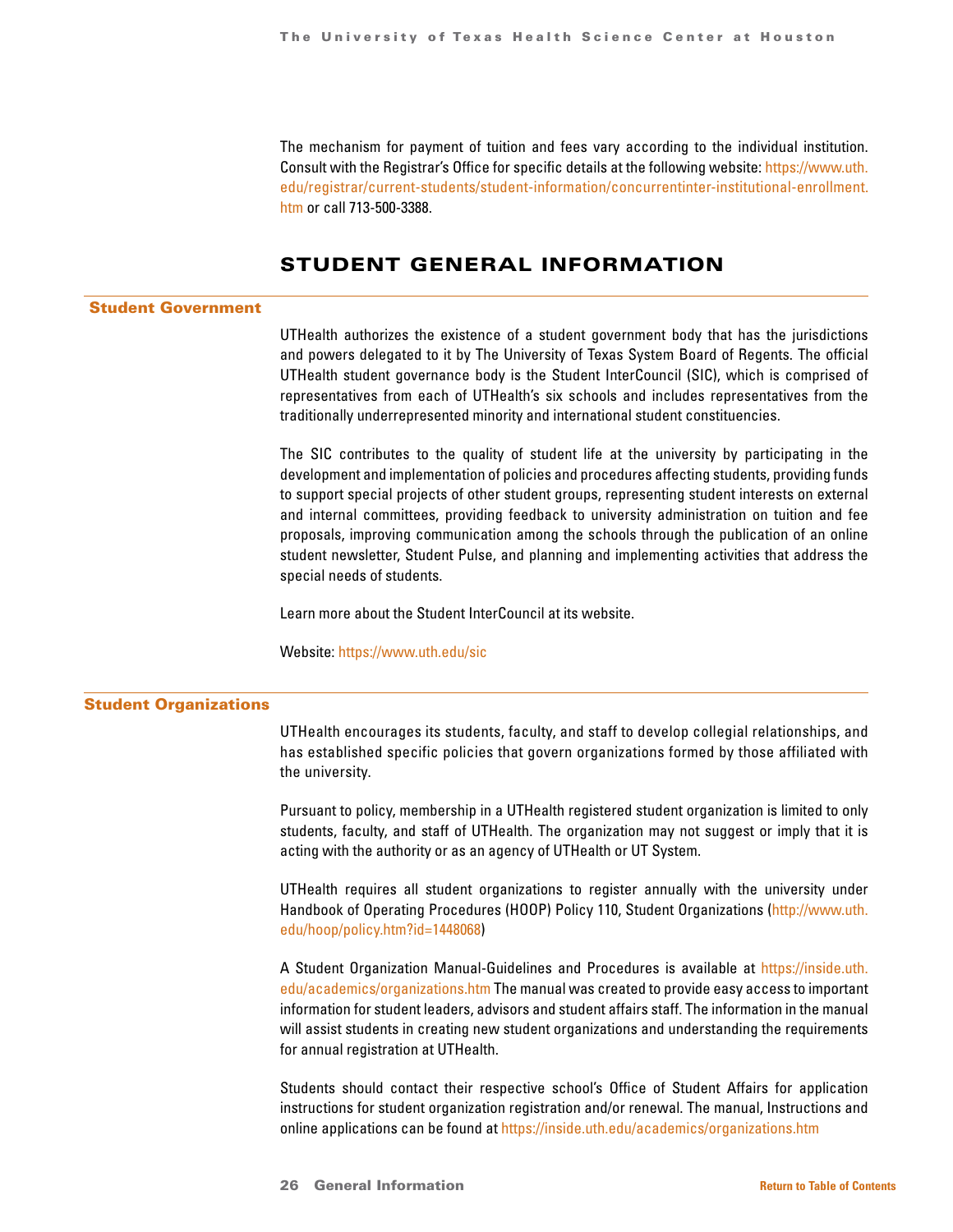### <span id="page-26-0"></span>Student Fee Advisory Committee

The Student Fee Advisory Committee is established pursuant to state law and is charged with reviewing proposed tuition, student services, incidental, laboratory and other fee changes, and making recommendations to the university Deans and/or President before submission of new fee proposals to UT System for approval by the Board of Regents. Each UTHealth school will convene a School Student Fee Advisory Committee that will review the proposed changes for that school. A University Student Fee Advisory Committee will convene to address any student services or incidental fees that are charged across all six schools.

# STUDENT SERVICES

### Registrar

The UTHealth Registrar's Office provides a central computer-based student record system and web registration activities and other services for schools on this campus. The goals of the office are to provide an effective and efficient application process; to direct an accurate, facile registration process; and to maintain a computerized applicant, student and alumni record system.

Additional services provided by the Registrar's Office include the issuance of transcripts, certification of student status, degree verification, Veteran's Administration counseling and verification, residence determination and enrollment verification. The office, in conjunction with the Office of International Affairs, assists foreign students in maintaining their student status.

For further information, contact:

Office of the Registrar The University of Texas Health Science Center at Houston P.O. Box 20036 7000 Fannin, Suite 2250 Houston, Texas 77225 (713) 500-3388 email: registrar@uth.tmc.edu Website: <https://www.uth.edu/registrar/>

### Student Financial Services

### **Types of Aid:**

UTHealth offers financial support that includes federal grants and loans, state grants and loans, school-based scholarships and institutional loans based on the most current regulations or guidelines in effect at the time of the award.

### **Applications:**

To be considered for financial aid, a student must complete the Free Application for Federal Student Aid (FAFSA) using the school code 013956. Information provided on the student's FAFSA will be used to determine financial need. There is no priority deadline to submit the FAFSA application as awards are processed on a first come, first serve basis. However, students are encouraged to complete the FAFSA by March 15th of each year to meet the State's priority filing deadline.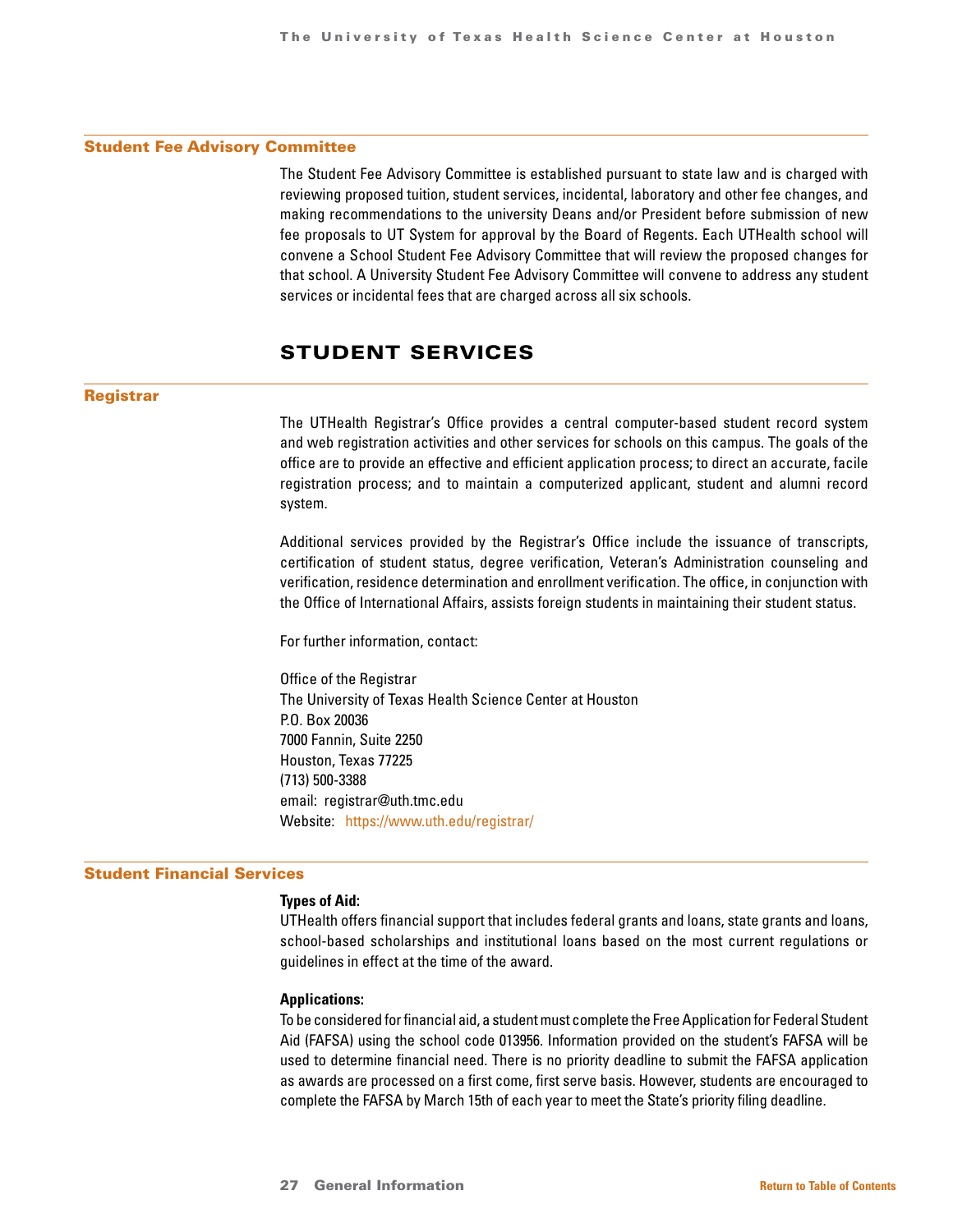### **Veterans and Service Members:**

To initiate the application process for Veteran's Benefits such as Post 9/11 GI Bill, Vocational Rehab and Veterans Education Assistanc Program (VEAP), we recommend all veterans contact the Veterans Coordinator in the Office of the Registrar at (713) 500-3351.

Veterans and Service Members applying for federal financial aid funds are encouraged to contact their assigned financial aid counselor prior to the beginning of the award process.

### **Eligibility:**

To receive federal aid, students must be enrolled in an eligible degree seeking program or certificate program (not all certificate programs at UTHealth are eligible). Financial aid is available only for courses that are required of the program and for which students will receive credit toward completion of their degree. Additionally, students must be U.S. citizens or eligible non-citizens; have registered with Selective Service between the ages of 18 and 26 if male; not owe refunds on federal grants or be in default on federal education loans; have a valid social security number; and must maintain satisfactory academic progress and coursecredit compliance (Half-time enrollment in required courses per semester in which aid is received. Eligible Pell Grant students may receive an award if enrolled less than half-time.)

State Aid Mandatory Requirement: Males (any person assigned the sex of male at birth) subject to selective service registration must be registered or qualify for an exemption from selective service registration in order to be eligible to receive state financial assistance.

### **Contact Information:**

Financial aid counselors are available Monday- Friday from 8:00 a.m. to 5:00 p.m. to provide counseling on financial assistance programs available to students. The Office of Student Financial Services is located on the 22nd floor of the University Center Tower (UCT) at, 7000 Fannin.

Office of Student Financial Services The University of Texas Health Science Center at Houston P.O. Box 20036 7000 Fannin, Suite 2220 Houston, Texas 77225 (713) 500-3860 email: sfaregis@uth.tmc.edu Website <https://www.uth.edu/sfs/>

### Office of the Bursar

The Bursar's Office (also known as the Cashier's Office) is responsible for assessment and collection of tuition and fees, processing institutional deposits, remission of tuition, fees and sales tax to the State, financial reporting, issuing 1098T tax forms, reconciliation of various revenue accounts and providing quality customer service to students, faculty and staff. The primary purpose of this office is to assess and collect tuition and fees from students and third party sponsors, including providing and maintaining multiple installment payment plans, distributing financial aid, emergency loans and refunds. This office works closely with the Registrar and Student Financial Service offices to support the needs of the students.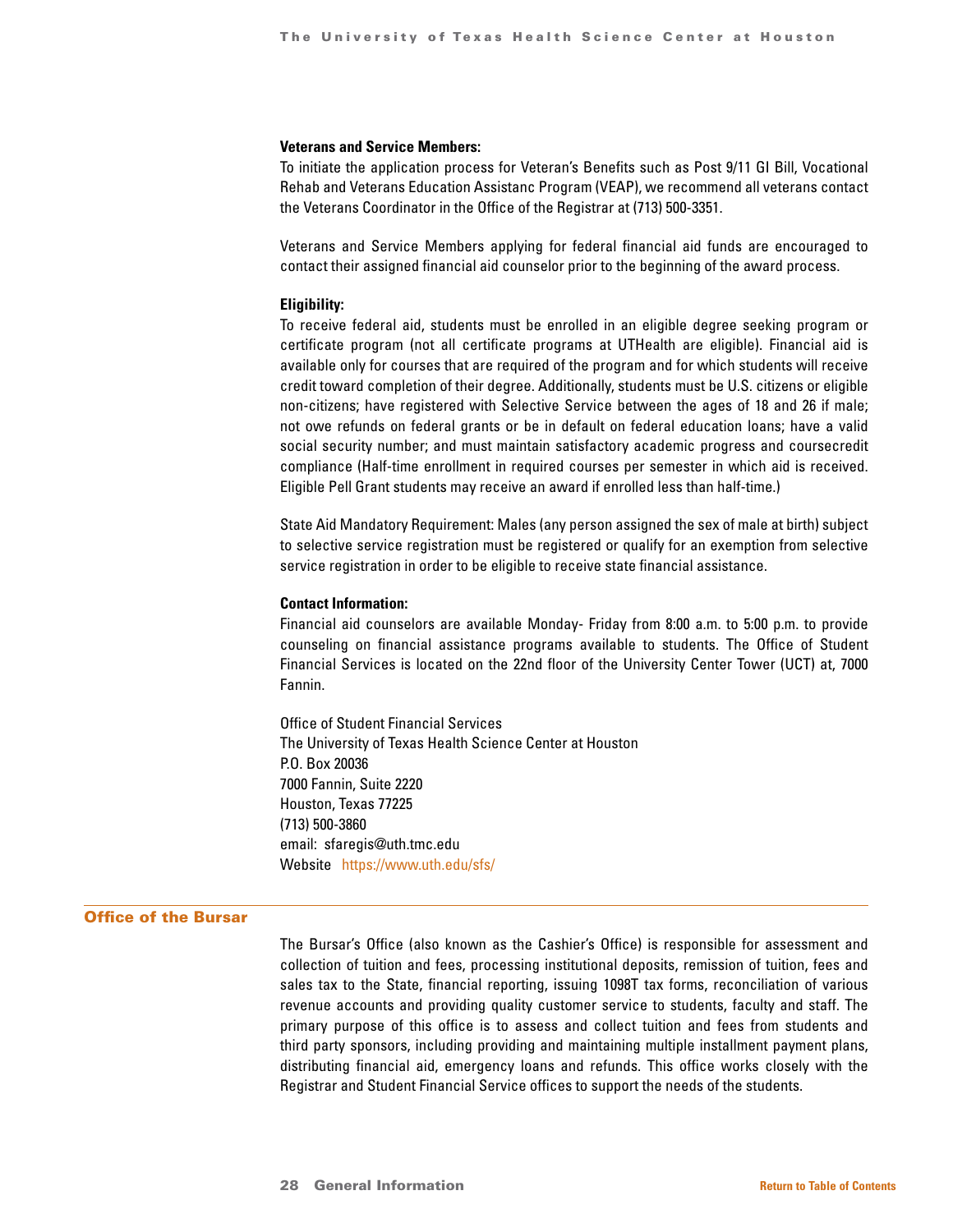The Bursar Office is also responsible for distributing special compliance notifications to students, such as set aside funds from designated tuition to be used for local institutional aid assistance programs and how the student can apply for those funds.

The office is located in the UTHealth University Center Tower (UCT) room 2240 at 7000 Fannin, Houston, Texas 77030. Office hours are Monday-Friday, 8:00 a.m. - 5:00 p.m. For questions regarding student accounts, tuition and fee payments, refunds, or installment plans students may call 713-500-3088.

Bursar Website: <https://inside.uth.edu/finance/bursars/>

### Office of International Affairs

The Office of International Affairs (OIA) serves as the internal institutional resource to facilitate and oversee institutional compliance with state, local, and federal laws and regulations regarding the immigration status of all non- U.S. citizens who participate in the academic, research, and clinical endeavors of The University of Texas Health Science Center at Houston.

- Services and programs offered include:
- Advice on immigration issues to university units wishing to host or employ international visitors;
- Institutional compliance with immigration regulations assessment and training;
- Processing of immigrant and non-immigrant visa applications sponsored by the institution;
- Acting as a liaison among institutional departments, government agencies, and private organizations; and
- Coordinating educational and cultural programs and activities that promote the well-being of international visitors, students, trainees, faculty, and staff.

To ensure compliance with federal, state, and local regulations as well as institutional policies, all non-U.S. citizens must check-in with the Office of International Affairs prior to registering for classes in order to obtain the appropriate clearance to begin studies. All non-U.S. citizen students located at School of Public Health campuses outside Houston must check in with the Regional Coordinator located at each campus.

The Office of International Affairs is located in the University Center Tower, Suite 130 (first floor). Office hours are Monday - Friday, 8:00 a.m. to 5:00 p.m. (with the exception of Thursdays when the office is closed from 2:00 p.m. to 5:00 p.m.). Appointments are strongly encouraged to ensure that an International Visitor Advisor is available to assist in answering student questions or concerns.

For further information, and/or to make an appointment, contact:

Office of International Affairs 7000 Fannin St., Suite 130 (first floor) Houston, Texas 77030

Mailing Address: P.O. Box 20036 Houston, Texas 77225

29 General Information **[Return to Table of Contents](#page-1-0)**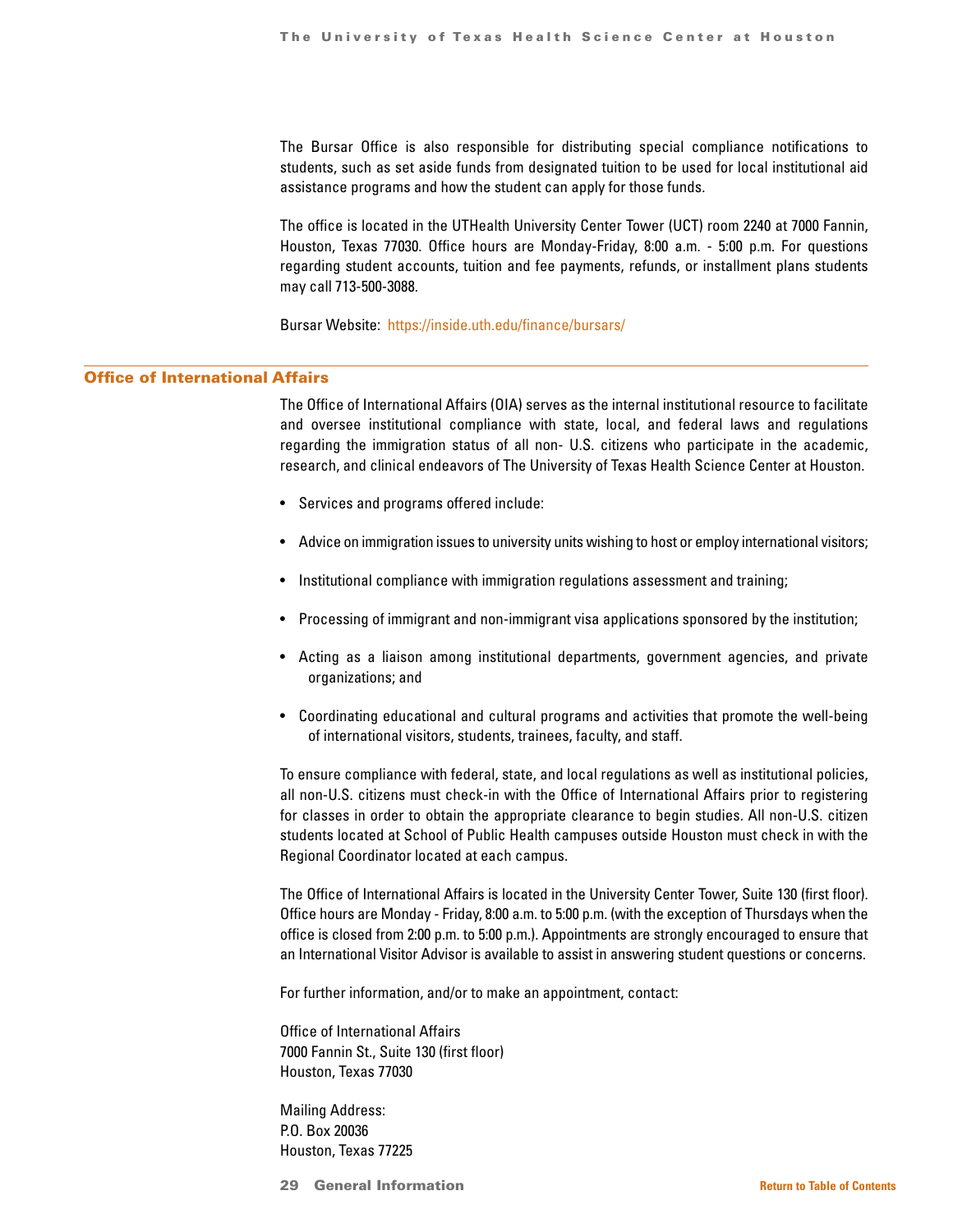(713) 500-3176 FAX (713) 500-3189 (713) 200-1825 (after hour emergency pager) email: utoiahouston@uth.tmc.edu Website: <https://www.uth.edu/international-affairs/>

### Office of Diversity & Equal Opportunity

The Diversity & Equal Opportunity Office (EO) within Human Resources upholds UTHealth's commitment to equal educational opportunity. Key functions of this office that provide services to students include:

Facilitating the reasonable accommodation process for:

- Qualified students of the university community and individuals who access services or programs of the university
- Students seeking accommodations based on sincerely held religious beliefs that conflict with a university policy, procedure, or other academic requirement.

Responding to claims of discrimination and harassment based on race, color, religion, national origin, sex (including pregnancy), age, sexual orientation, gender identity and expression, mental or physical disability, genetic information, veteran's status or any other basis prohibited by law or university policy.

Supporting the Title IX Coordinator and Deputy Title IX Coordinator in their efforts to provide a positive learning and teaching environment free from sex discrimination.

For additional information, contact:

Office of Diversity & Equal Opportunity 7000 Fannin, Suite 150 Houston, Texas 77030 (713) 500-2255 Website:<https://www.uth.edu/hr/department/equal-opportunity/>

### Student Health and Counseling Services

Student Health and Counseling Services serves as the medical home for all UTHealth students and provides both medical and mental health services. A portion of the student services fee funds the programs.

### **Medical Services:**

Medical services are available for all UTHealth students and their dependents. Services available include immunizations, tuberculosis screening, physical examinations, well woman examinations, flu shots, travel medicine, treatment of acute and chronic medical problems, and referrals to specialists as necessary. The clinic manages a 24-hour a day hotline for needlesticks and other exposures to hazardous body fluids. Students may report occupational exposures to our hotline at 713-500-OUCH. An on- site Class D pharmacy offers many prescription medications for common illnesses and oral contraceptives. The clinic is staffed by physicians who are board certified, both in Internal Medicine and Pediatrics.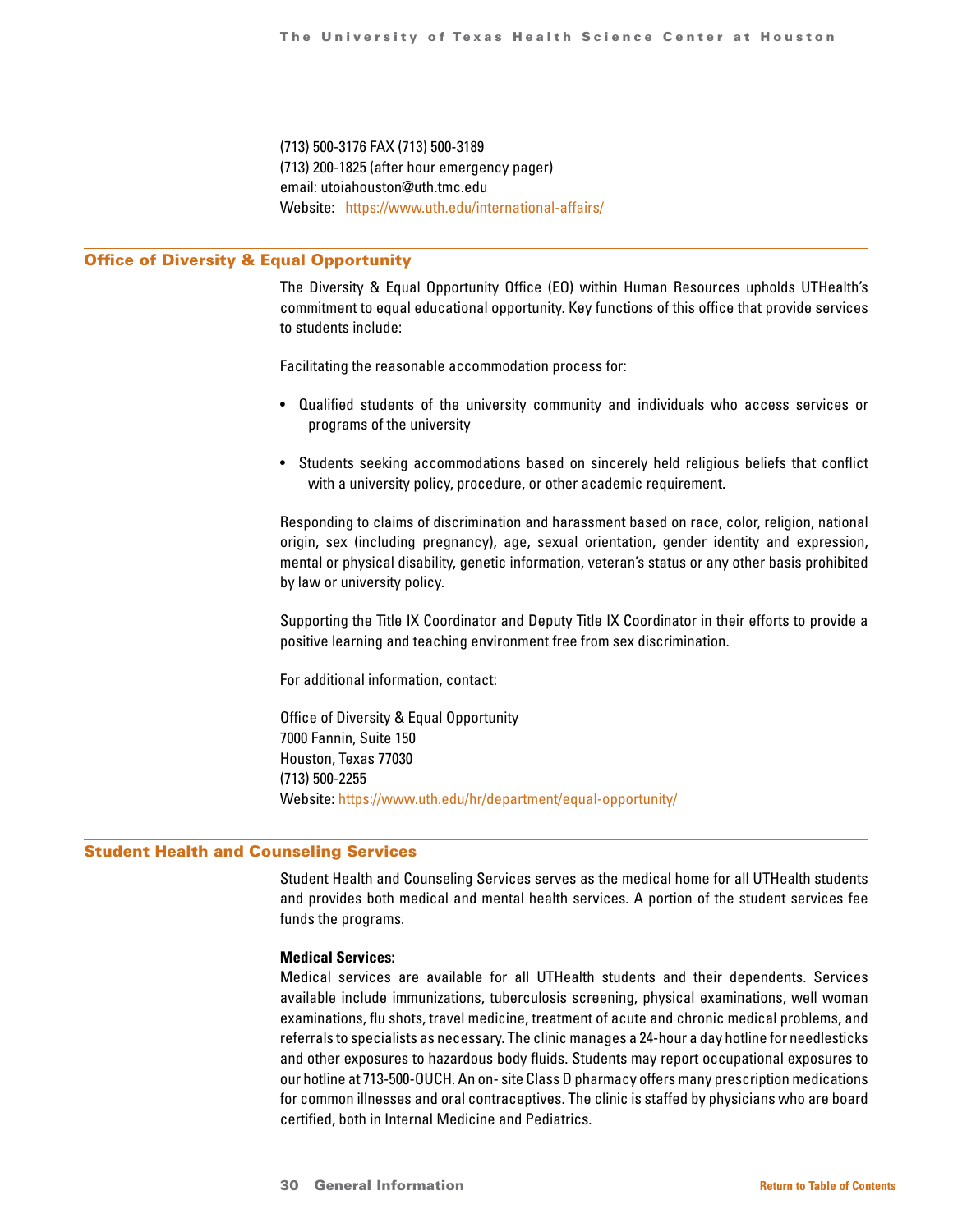### **Psychiatric and Counseling Services:**

Balancing personal life with the demands of academia can be challenging. Psychiatric and counseling services are available for all UTHealth students at no additional cost. Available services include psychiatric evaluation treatment and psychotherapy for a wide variety of concerns including depression, anxiety, ADHD, academic difficulties, alcohol/substance abuse, eating disorders, insomnia, relationship concerns, smoking cessation, and suicidal/ self-injurious thoughts. Referrals are not required and students requesting these services are strongly encouraged to call and make an appointment.

Records are confidential, subject to federal and state law and university policy. Staff is available for outreach and prevention programs for all UTHealth Schools.

Student Health and Counseling Services is located in the UT Professional Building, Suite 130.

Office hours are 8:00 a.m. - 5:00 p.m. Appointments are preferred but not required for acute illness and emergencies. For more information, contact:

UT Student Health and Counseling Services The University of Texas Professional Building 6410 Fannin, Suite 130 Houston, Texas 77030 (713) 500-5171 FAX (713) 500-0605 Website: <https://www.uth.edu/studenthealth>

### Student Health Insurance

The University of Texas System Board of Regents mandates health insurance for students enrolled in the UT System health components. The Board of Regents has authorized the assessment of a health insurance fee for each semester to each student who cannot provide evidence of continuing coverage under another approved plan.

In addition, the Board of Regents requires all international students holding any non-immigrant visa have coverage that complies with the provisions of the Patient Protection and Affordable Care Act (PPACA). Enrollment in the student health insurance plan (SHIP) is automatic at the time of registration. Students interested in waiving the SHIP can submit policy information online at <https://uthouston.myahpcare.com> during the open enrollment period.

Student health insurance is offered to registered students through a private company selected by The University of Texas System. This plan is designed to supplement student health services. In addition, it also assists with expenses not covered by the student services fee such as prescriptions, hospitalization, etc. Students have the option of enrolling their families in this plan at additional cost.

For further information, contact: Auxiliary Enterprises

The University of Texas Health Science Center at Houston 7779 Knight Road Houston, Texas 77054 (713) 500-8400 FAX (713) 500-8409 email: student-insurance@uth.tmc.edu Website:<https://www.uth.edu/auxiliary-enterprises/insurance>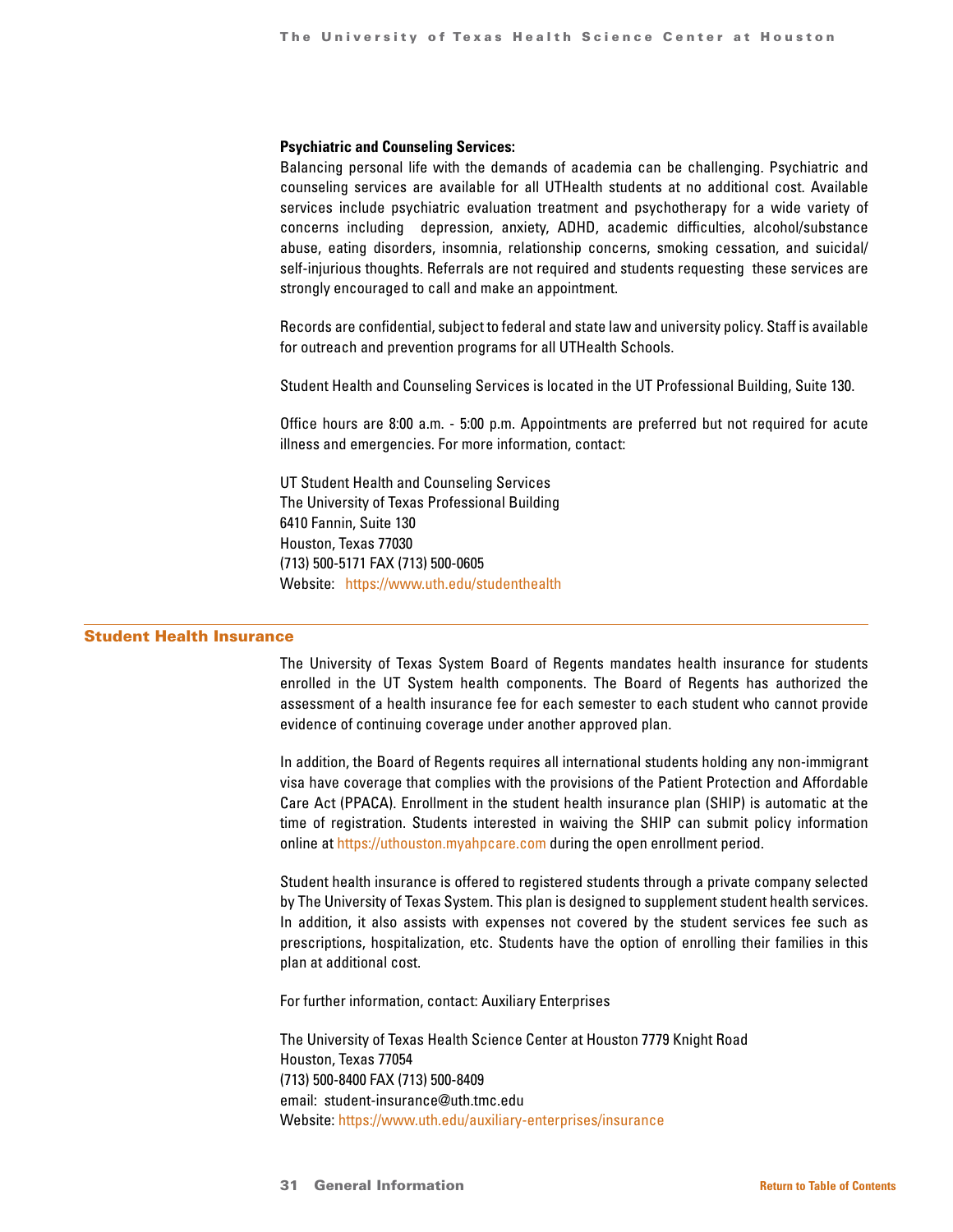### Child Development Center

UTHealth operates a Child Development Center (-CDC) for children ages six weeks through kindergarten, located within the University Housing complex at 7900 Cambridge. The Center offers a safe, enriching and explorative environment where children enjoy learning and playing. The educational environment for infants is designed to provide visual and auditory stimulation in a warm, wholesome and nurturing setting. The program for toddlers and older children features open learning centers that provide for individual instructional activities with large and small group interaction. All children are encouraged to develop according to their own unique abilities, interests and growth rates.

In addition to being licensed by the State of Texas, the CDC is nationally accredited by the Southern Association of Colleges and Schools (SACS). The CDC program was the first nationally accredited center in the Texas Medical Center. The CDC offers a structured, full day kindergarten program with before-and after-school care available, and also participates in the Texas School Ready Program through the UTHealth Children's Learning Institute. The CDC is open from 6:00a.m. to 6:00 p.m., Monday through Friday and is closed on all holidays observed by UTHealth.

Parents are encouraged to participate in various projects involving their children and in the activities of the Building Blocks Committee, which acts as a support group for the CDC. Regularly scheduled parent/teacher conferences apprise parents of their child's growth and development.

Enrichment classes (e.g., karate, dance, soccer, gymnastics) are available during the school year, while swimming is offered during the summer months. These extra enrichment classes are optional and are available at additional cost.

Tours are available by appointment on Tuesday, Wednesday and Thursday from 9:00 a.m. until 4:00 p.m.

Child Development Center The University of Texas Health Science Center at Houston 7900 Cambridge Houston, Texas 77054 (713) 500-8454 Website: <https://www.uth.edu/child-development-center>

### University Housing

University Housing consists of three unique apartment communities. Each apartment is carpeted and equipped with an all-electric kitchen. The Phase I complex was built in 1982 and features first and second floor units in one, two, and three bedroom floor plans. Phase I offers coinoperated washers and dryers housed in three laundry rooms.

The Phase II property, built in 2005, is a contemporary style living environment with four stories of one and two bedroom apartments and a four-story parking garage located in the middle of the complex. Each unit in Phase II has its own washer and dryer.

Phase III, opened in May 2014, was built in the same style and offers the same amenities of the Phase II property as well as granite countertops in the bathrooms and kitchen with wood flooring in the kitchen, living and bathroom areas.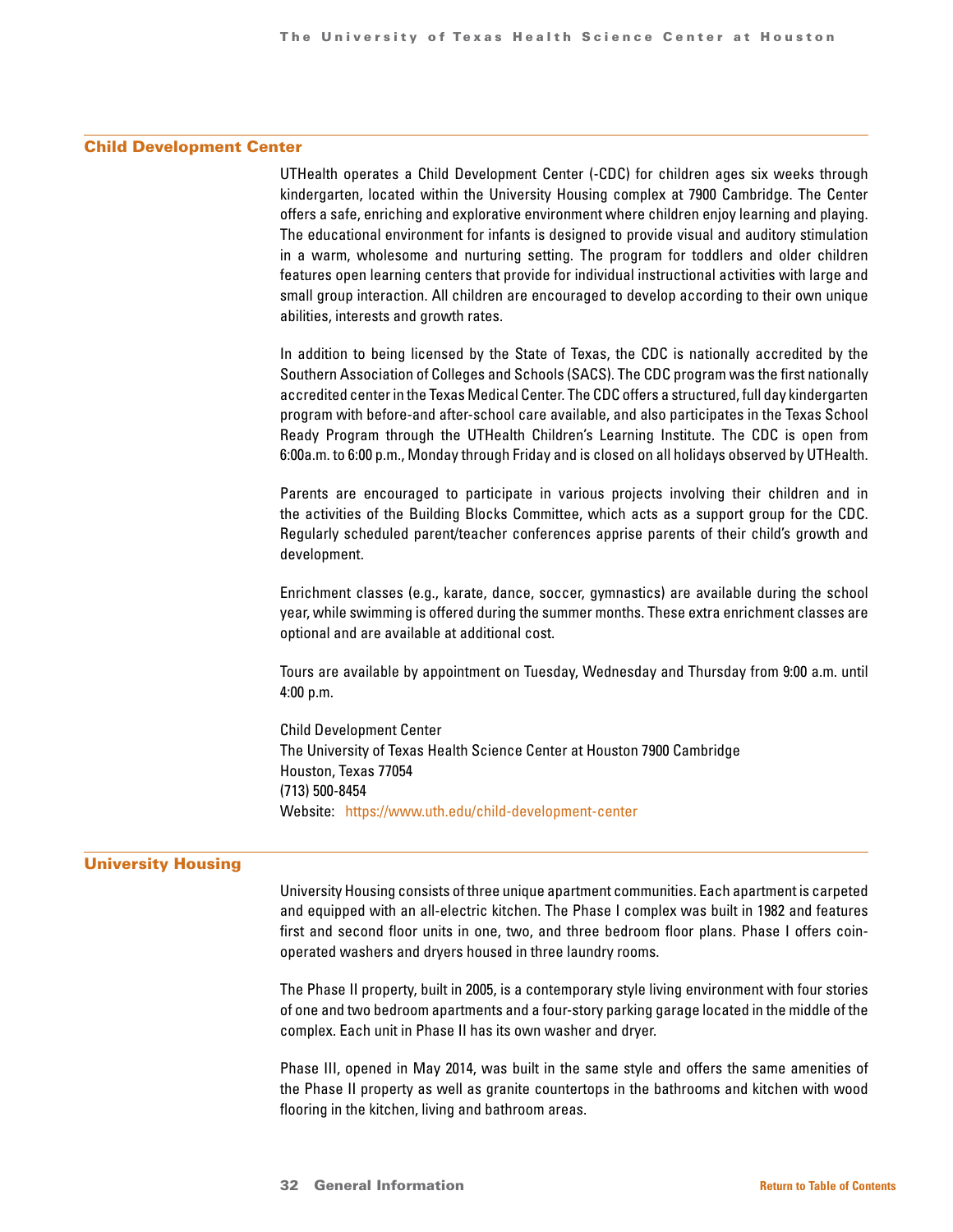The entrance to all three properties is monitored by a 24-hour guard. Residents enjoy the amenities of a commons room, swimming pool and close proximity to the Child Development Center, the UT Recreation Center and the UTHealth shuttle.

Leasing office hours are from 8:30 a.m. to 5:30 p.m. Monday through Friday.

Affiliated students, faculty, and staff are encouraged to apply for a place on the waiting list for available vacancies.

For further information contact:

University Housing The Leasing Office 1885 El Paseo Houston, Texas 77054 (713) 500-8444 FAX 500-8448 Website <https://www.uth.edu/housing/>

### **Transportation**

UTHealth provides a circulator shuttle for all UTHealth students, faculty and staff. UTHealth identification badges are required for access onto the shuttle. The shuttle service is contracted through Groome Transportation and operates from 6:00 a.m. to 8:30 p.m. Monday through Friday, excluding official university holidays. During peak operating hours (6:00 a.m. to 9:00 a.m. and 3:00 p.m. to 6:00 p.m.) the shuttle runs every 10-15 minutes. Shuttle stops are located at: University Housing, Recreation Center, University Center Tower, Cizik School of Nursing, Graduate School of Biomedical Sciences, McGovern Medical School, School of Public Health, School of Dentistry and the Research Park Complex. The real-time location of each shuttle can be tracked online at <https://uthealth.doublemap.com> or by downloading app DoubleMap and search for UTHealth (for mobile devices). For information regarding shuttle services or routes, please contact Auxiliary Enterprises at shuttle@uth.tmc.edu or visit the website at [https://www.](https://www.uth.edu/shuttle) [uth.edu/shuttle](https://www.uth.edu/shuttle).

In addition to the UTHealth Shuttle, the Texas Medical Center (TMC) operates a free shuttle. For information about TMC shuttle service, see<http://www.tmc.edu/contact/parking/> or call the TMC Parking Office at (713) 791-6161.

### General Parking Information for UTHealth Students

Student may obtain contract parking from UTHealth or the Texas Medical Center (TMC). For UTHealth student parking information, call 713/500-3405 or visit [https://www.uth.edu/parking.](https://www.uth.edu/parking) For TMC information, call 713/791-6161 or visit <http://www.tmc.edu/contact/parking/> (under the Parking & Transportation tab click on Contract Parking). Reduced rate parking is available at these remote lots: UT South Campus Lot, TMC South Extension Lot, TMC Smith Lands and TMC South Main Lot. Some remote parking lots offer free shuttle service to the main campus and/or "after hours" privileges to park in the main campus garages.

Vehicles parking or driving on property controlled by UTHealth are subject to enforcement of state vehicle inspection laws.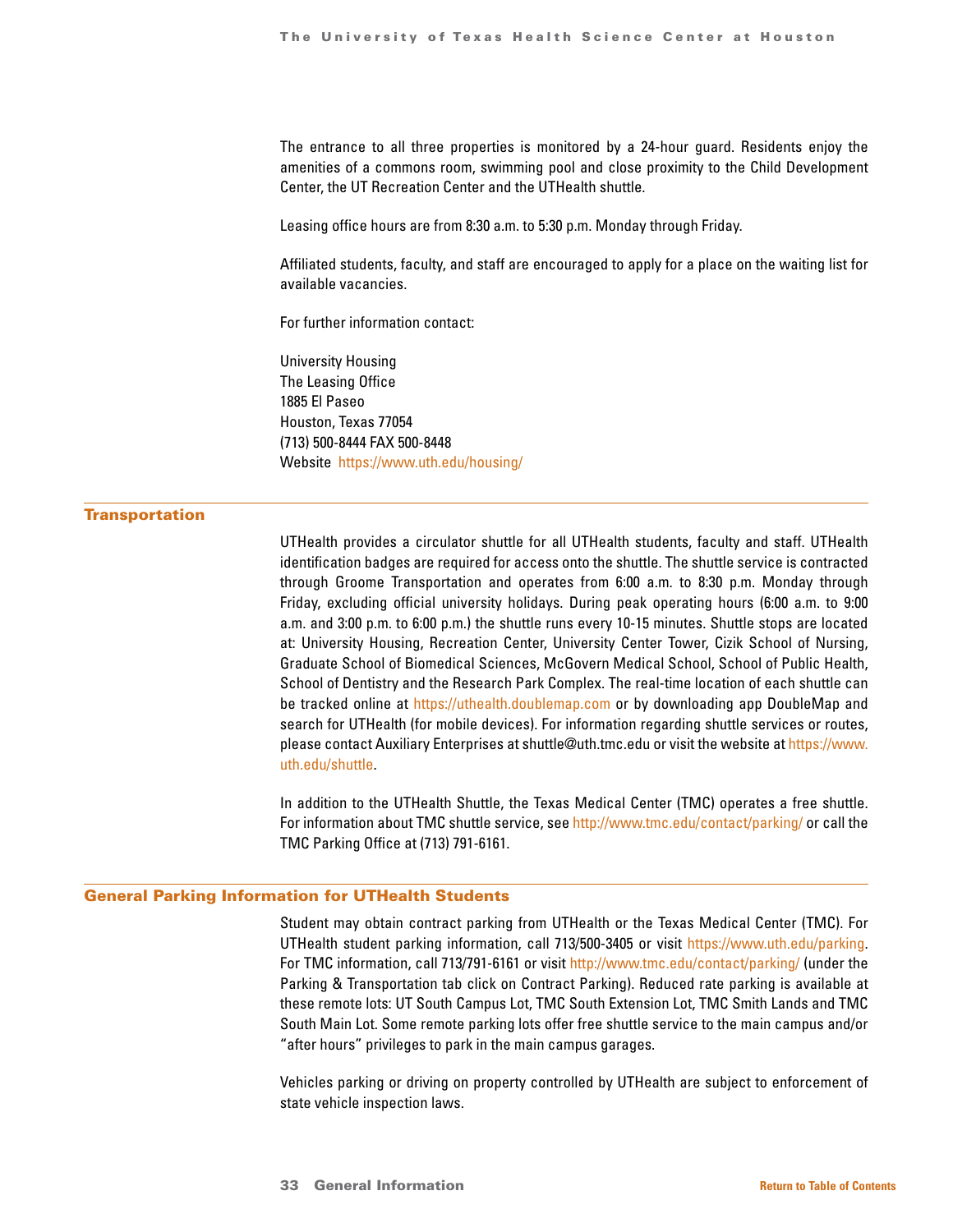### UTHealth On-Campus Parking Available to Students

**University Center Tower (UCT) Garage (7000 Fannin at Pressler):** Full-access contract parking at the UCT garage is available only to employees in the UCT and Institute of Molecular Medicine (IMM) buildings. However, after-hours parking contracts are available to all students (see below). In addition, all currently enrolled students who visit UCT for student- related business (i.e. Registrar, financial aid, and Bursar's office) are granted complimentary parking validation for one and a half hours upon presenting a valid current student ID badge and parking ticket to the Parking Office on the first floor of UCT (parking in excess of 1-1/2 hours is at the student's expense).

**University Professional Building (UPB) Garage (6414 Fannin):** Full-access contracts are not available to students at the UPB Garage. However, after-hours contracts are available (see below). The Prairie View A&M University (PVAMU) Garage at 6436 Fannin (next to UPB Garage) offers 24/7 month-to-month parking contracts to UTHealth students on a first-come, first-served basis. Students may purchase a parking contract for the PVAMU Garage by presenting a valid student ID at the UPB Parking Office.

**UT South Campus Lot:** The UT South Campus Lot, located across from the UT Recreation Center, is available to all students 24/7 at a rate of \$40 per month. The UTHealth Shuttle picks up directly in front of the South Campus Lot and stops at key points around campus. The South Campus Lot is also within walking distance to the UTHealth School of Dentistry (SOD). South Campus contracts include after-hour access to the Research Park Complex (RPC) Lot located directly in front of SOD.

**Research Park Complex (RPC) Lot:** The RPC Lot, located across from the UTHealth School of Dentistry, is not available for full access student contract parking. However, after-hours and weekend access to the RPC Lot is included with the purchase of contract parking at the UT South Campus Lot.

**SON/SPH Lots:** The SON/SPH lots adjacent to the UTHealth School of Nursing and the UTHealth School of Public Health are not available for full access student contract parking. However, after-hours contracts are available (see below).

**After-Hours Parking Contracts** are available for UCT Garage, UPB Garage and SON/SPH lots. These contracts allow parking at the designated facility lots Monday through Friday from 5:00 pm to 8:00 am, or any time on weekends. The cost for an after-hours parking contract is \$30 per six-month period (January-June and July-December) plus a one-time non-refundable parking card activation fee of \$10. (After-hours parking at the RPC Lot is included with the purchase of a full-access contract at UT South Campus)

For further information contact:

UTHealth Parking Services UCT UTHealth Parking Services UPB 7000 Fannin (UCT) 6414 Fannin (UPB) Houston, Texas 77030 Houston, TX 77030 (713) 500-3405 (832) 325-7655 email: Parking@uth.tmc.edu Website: <https://www.uth.edu/parking>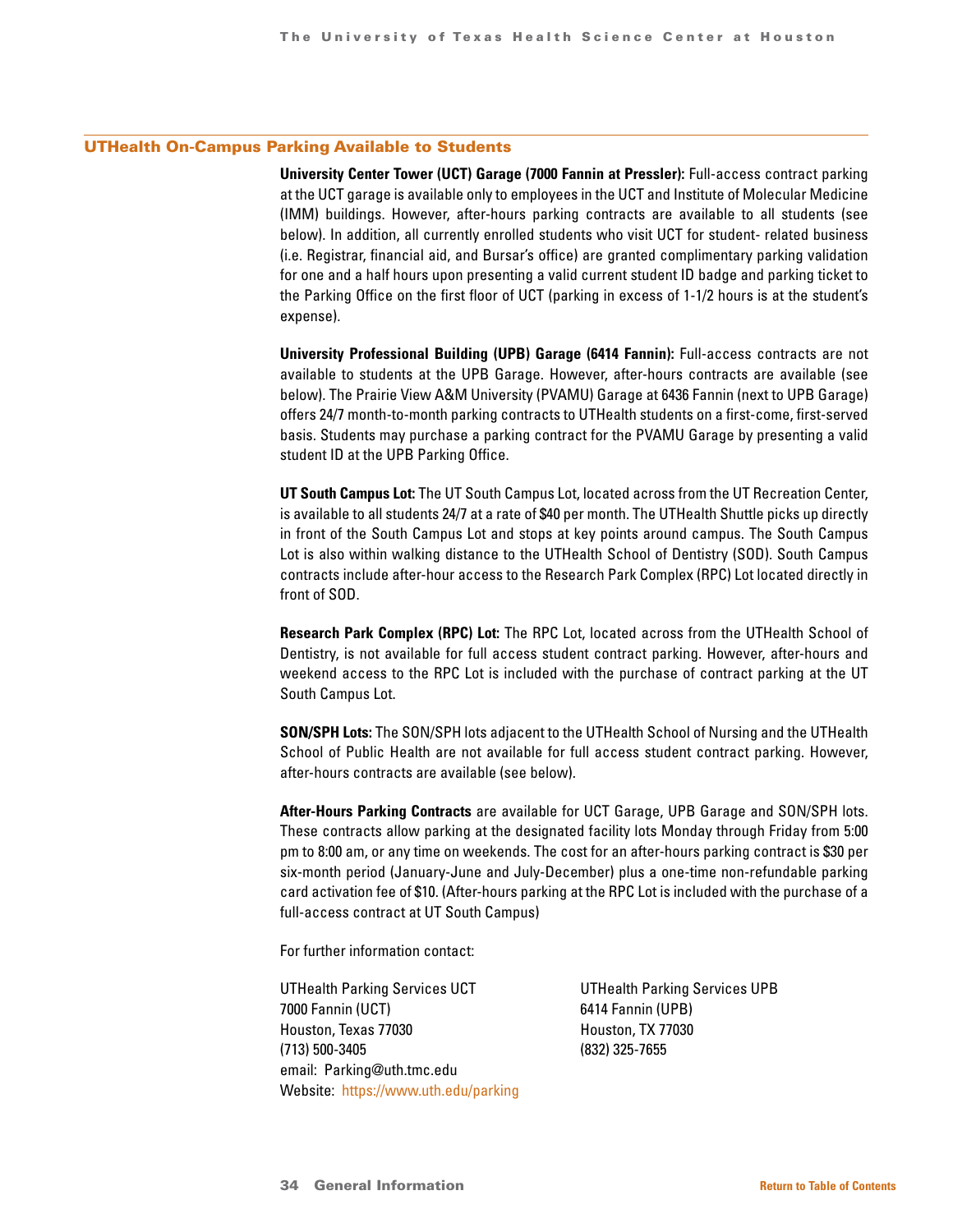### Alternative Transportation Options

**Van Pool Info:** METRO Star offers a monthly subsidy per van pool riders who ride at least twelve times per month round trip. The subsidy is provided direct to the vanpool driver's account and the savings passed on to the rider. To form or join a vanpool, please register on METRO's online website at [www.ridemetro.org](http://www.ridemetro.org) or call METRO at (713) 224-RIDE (7433).

**METRO:** METRO offers a 50% discount off the full fare for all local Park and Ride or METRORail rides for students. Student must obtain a letter showing you are a registered student of the university. The letter can be obtained by presenting a current UTHealth Student ID Badge at one of the UTHealth Parking Offices: UCT Lobby-7000 Fannin or UTPB Garage-6414 Fannin. The letter and student ID must be presented to the METRO Ridestore, 1900 Main Street, 1st floor, to obtain a picture ID METRO QCard. METRO is open Monday through Friday, 8:00 a.m. to 5:00 p.m., and can be reached by riding the METRO Rail Line to Downtown Transit Center stop. Contract METRO at (713) 739-6968 for more information.

For additional information please contact:

UTHealth Parking/ Shuttle Services at email: Parking@uth.tmc.edu Website: <https://www.uth.edu/parking>

### Bookstores

Follett Higher Education Group operates three UTHealth campus bookstores at McGovern Medical School, the School of Dentistry and the Cizik School of Nursing.

A student of this institution is not under any obligation to purchase a text-book from a universityaffiliated bookstore. The same textbook may also be available from an independent retailer, including an online retailer.

Each campus store carries textbooks, professional references, review books and study guides. The UTHealth campus store offer special ordering of books, book rentals (select titles) and a Price Match Program on adopted textbooks. Please contact your campus store for details on the Price Match Program.

Students will find a wide selection of medical supplies, diagnostic equipment, and a large variety of scrubs and lab coats in stock at the UTHealth campus stores. UTHealth gift items, emblazoned apparel and discounted Microsoft Office™ suites (PC and MAC) are also available. Diploma frames are available year-round, including the option to place custom orders online at <https://www.framingsuccess.com>using the site's Frame Creator feature.

UTHealth campus stores also partner with Club Colors to fill special order items for groups or individuals. Visit [www.clubcolors.com](http://www.clubcolors.com) to browse their selection of customizable products. Please contact your campus store for details regarding special orders through Club Colors.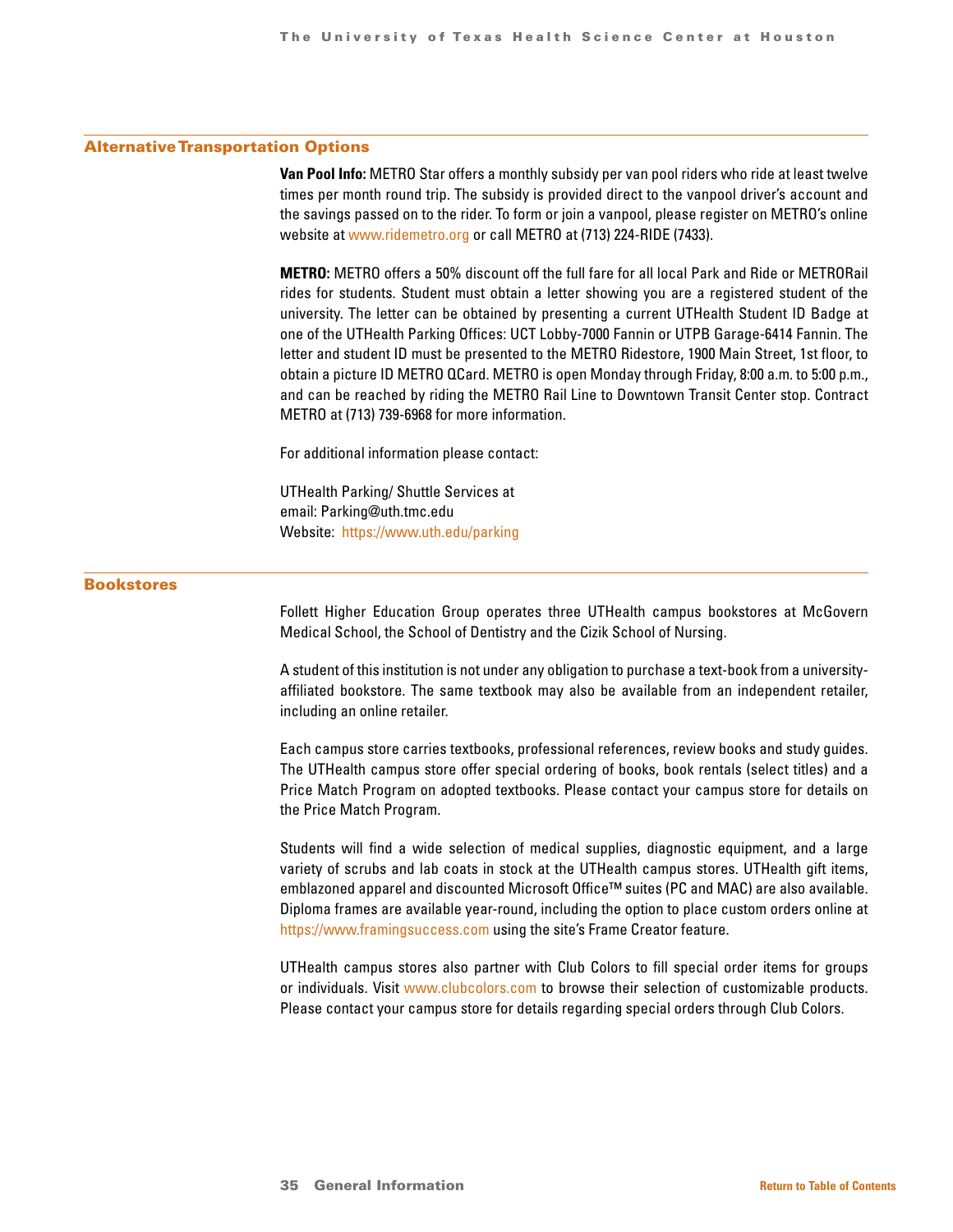For further information, contact:

McGovern Medical School Campus Store #1393 6431 Fannin, Suite B600 Houston, TX 77030 (713) 500-5860 FAX (713) 500-0540 Website: <https://www.bkstr.com/utmedicalstore/home/en> Hours of operation: 8:30 am to 5:00 pm Monday to Friday

School of Dentistry Campus Store #1394 7500 Cambridge, Rm 2202 Houston. Texas 77054 (713) 486-4450 FAX (713)486-4449 Website: <https://www.bkstr.com/utdentalstore/home/en> Hours of operation: 8:00 am to 4:30 pm Monday to Friday

Cizik School of Nursing Campus Store #1392 6901 Bertner, Room 280 Houston Texas 77030 (713) 500-9561 FAX (713) 500-0982 Website:<https://www.bkstr.com/utnursingstore/home/en> Hours of operation: 8:30 am to 5:00 pm Monday to Friday

### University Dining and Catering Services

Food Service locations are provided at Cizik School of Nursing, School of Dentistry and McGovern Medical School buildings. Catering is available through the Cizik School of Nursing location. Vending machines are also located throughout the UTHealth campus. Phone: 713-500-8405 Catering: 713-500-9103 Website: www.uth.edu/dining-catering

**Cizik School of Nursing** The cafeteria is located on the first floor of the Cizik School of Nursing Building at 6901 Bertner Avenue. A variety of dining choices are available for your convenience.

Call for catering needs throughout the university. Phone: 713-500-9103

**School of Dentistry** The grab-n-go is located on the ground floor of the School of Dentistry at 7500 Cambridge. A limited variety of dining choices are available along with a selection of specialty coffee drinks.

**McGovern Medical School** The grab-n-go is located on the ground floor of the McGovern Medical School Building at 6431 Fannin. A limited variety of dining choices are available along with a selection of specialty coffee drinks.

Hours of Operation (excluding university holidays): Monday - Friday 7:00 a.m. – 3:00 p.m.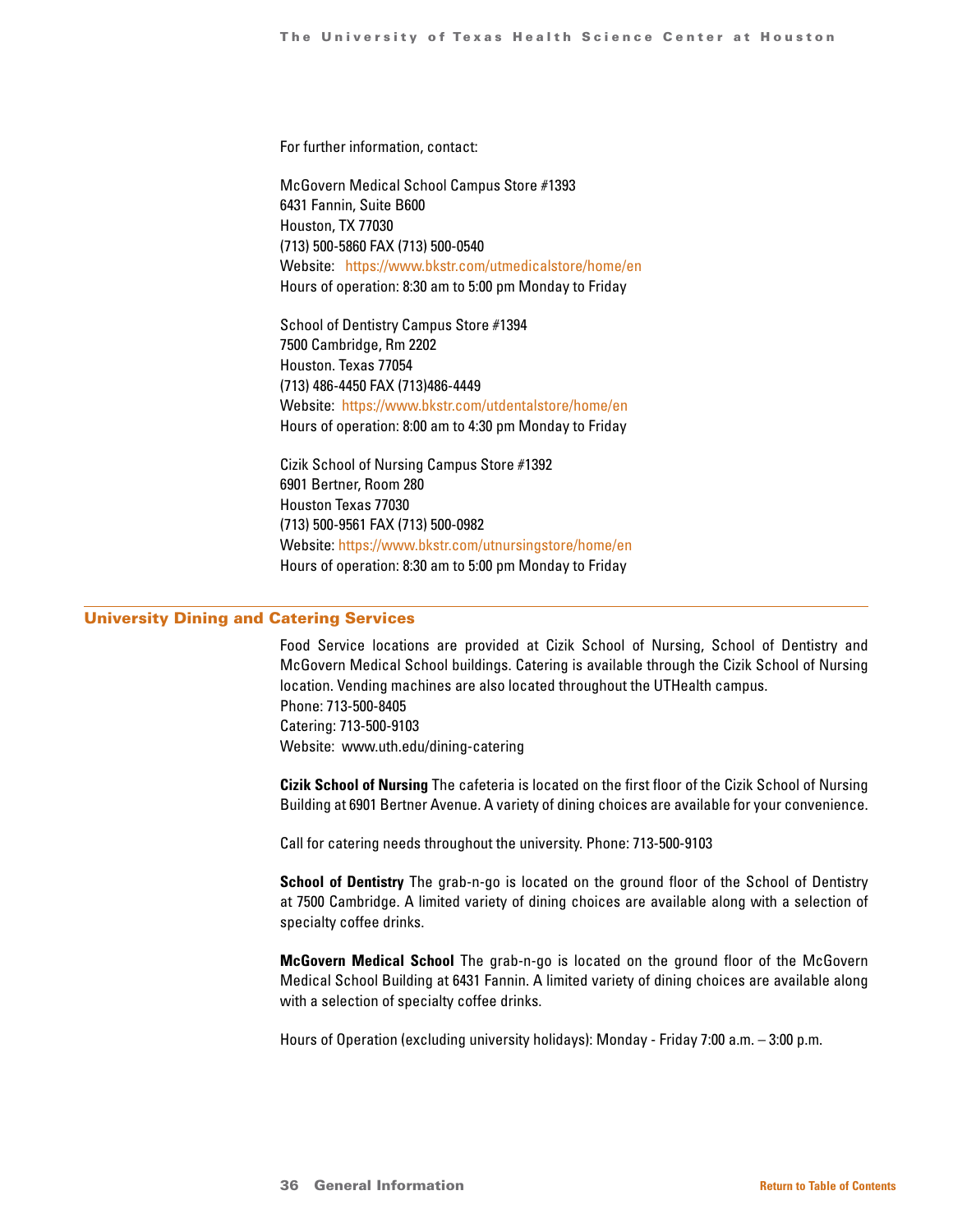### Recreation Center Facilities and Programs

The UT Recreation Center, adjacent to University Housing offers high quality recreational and athletic facilities featuring a variety of programs and equipment designed for health, fitness, fun and relaxation.

Programs consist of personal training, motivational and incentive programs, group fitness classes, American Heart Association CPR/AED and First Aid Certifications, team and individual recreational sports and seasonal swim lessons all centered upon the facilities:

- Heated outdoor Olympic size pool
- Strength training equipment
- Cardiovascular equipment w/individual TVs, personalized tracking programs and Wi-Fi
- Leisure games Table Tennis and Billiards
- Racquetball Court
- Outdoor basketball courts
- Tennis courts
- Sand Volleyball courts
- Athletic fields softball, football, soccer and recreational activities (seasonal)
- Outdoor Jogging/Walking Trail and fitness stations

Membership is open to all Texas Medical Center faculty, staff, residents and students, UT System Alumni and families. For current UTHealth students, membership is included in the student service fees. A valid TMC institutional ID or proof of alumni status is required at time of purchase and renewal of any services offered. Memberships are offered on a monthly, quarterly or yearly basis for individuals or families. Family memberships extend to the eligible member's spouse and all dependents up to the age of 20 (children under 16 must be accompanied and supervised by a parent or guardian at all times while using the facilities). Summer Family Packages are available for pool use.

The facility is open seven days a week, closing only for major university holidays. For minor holidays, hours may be reduced, but will be announced in advance. Hours are Monday through Friday, 5:30 am to 10:00 pm, Saturday 8:00 am to 8:00 pm, and Sunday 10:00 am to 8:00 pm. The pool closes 30 minutes prior to the facility's closing time.

For further information, please contact:

UTHealth Recreation Center 1832 West Road Houston, Texas 77054 (713) 500-8420 Website: <https://www.uth.edu/recreation-center/>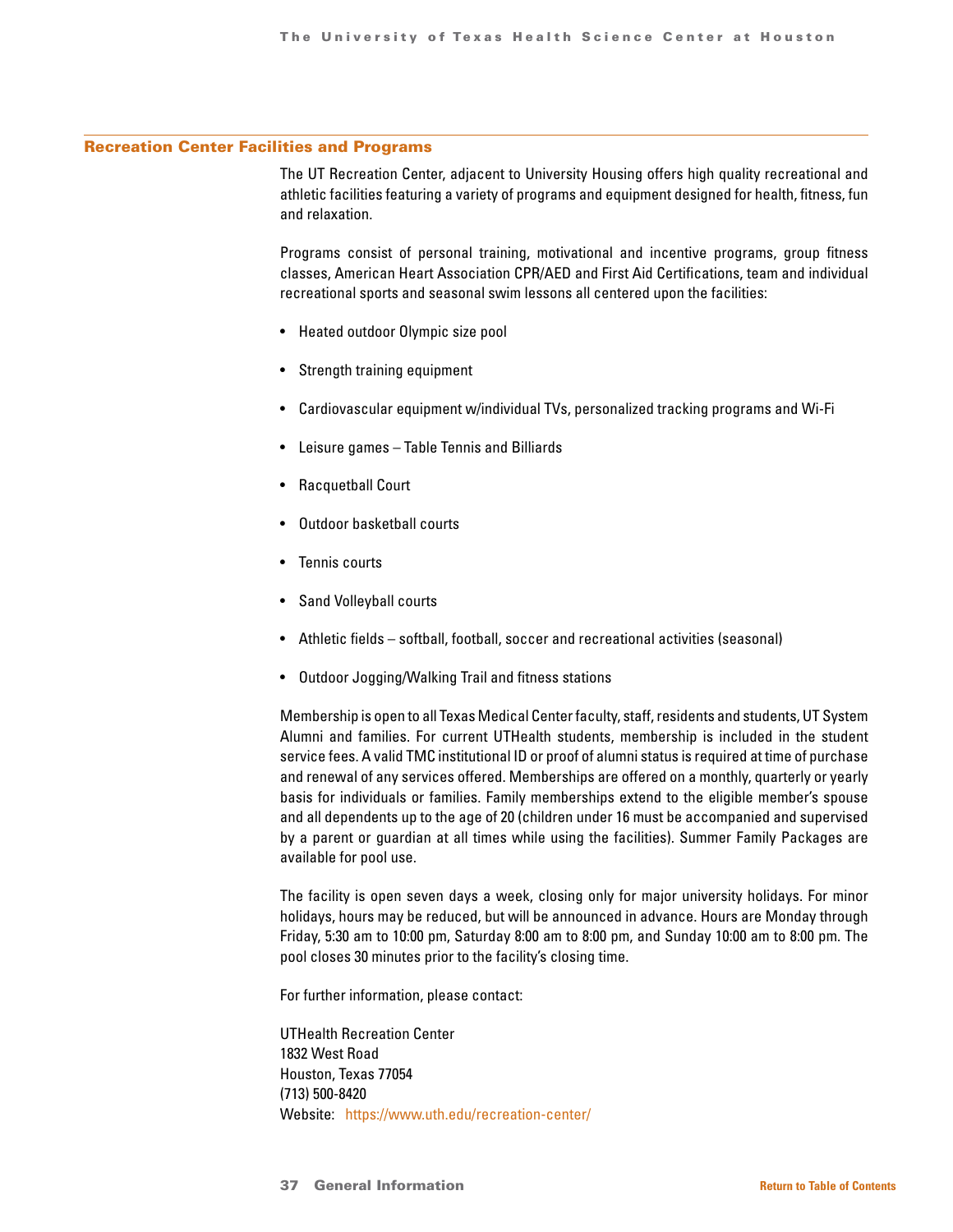# STUDENT POLICIES

### <span id="page-37-0"></span>UTHealth Policy Information for Students

The following excerpts and policy descriptions from The University of Texas Health Science Center at Houston Handbook of Operating Procedures (HOOP) relate to student life at UTHealth. Additional student policies can be found in the HOOP located at [https://www.uth.edu/hoop/](https://www.uth.edu/hoop/ index.htm)  [index.htm.](https://www.uth.edu/hoop/ index.htm)

University policies, promulgated under the authority of The University of Texas System Board of Regents' Rules and Regulations (www.utsystem.edu/board-of-regents/rules), implement the rules of governance and administrative procedures for UTHealth within the guidelines of the rules and regulations of the Board of Regents.

STUDENTS (INCLUDING RESIDENTS AND FELLOWS) ARE CHARGED WITH THE RESPONSIBIITY FOR KNOWLEDGE OF AND COMPLIANCE WITH ALL UTHEALTH POLICIES, REGULATIONS, AND PROCEDURES, INCLUDING, AS APPROPRIATE, POLICIES, REGULATIONS, AND PROCEDURES UNIQUE TO THE INDIVIDUAL SCHOOL 0R PROGRAM IN WHICH THE STUDENT IS ENROLLED OR PARTICIPATES.

For additional information on policies specific to individual schools, contact the Student Affairs Office in your school or access the individual school website from the links provided on the UTHealth homepage at <https://www.uth.edu/>

### Educational Records and Family Educational Rights and Privacy Act (FERPA)

UTHealth complies with the Family Educational Rights and Privacy Act of 1974 (FERPA), which protects the privacy of educational records and establishes the rights of students to access their educational records. The Registrar will annually notify students of their rights and the procedures for exercising these rights.

The full policy can be found in HOOP Policy 129, Educational Records at [https://www.uth.edu/](https://www.uth.edu/ hoop/policy.htm?id=1448106)  [hoop/policy.htm?id=1448106](https://www.uth.edu/ hoop/policy.htm?id=1448106)

The link to the full text of the FERPA notice can be found on the Registrar's website at [https://](https://www.uth.edu/ registrar/current-students/student-information/ferpa.htm) [www.uth.edu/ registrar/current-students/student-information/ferpa.htm](https://www.uth.edu/ registrar/current-students/student-information/ferpa.htm)

All research papers, thesis, and dissertations authored by degree candidates are available to interested members of the general public upon request.

### Student Complaints

UTHealth encourages fair, efficient and equitable solutions for problems or disputes arising out of the educational process in accordance with applicable university or school policies and procedures. This policy applies to formal academic and non-academic complaints and is applicable to all students, including those enrolled in online and/or distance education courses or programs. The policy informs students of procedures in regard to the following complaints:

- Complaints regarding the general or academic misconduct of another student;
- Complaints regarding discrimination and/or harassment, including sexual misconduct;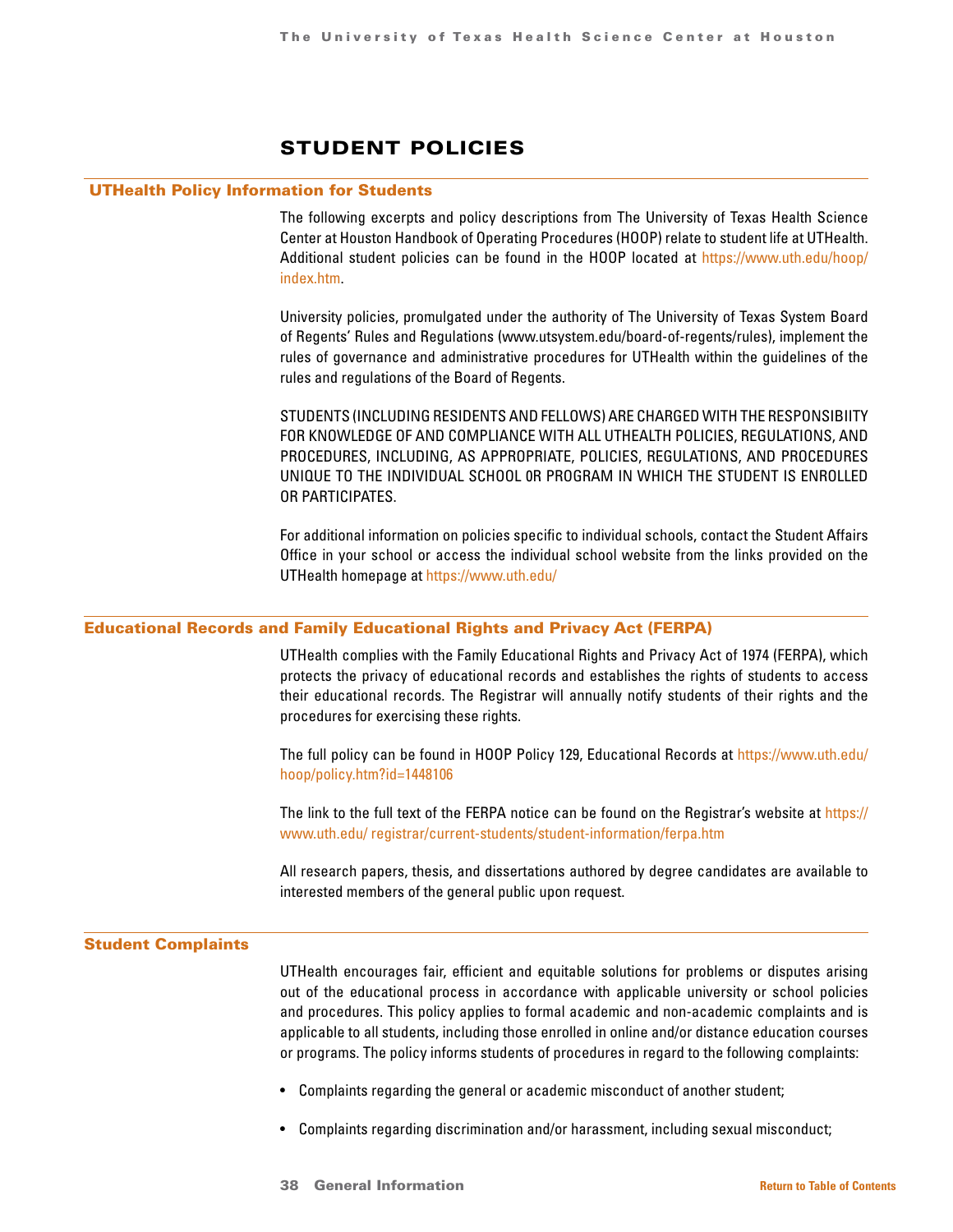- Complaints regarding disability accommodations;
- Complaints regarding student educational records;
- Complaints regarding grades or grading;
- Complaints regarding other issues related to central student services; and
- Complaints regarding other issues related to individual schools.

The university policy can be found in HOOP Policy 220, Student Complaints at [https://www.uth.](https://www.uth. edu/hoop/policy.htm?id=2553c1c1-c490-4ad0-a570-e263e12e0dff)  [edu/hoop/policy.htm?id=2553c1c1-c490-4ad0-a570-e263e12e0dff](https://www.uth. edu/hoop/policy.htm?id=2553c1c1-c490-4ad0-a570-e263e12e0dff)

### University Emergency Communications

UTHealth is committed to protecting its personnel, property, and the surrounding community from the effects of spontaneous and predicted emergency situations by maintaining procedures to assist students, employees and visitors in responding to emergencies.

The various means of UTHealth Emergency Communications along with current campus status can be found at <https://www.uthealthemergency.org/>. The website is designed to provide the UTHealth community with the most current information regarding potentially hazardous weather or other emergency conditions along with building, school, and information systems status.

UTHealth ALERT is the instant text message emergency notification system that provides the campus community information about imminent threat, crisis or harm, or university status updates if weather conditions dictate a "controlled access" situation. Students who enter a cell phone number in the appropriate field during school registration are automatically enrolled in the UTHealth ALERT notification system. Students can verify their enrollment in the UTHealth ALERT system by following instructions in myUTH to add or update a personal cell phone number.

For more information regarding UTHealth emergency procedures please refer to HOOP Policy 85, Controlled Access for Emergency, Disaster or Severe Weather at https://www.uth.edu/hoop/ [policy.htm?id=1448018](https:// www.uth.edu/hoop/policy.htm?id=1448018); HOOP 141, Emergency Management and Business Continuity Plans and HOOP 2, Campus Security.

### Campus Security

UTHealth is committed to a safe and secure learning and working environment. To that end, the university strives to assure that its buildings and contents are secure and that members of the university community are properly identified and are given appropriate access to university facilities and amenities. Information about campus security can be found online in HOOP Policy 2, Campus Security <https://www.uth.edu/hoop/policy.htm?id=1447852>

Possession of firearms on university premises is strictly regulated.

- Long guns (e.g., rifles and shotguns) are prohibited in university buildings at all times except if carried by police officers.
- Texas law forbids the open carrying of handguns on university premises at all times except by police officers.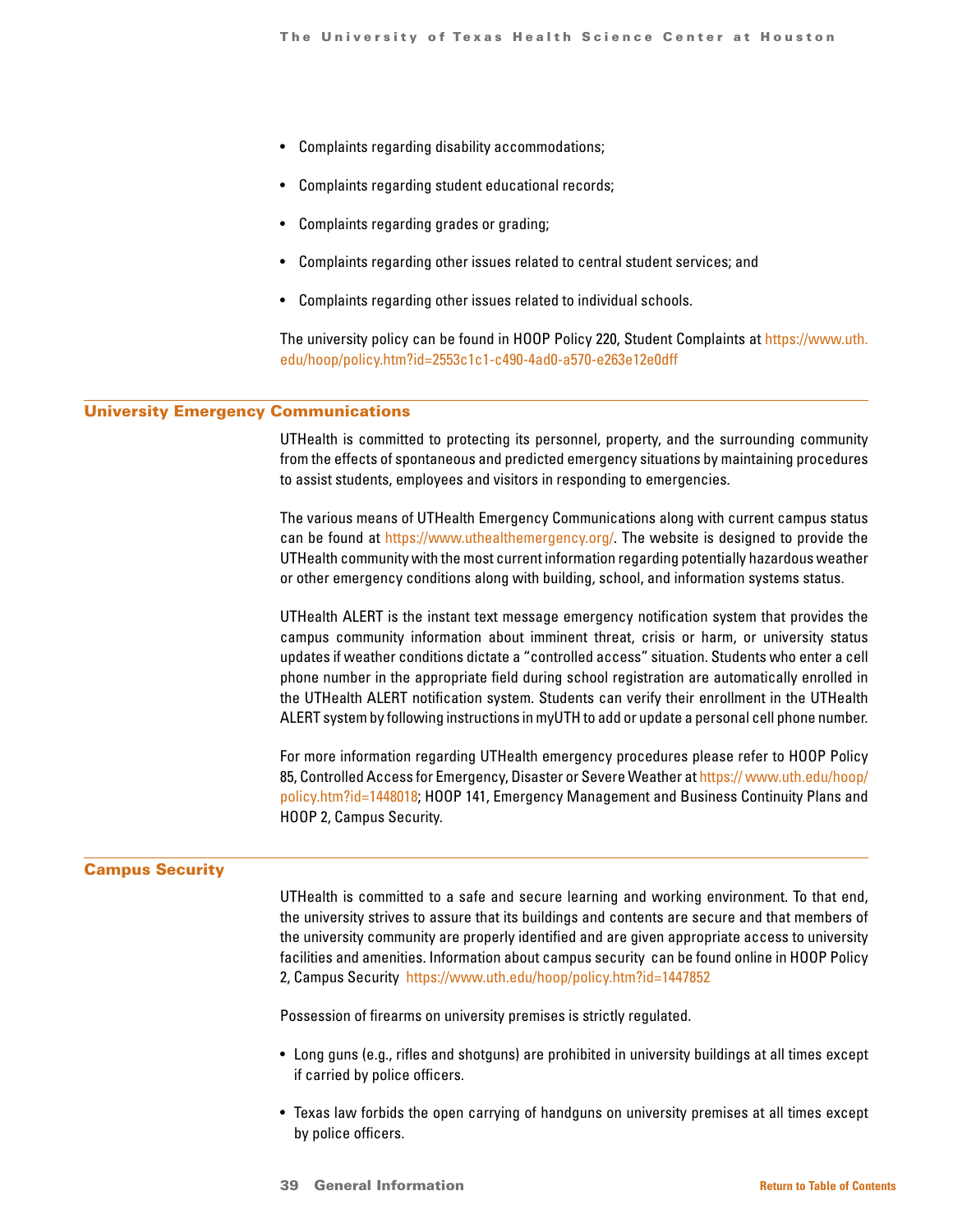• Only Holders of a Texas License to Carry a Handgun may carry concealed handguns on or about their person in limited areas at UTHealth as specified in HOOP Policy 222 Concealed Handguns on Campus at [https://www.uth.edu/hoop/policy.htm?id=aeb4da95-c86f-4e39-af0b](https://www.uth.edu/hoop/policy.htm?id=aeb4da95-c86f-4e39-af0b- f7b6e4d228f2)[f7b6e4d228f2.](https://www.uth.edu/hoop/policy.htm?id=aeb4da95-c86f-4e39-af0b- f7b6e4d228f2) All persons on UTHealth property are subject to the policy.

In compliance with the Jeanne Clery Disclosure of Campus Security Policy and Campus Crime Statistics Act, UTHealth collects specified information on campus crime statistics and makes timely reports to the university community on crimes considered to be a threat to students and employees. The University of Texas at Houston Police Department provides a link to crime statistics on its website at. [https://www.utph.org/index/reports.](https://www.utph.org/index/reports) Information about fire safety procedures and statistics can be found in the same report.

Guidance on reporting criminal activity on campus can be found online in HOOP Policy 87 Reporting Criminal Activity to Campus Police, [https://www.uth.edu/hoop/policy.htm?id=1448022.](https://www.uth.edu/hoop/policy.htm?id=1448022)

Additionally, students residing in University Housing may designate a confidential contact person who will be contacted upon a determination that the student is missing. Information regarding how to designate a confidential contact person and other missing student notification procedures can be found in HOOP Policy 207, Missing Student Notification at [https://www.uth.](https://www.uth.edu/hoop/policy.htm?id=3401787) [edu/hoop/policy.htm?id=3401787](https://www.uth.edu/hoop/policy.htm?id=3401787).

### Making a False Alarm or Report

A person commits a felony offense under Texas law if he or she knowingly initiates, communicates or circulates a report of a present, past, or future bombing, fire, offense, or other emergency that he or she knows is false or baseless and that would ordinarily: (1) cause action by an official or volunteer agency organized to deal with emergencies; (2) place a person in fear of imminent serious bodily injury; or (3) prevent or interrupt the occupation of a building, room, place of assembly, place to which the public has access, or aircraft, automobile, or other mode of conveyance. The offense of making such a false alarm or report involving a public or private institution of higher education is a state jail felony. An individual adjudged guilty of a state jail felony shall be punished by confinement in a state jail for any term of not more than two years or less than 180 days and, in addition to confinement, an individual adjudged guilty of a state jail felony may be punished by a fine not to exceed \$10,000.

### Conduct and Discipline

 All UTHealth students are expected and required to obey federal, state, and local laws, university policy, and to comply with the directives issued by UTHealth or UT System administrative officials acting in the course of their authorized duties, and to obey standards of conduct appropriate for an academic institution. Any student who engages in conduct that violates UTHealth or UT System policies or rules, or federal, state, or local laws is subject to discipline, whether the conduct takes place on or off campus and whether civil or criminal penalties are imposed for such conduct.

The full student conduct and discipline policy, can be found online in HOOP Policy 186, Student Conduct and Discipline<https://www.uth.edu/hoop/policy.htm?id=1448220>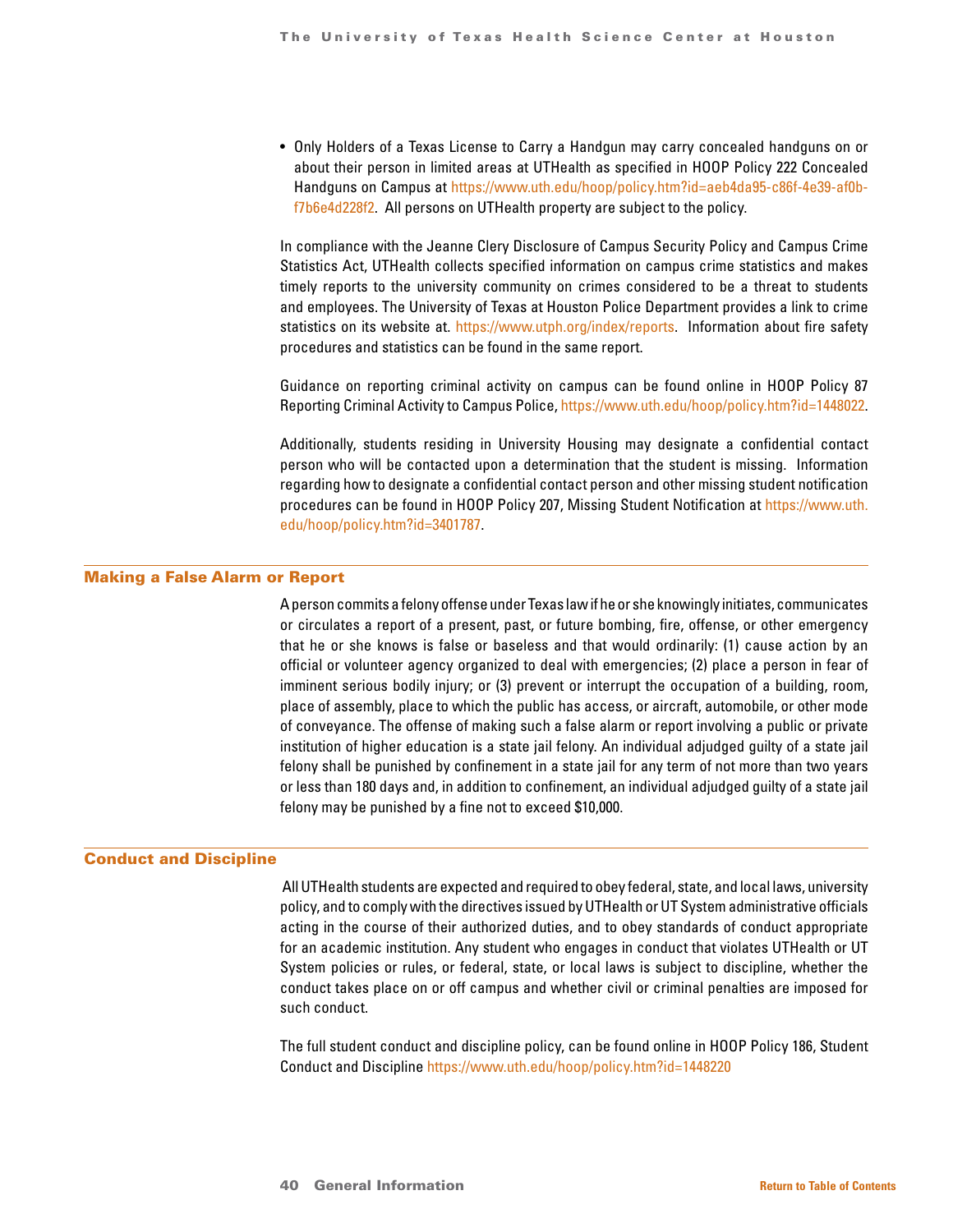### Copyrighted Material and Software

All UTHealth employees and students must comply with United States Copyright Law of 1976, as amended, (Title 17, United States Code) ("Copyright Act") including UTHealth policies and guidelines governing the use of copyrighted materials. All students are responsible for knowing the laws that govern copyrighted materials, which are summarized in HOOP Policy 47, Classroom and Research Use of Copyrighted Material at [https://www.uth.edu/hoop/policy.htm?id=1447942.](https://www.uth.edu/hoop/policy.htm?id=1447942)

Both uploading and downloading files can potentially violate copyright laws and put UTHealth information resources at risk. Students must be cautious and research whether the source provides material licensed by a copyright owner.

Information regarding Peer-to-Peer file sharing and potential copyright infringement can be found in HOOP Policy 180, Acceptable Use of University Information Resources at [https://www.](https://www.uth.edu/hoop/policy.htm?id=1448208) [uth.edu/hoop/policy.htm?id=1448208](https://www.uth.edu/hoop/policy.htm?id=1448208)

UTHealth must also comply with copyright laws pertaining to computer software and with software license agreements. Students and employees utilizing university network resources, computers and/or computer peripherals for unauthorized duplication of copyrighted or licensed works are subject to appropriate disciplinary action as well as those civil remedies and criminal penalties provided by federal and state laws. Detailed information on Software Copyright Compliance can be found in ITPOL-018, Software Copyright Compliance Policy, [https://inside.](https://inside.uth.edu/it/cio/policies/policy.htm?id=21d32398-2570-4078-9ca2-e3503be1d8c5&catVar=itP) [uth.edu/it/cio/policies/policy.htm?id=21d32398-2570-4078-9ca2-e3503be1d8c5&catVar=itPol](https://inside.uth.edu/it/cio/policies/policy.htm?id=21d32398-2570-4078-9ca2-e3503be1d8c5&catVar=itP).

### Criminal Background Checks - Students

UTHealth is committed to providing a safe environment for its students and employees. The university obtains criminal background information regarding applicants for security sensitive positions. The university has determined all positions (whether employee or student) within the university are security sensitive. Individuals who are unable to meet the university's criminal background standards may be denied admission or continued enrollment in the program.

Enrolled students may be required to consent to additional criminal background checks for clinical placement or other purposes at the discretion of the Dean of each school.

The university's criminal background check policy can be found online in HOOP Policy 160, Criminal Background Checks <https://www.uth.edu/hoop/policy.htm?id=1448168>.

### Disability Accommodation

UTHealth is committed to providing equal opportunities for qualified disabled employees, applicants, students, trainees and other members of the university community and individuals who access services or programs of the university. Student applicants and enrolled students can obtain information concerning program-related accommodations from the school's Section 504 Coordinator (usually found in the Student Affairs office of each school). The Disability Coordinator (in Diversity and Equal Opportunity) and the Section 504 Coordinators can provide information and referrals regarding campus accessibility, disabled parking permits, transportation services, and other resources.

The university's policy can be found online in HOOP Policy 101, Disability Accommodation <https://www.uth.edu/hoop/policy.htm?id=1448050>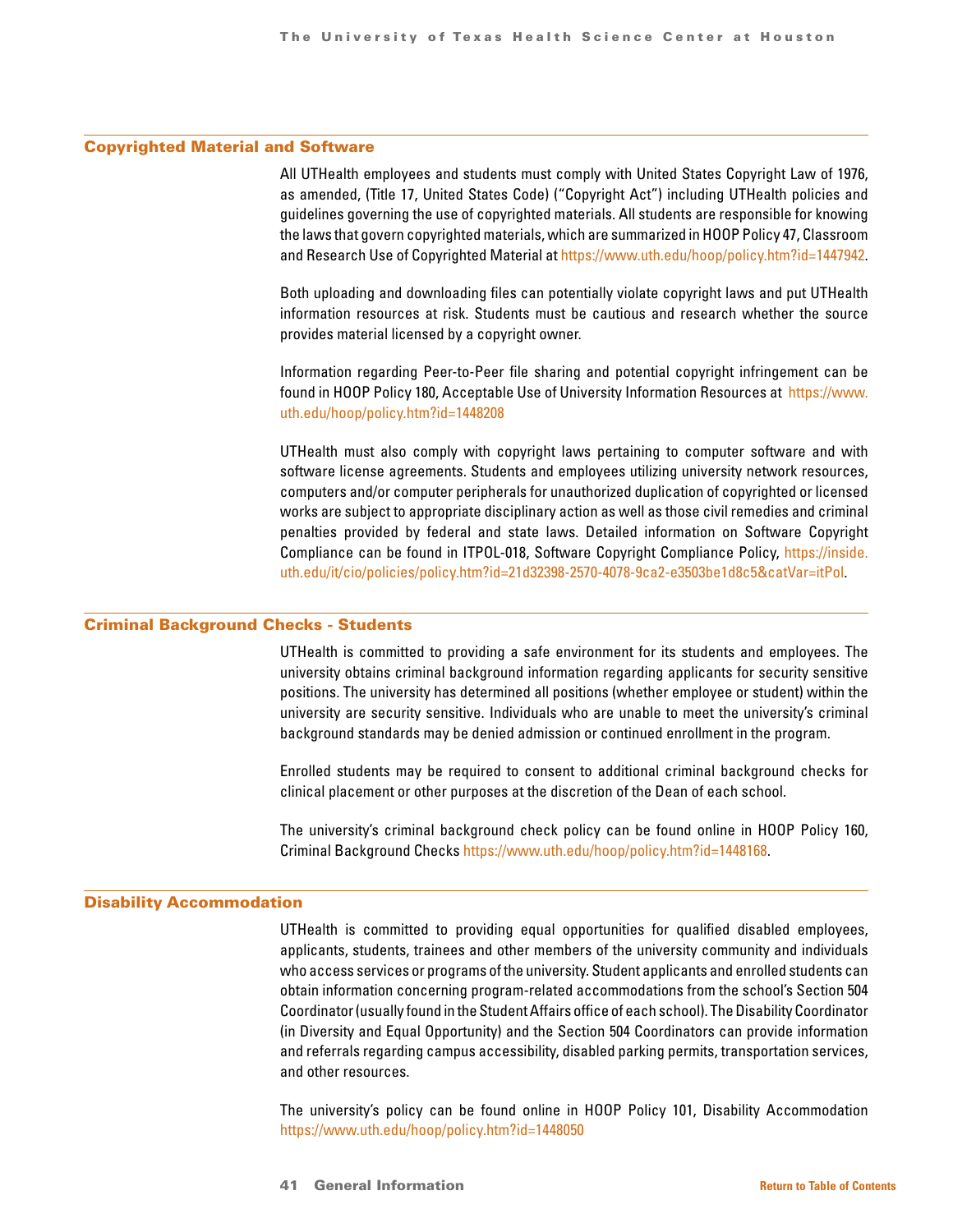### Equal Opportunity

UTHealth endeavors to foster an educational environment and working environment that provides equal opportunity to all members of the university community. No person shall be excluded from participation in, denied the benefits of, or be subject to discrimination under, any program, or activity sponsored or conducted by the university or any of its component entities on the basis of race, color, religion, sex, sexual orientation, national origin, age, disability, genetic information, gender identity or expression, veteran status or any other basis prohibited by law.

Any student or potential student who has a complaint of discrimination should contact the Office of Diversity & Equal Opportunity in Human Resources. Reports received by other offices of the university must be forwarded to Diversity & Equal Opportunity. .

The university's policy can be found online in HOOP Policy 183, Non-Discrimination, Anti-Harassment and Equal Opportunity<https://www.uth.edu/hoop/policy.htm?id=1448214> and HOOP Policy 59, Sexual Misconduct<https://www.uth.edu/hoop/policy.htm?id=1447966>

### **Hazing**

Hazing is prohibited by both state law and university policy. Individuals or organizations engaging in hazing could be subject to fines and charged with criminal offenses. Additionally, the law does not affect or in any way restrict the right of the University to enforce its own rules against hazing.

The term "hazing" is broadly defined by statute to mean any intentional, knowing, or reckless act, occurring on or off UTHealth property, by one person alone or acting with others, which endangers the mental or physical health or safety of a student for the purpose of pledging, being initiated into, affiliating with, holding office in, or maintaining membership in any organization whose members are or include students at the university. Hazing with or without the consent of the student is prohibited and violations may render both the person inflicting the hazing and the person submitting to the hazing subject to criminal prosecution and disciplinary action by UTHealth.

### AIDS, HIV, HBV, and HCV Infection

UTHealth works to help safeguard the health and safety of students, employees, patients, and the general public against the contact and spread of infectious diseases. UTHealth is also sensitive to the needs and rights of any of its employees or students who have contracted diseases that might be infectious. In recognition of the Human Immunodeficiency Virus (HIV), Hepatitis B Virus (HBV), and Hepatitis C Virus (HCV) as serious public health threats, UTHealth

has adopted policy and procedural steps to both prevent the spread of HIV, HBV, and HCV infections and to protect the rights and well-being of employees and students. The university's policy, which defines terms and addresses general principles, voluntary counseling and testing, work-related exposure, and educational efforts, can be found in HOOP Policy 158, Bloodborne Pathogen Infection Control at<https://www.uth.edu/hoop/policy.htm?id=1448164>

### Student Immunizations and Health Records

All students registering at UTHealth are required to furnish an immunization record signed by a health care provider. An immunization hold is automatically placed on an applicant's record at the time an application for admission is submitted. If admitted to the university, this hold will

42 General Information **[Return to Table of Contents](#page-1-0)**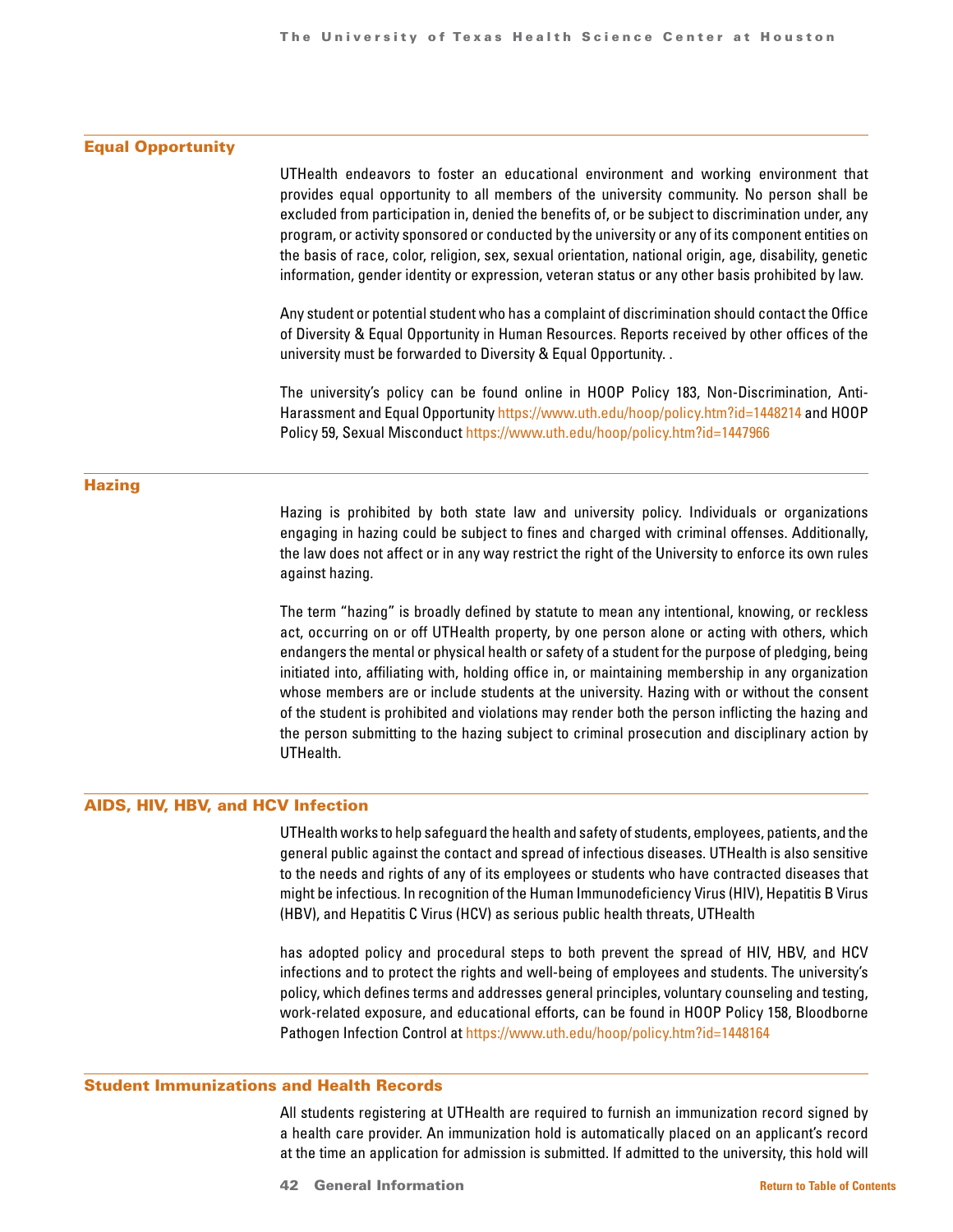block registration. Student Health and Counseling Services will release all immunization holds after proof of immunizations is provided.

The following immunizations and screening tests are required for all students at admitted to UTHealth:

- Tuberculin Skin Test test must be done within the past 12 months, even for those who have received BCG vaccine as a child. If PPD test is positive a chest x-ray documenting no active tuberculosis must be submitted with immunization form;
- Measles proof of two doses of measles vaccine administered on or after the first birthday and at least 30 days apart or a positive rubeola titer confirming immunity or evidence of prior infection;
- Mumps proof of one does of mumps vaccine administered on or after the first birthday or a positive mumps titer confirming immunity or evidence of prior infection;
- Rubella proof of one does administered on or after the first birthday or a positive rubella titer confirming immunity or evidence of prior infection;
- Tetanus/Diptheria and Pertussis proof of one "booster" dose within the past 10 years. Td/ DPT/Dtap does not satisfy this requirement;
- Hepatitis B virus (HBV) proof of serologic immunity to HBV or certification of immunization with a complete series of hepatitis B vaccine. Students must be vaccinated to most current status possible prior to registering for classes;
- Varicella (chickenpox) proof of two-dose vaccine series or lab report of positive varicella titer. If varicella titer is negative, varicella vaccine series is required; and,
- Meningococcal (Meningitis) Documentation of one dose of meningitis vaccine if younger than 22, prior to the beginning of classes. The vaccine must be administered within 5 years and at least 10 days prior to enrollment. (Students 22 and older are NOT required to have meningitis immunization.)

### **\*\*Important information regarding the Meningococcal Vaccine\*\***

Texas law mandates that Texas universities and health science centers require all new and transfer students show proof of vaccination against bacterial meningitis. The law does not apply to new and transfer students who are age 22 or older at the time of enrollment or who are enrolled only in distance learning classes.

The only exceptions permitted by law are for:

- 1. Students who can provide proof that a health care provider has determined that it would be a health risk for the student to have the vaccine; or,
- 2. Students who use the Exemption Form issued by the Texas Department of State Health.

Obtaining the required form from the Texas Department of Health Services to establish an exemption for reasons of conscience is a time-intensive process that takes approximately a month. A student anticipating using this exemption should start this process early. An online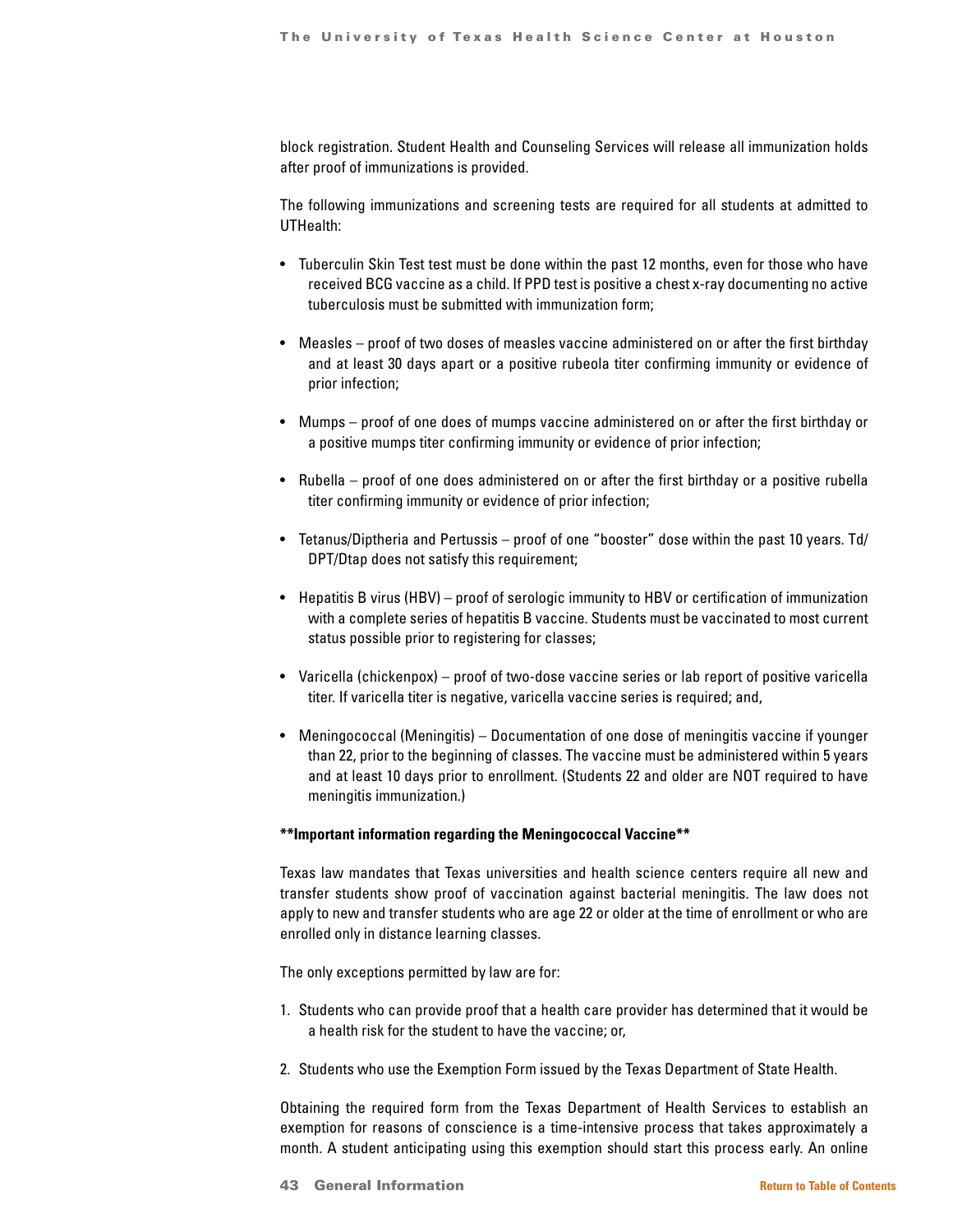exemption request form can be found on the Texas Department of State Health Services website at <http://www.dshs.texas.gov/immunize/school/exemptions.aspx>.

For more information on immunizations or how to obtain certain required immunization exemptions contact Student Health & Counseling Services at (713) 500-5171 or visit its website at <https:// www.uth.edu/studenthealth>

The university policy, listing required immunizations and procedures for requesting exemptions from required immunizations, can be found in HOOP Policy 55, Student Immunizations and Health Records <https://www.uth.edu/hoop/policy.htm?id=1447958>

### Determination of Resident Status

Before an individual may register at UTHealth and pay Texas resident rate tuition, the individual must provide required information regarding residency status. The Registrar is the Residency Determination Official for the university. The university policy regarding residency can be found online in HOOP Policy 58, Determination of Resident and Non-Resident Tuition Status [https://](https:// www.uth.edu/hoop/policy.htm?id=1447964) [www.uth.edu/hoop/policy.htm?id=1447964](https:// www.uth.edu/hoop/policy.htm?id=1447964)

Information about the Petition for Resident Tuition and a link to the Core Residency Questionnaire can be found on the Registrar's Website at: [https://www.uth.edu/registrar/current-students/](https://www.uth.edu/registrar/current-students/ student-information/policy-for-texas-resident-tuitio) [student-information/policy-for-texas-resident-tuition.htm](https://www.uth.edu/registrar/current-students/ student-information/policy-for-texas-resident-tuitio)

### Absences

**Observance of a Religious Holy Day:** Students who wish to observe a religious holy day that interferes with classes, examinations or completion of assignments, must inform the instructor of each class to be missed and/or of the planned absences(s) not later than the fifteenth day of the semester. The notification must be in writing and may either be delivered by the student personally to each instructor, with receipt of the notification acknowledged and dated by each instructor, or mailed by certified mail, return receipt requested, to each instructor. Pursuant to Texas law, a request to observe a religious holy day may be denied if the student's absence will interfere with assigned clinical care.

A student who follows these procedures and is excused from class for a religious holy day may not be penalized, but the instructor may respond appropriately if the student fails to satisfactorily complete a missed assignment or examination within a reasonable time after the absence. The university policy can be found in HOOP Policy 112, Observing Religious Holy Days [https://www.](https://www. uth.edu/hoop/policy.htm?id=1448072) [uth.edu/hoop/policy.htm?id=1448072](https://www. uth.edu/hoop/policy.htm?id=1448072).

**Military Obligations:** For any academic term that begins after the date a student is released from active military service (except for Texas National Guard training exercises) but not later than the first anniversary of that date, a school shall readmit the student, without requiring reapplication or charging a fee for readmission, if the student is otherwise eligible to register for classes. On readmission of the student under these circumstances, the School shall provide to the student any financial assistance previously provided by the institution to the student before the student's withdrawal if the student meets current eligibility requirements for the assistance, other than any requirement directly affected by the student's service, such as continuous enrollment or another similar timing requirement; and allow the student the same academic status that the student had before the student's withdrawal, including any course credit awarded to the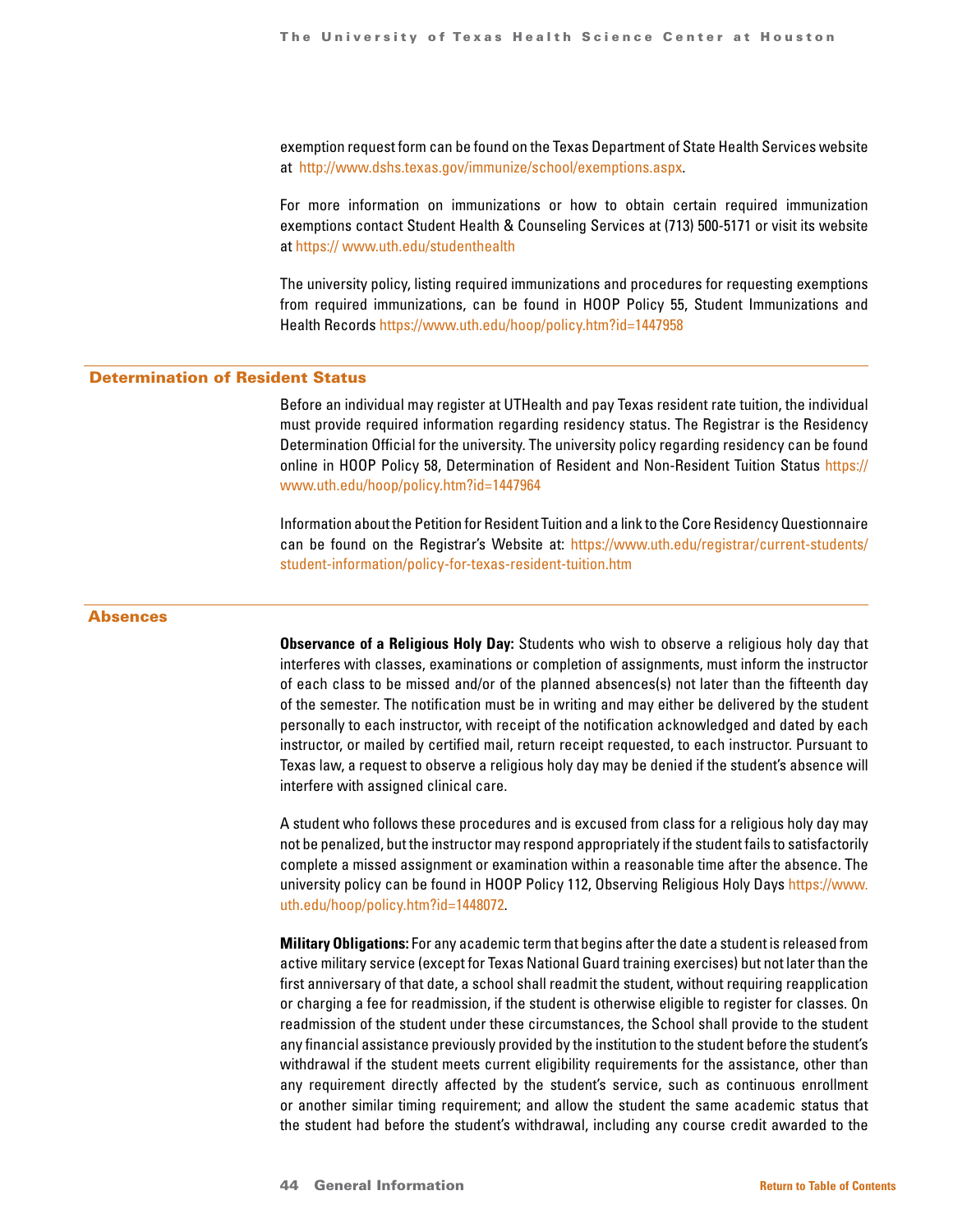student by the institution. The university may require reasonable proof from a student of the fact and duration of the student's active military service.

If a student enrolled in a school fails to attend classes or engage in other required activities because the student is called to active military service that is of a reasonably brief duration and the student chooses not to withdraw from school, the school shall excuse a student from attending classes or engaging in other required activities, including examinations, in order for the student to participate in active military service to which the student is called, including travel associated with the service. A student whose absence is excused under this provision may not be penalized for that absence and shall be allowed to complete an assignment or take an examination from which the student is excused within a reasonable time after the absence. An instructor may appropriately respond if the student fails to satisfactorily complete the assignment or examination with a reasonable time after the absence. Students enrolled in distance learning, self-paced, correspondence, and other asynchronous courses will receive equivalent consideration for the purposes of determining acceptable duration of excused absences and time limits for the completion of course work following an excused absence under this section.

A graduate or professional student who withdraws from or defers admission to the institution to perform active military service in a combative operation will be readmitted to their program, previously earned coursework will be applied toward the program, and any standardized test score previously submitted will be accepted.

**Military Service Withdrawal:** A student who withdraws as a result of being called to active military service may choose: (1) to receive a refund of tuition and fees for the semester; (2) if eligible, to be assigned an "incomplete" ("I") in each course; or (3) at the instructor's discretion, to receive a final grade in courses where the student has completed a substantial amount of course work and has demonstrated sufficient mastery of the course material..

### Sexual Misconduct

Title IX of the Education Amendments of 1972 prohibits discrimination based on sex in educational programs or activities. UTHealth is committed to providing an environment free from discrimination and inappropriate conduct, which includes all forms of sexual misconduct, including sexual harassment, sexual assault, sexual violence, stalking, domestic violence and/ or dating violence. Sexual misconduct will not be tolerated, and individuals who engage in such conduct will be subject to disciplinary action.

In accordance with this commitment, UTHealth has developed policies and implemented training programs to ensure that all members of the university community receive education and understand UTHealth's policies and procedures. The university's policy on sexual misconduct, contact information for UTHealth's Title IX Coordinator, additional resources, and procedures for reporting a complaint of sexual misconduct can be found online in HOOP Policy 59, Sexual Misconduct <https://www.uth.edu/hoop/policy.htm?id=1447966>

### Nondiscrimination, Anti-Harassment and Equal Opportunity

UTHealth has established procedures for dealing with allegations of discrimination and/or harassment on the basis of race, color, religion, sex, sexual orientation, national origin, age, disability, genetic information, gender identity or expression, veteran status or any other basis prohibited by law. Any student who believes that he or she has been discriminated against should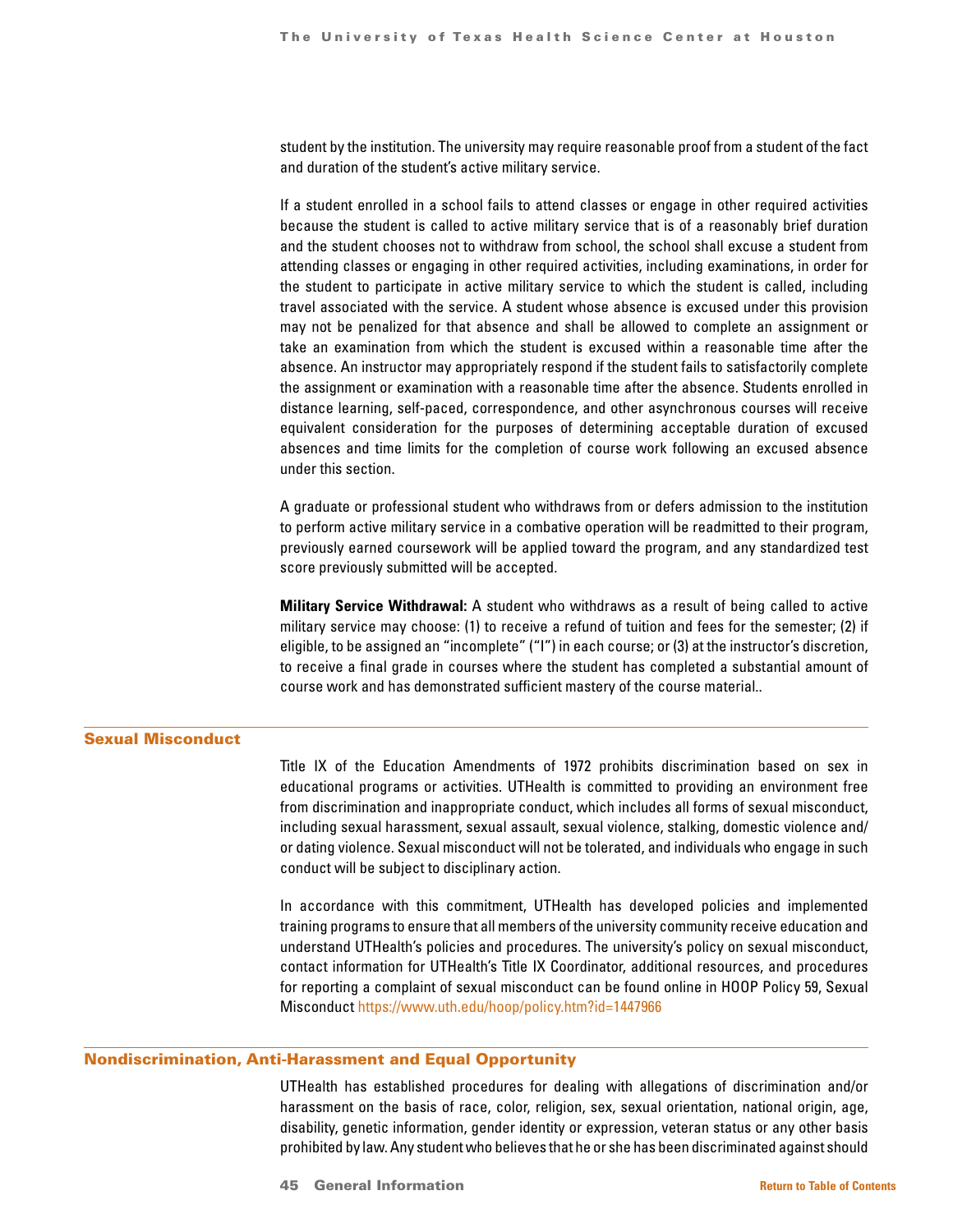use the appropriate process outlined in HOOP Policy 183. This policy applies to the conduct of all members of the UTHealth community, including, but not limited to administrators, faculty, staff, students, residents, fellows and other trainees, volunteers, vendors, consultants, observers, and visitors. The university's policy can be found online in HOOP Policy 183, Nondiscrimination, Anti-Harassment and Equal Opportunity <https://www.uth.edu/hoop/policy.htm?id=1448214>

### Substance Abuse - Students

UTHealth is committed to maintaining an environment that is free from substance abuse. The university expects impaired students to seek help voluntarily and to assume responsibility for their professional and personal conduct. UTHealth recognizes that substance abuse is a treatable condition and, as an institution dedicated to health, facilitates the treatment and rehabilitation of this condition. Such assistance may be provided through Student Health and Counseling Services, the McGovern Medical School Department of Psychiatry and Behavioral Sciences, private physicians or community agencies with expertise in treating chemical dependence.

The university's policy on Substance Abuse can be found online in HOOP Policy 173 at [https://](https:// www.uth.edu/hoop/policy.htm?id=1448194)  [www.uth.edu/hoop/policy.htm?id=1448194](https:// www.uth.edu/hoop/policy.htm?id=1448194)

### Student Travel

UTHealth supports the educational, research and service activities of its students by sponsoring and reimbursing certain approved travel activities and expenditures. All student travel funded or to be reimbursed by the university must use contracted agencies to purchase airfare or rent a car as provided by Auxiliary Enterprises, University Travel.

Enrolled students can find more detailed student travel information and requirements for international travel at <https://inside.uth.edu/travel/student-travel/index.htm>

The university's policy on Travel can be found online in HOOP Policy 13 at [https://www.uth.edu/](https://www.uth.edu/ hoop/policy.htm?id=1447874) [hoop/policy.htm?id=1447874](https://www.uth.edu/ hoop/policy.htm?id=1447874)

### Solicitation on Campus

No solicitation shall be conducted on UTHealth property unless permitted under HOOP Policy 165. Auxiliary Enterprises is the responsible office at UTHealth for coordinating the review and approval for solicitation on campus. Solicitation requests can be submitted by going to [https://](https://www.uth.edu/auxiliary-enterprises/solicitation-form.htm) [www.uth.edu/auxiliary-enterprises/solicitation-form.htm.](https://www.uth.edu/auxiliary-enterprises/solicitation-form.htm)

The university policy on Solicitation on Campus can be found online at [https://www.uth.edu/](https://www.uth.edu/ hoop/policy.htm?id=1448178) [hoop/policy.htm?id=1448178](https://www.uth.edu/ hoop/policy.htm?id=1448178)

### Other Important Policies Affecting Students

The UTHealth Handbook of Operating Procedures (HOOP) lists other important policies affecting students and is divided into a Table of Contents by subject, alphabetical order and policy number. Students are charged with knowledge of and compliance with all applicable UTHealth policies. Some additional HOOP Policies not outlined above with which students should be familiar are: